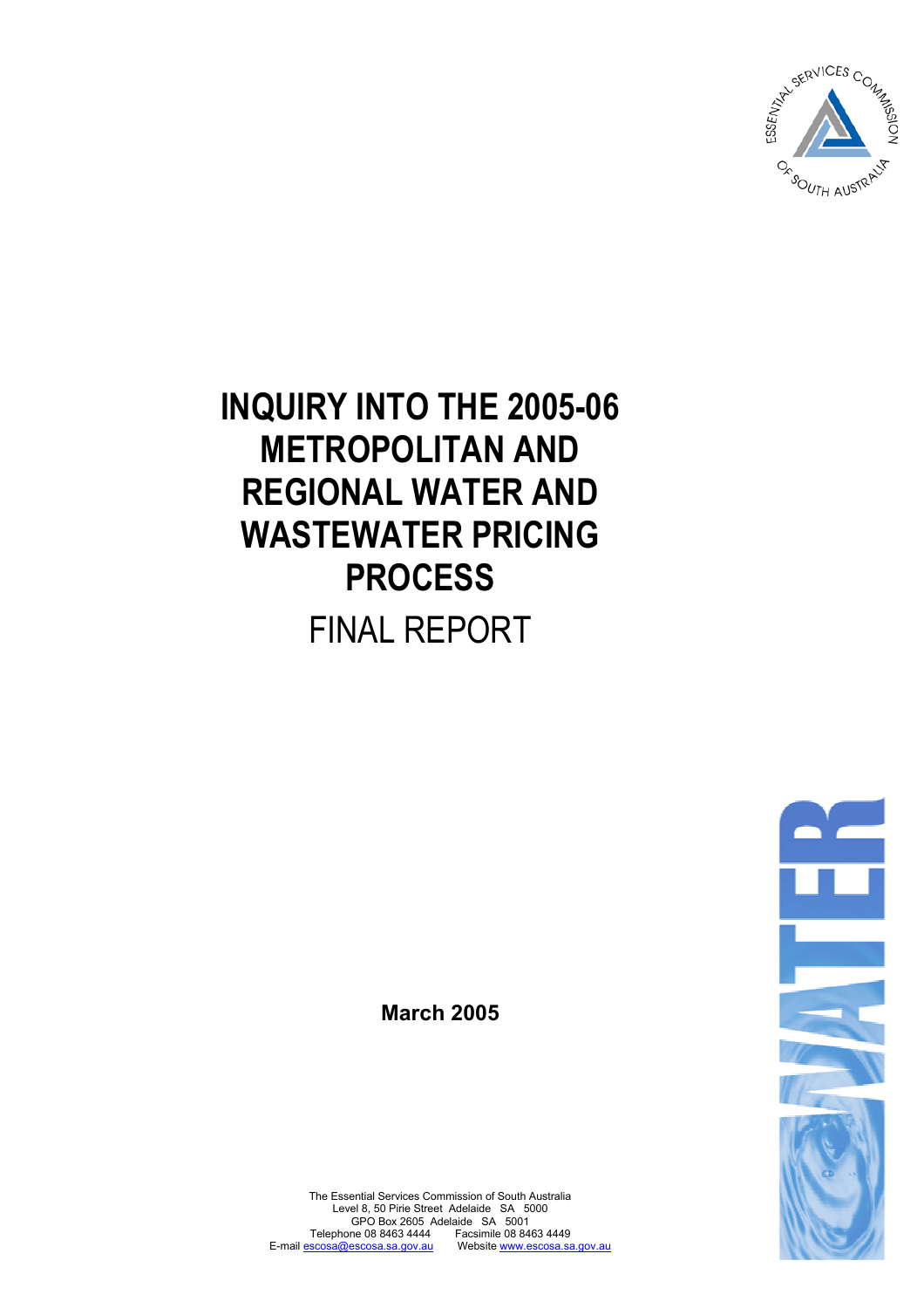# *Public Information about the Commission's activities*

Information about the role and activities of the Commission, including copies of latest reports and submissions, can be found on the Commission's website at www.escosa.sa.gov.au.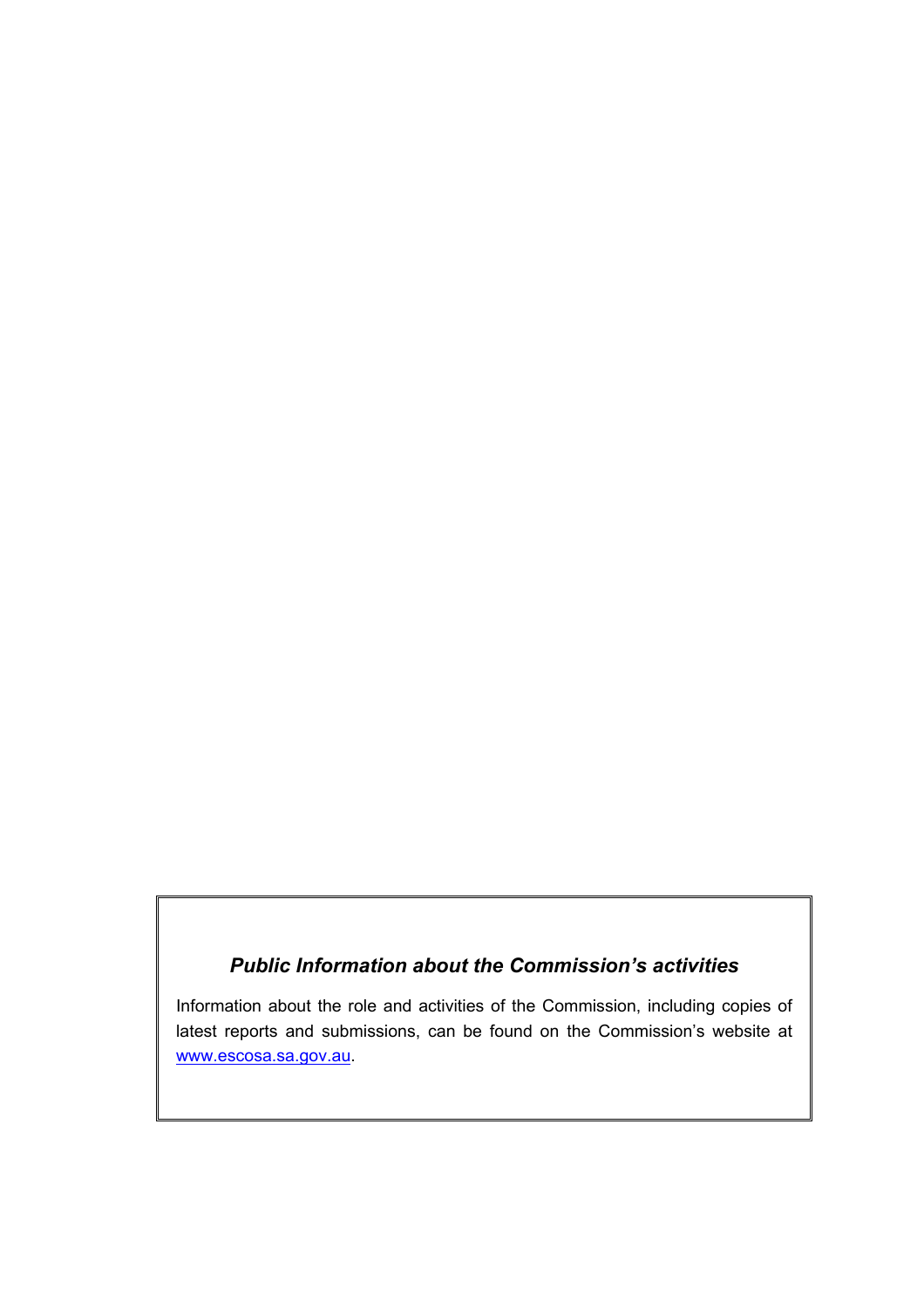# **TABLE OF CONTENTS**

| <b>Glossary of Terms</b> |                             |                                                                                |    |
|--------------------------|-----------------------------|--------------------------------------------------------------------------------|----|
| <b>Overview</b>          |                             |                                                                                | 3  |
| 1                        | <b>Introduction</b>         |                                                                                | 5  |
|                          | 1.1                         | Purpose of this paper                                                          | 5  |
|                          | 1.2                         | Conduct of the inquiry                                                         | 6  |
|                          | 1.3                         | Link to the previous inquiries                                                 | 7  |
|                          | 1.4                         | Structure of this paper                                                        | 7  |
| $\mathbf{2}$             | The CoAG pricing principles |                                                                                |    |
|                          | 2.1                         | The National Water Initiative                                                  | 11 |
| 3                        | The price setting process   |                                                                                |    |
|                          | 3.1                         | Cabinet process                                                                | 13 |
|                          | 3.2                         | Preparation of the Transparency Statement                                      | 13 |
| 4                        |                             | <b>Compliance with the CoAG pricing principles</b>                             | 15 |
|                          | 4.1                         | Operating, maintenance and administrative expenses - efficient business costs  | 15 |
|                          | 4.2                         | Asset valuation                                                                | 22 |
|                          | 4.3                         | Contributed assets                                                             | 23 |
|                          | 4.4                         | Depreciation – provision for asset consumption (maximum revenue case)          | 26 |
|                          | 4.5                         | Provision for future asset refurbishment/rehabilitation (minimum revenue case) | 28 |
|                          | 4.6                         | <b>Externalities</b>                                                           | 30 |
|                          | 4.7                         | Return on assets                                                               | 33 |
|                          | 4.8                         | <b>Dividends</b>                                                               | 35 |
|                          | 4.9                         | Tax equivalent regime                                                          | 38 |
|                          | 4.10                        | Efficient Resource Pricing - Tariffs and Rates                                 | 39 |
|                          | 4.11                        | Cross-Subsidies                                                                | 43 |
| 5                        | Conclusion                  |                                                                                |    |
|                          | 5.1                         | <b>Statement of Compliance</b>                                                 | 47 |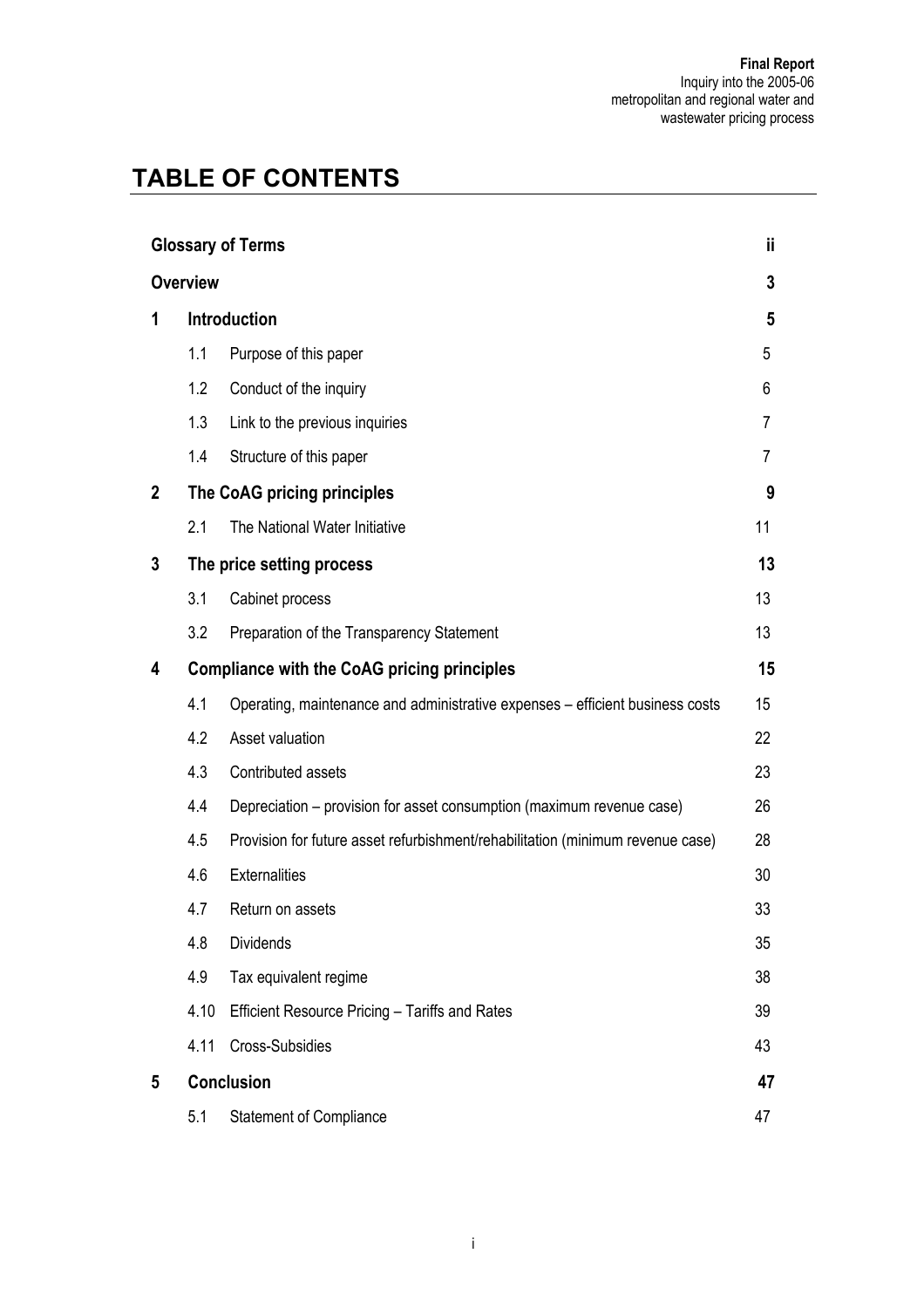

# **GLOSSARY OF TERMS**

| <b>ANNUITY APPROACH</b> | The constant annual provision (in real cost terms) that will cover the cost of<br>replacing/rehabilitating all assets falling due within the period of the<br>annuity/planning period, assuming retention of earnings from any accumulated<br>annual surpluses |
|-------------------------|----------------------------------------------------------------------------------------------------------------------------------------------------------------------------------------------------------------------------------------------------------------|
| <b>ARMCANZ</b>          | Agricultural and Resources Management Council of Australia and New Zealand                                                                                                                                                                                     |
| <b>CoAG</b>             | <b>Council of Australian Governments</b>                                                                                                                                                                                                                       |
| THE COMMISSION          | <b>Essential Services Commission of South Australia</b>                                                                                                                                                                                                        |
| <b>CPA</b>              | <b>Competition Principles Agreement</b>                                                                                                                                                                                                                        |
| <b>CSO</b>              | <b>Community Service Obligation</b>                                                                                                                                                                                                                            |
| <b>DWLBC</b>            | Department of Water, Land and Biodiversity Conservation (SA)                                                                                                                                                                                                   |
| EEL                     | <b>Environmental Enhancement Levy</b>                                                                                                                                                                                                                          |
| <b>EIP</b>              | Environmental Improvement Program                                                                                                                                                                                                                              |
| <b>EPA</b>              | <b>Environment Protection Authority (SA)</b>                                                                                                                                                                                                                   |
| <b>EXPERT GROUP</b>     | The Expert Group on Asset Valuation Methods and Cost-Recovery Definitions for<br>the Australian Water Industry                                                                                                                                                 |
| <b>NCC</b>              | <b>National Competition Council</b>                                                                                                                                                                                                                            |
| <b>NCP</b>              | <b>National Competition Policy</b>                                                                                                                                                                                                                             |
| <b>NMU</b>              | Non-Major Urban (water authority)                                                                                                                                                                                                                              |
| <b>NWC</b>              | National Water Commission                                                                                                                                                                                                                                      |
| <b>NWI</b>              | National Water Initiative                                                                                                                                                                                                                                      |
| <b>OMA</b>              | Operating, Maintenance and Administration                                                                                                                                                                                                                      |
| <b>PNFCs</b>            | <b>Public Non-Financial Corporations</b>                                                                                                                                                                                                                       |
| <b>SA WATER</b>         | South Australian Water Corporation                                                                                                                                                                                                                             |
| <b>SCARM</b>            | Standing Committee on Agriculture and Resource Management                                                                                                                                                                                                      |
| <b>TER</b>              | Tax Equivalent Regime                                                                                                                                                                                                                                          |
| <b>WACC</b>             | Weighted average cost of capital                                                                                                                                                                                                                               |
| <b>WSAA</b>             | Water Services Association of Australia                                                                                                                                                                                                                        |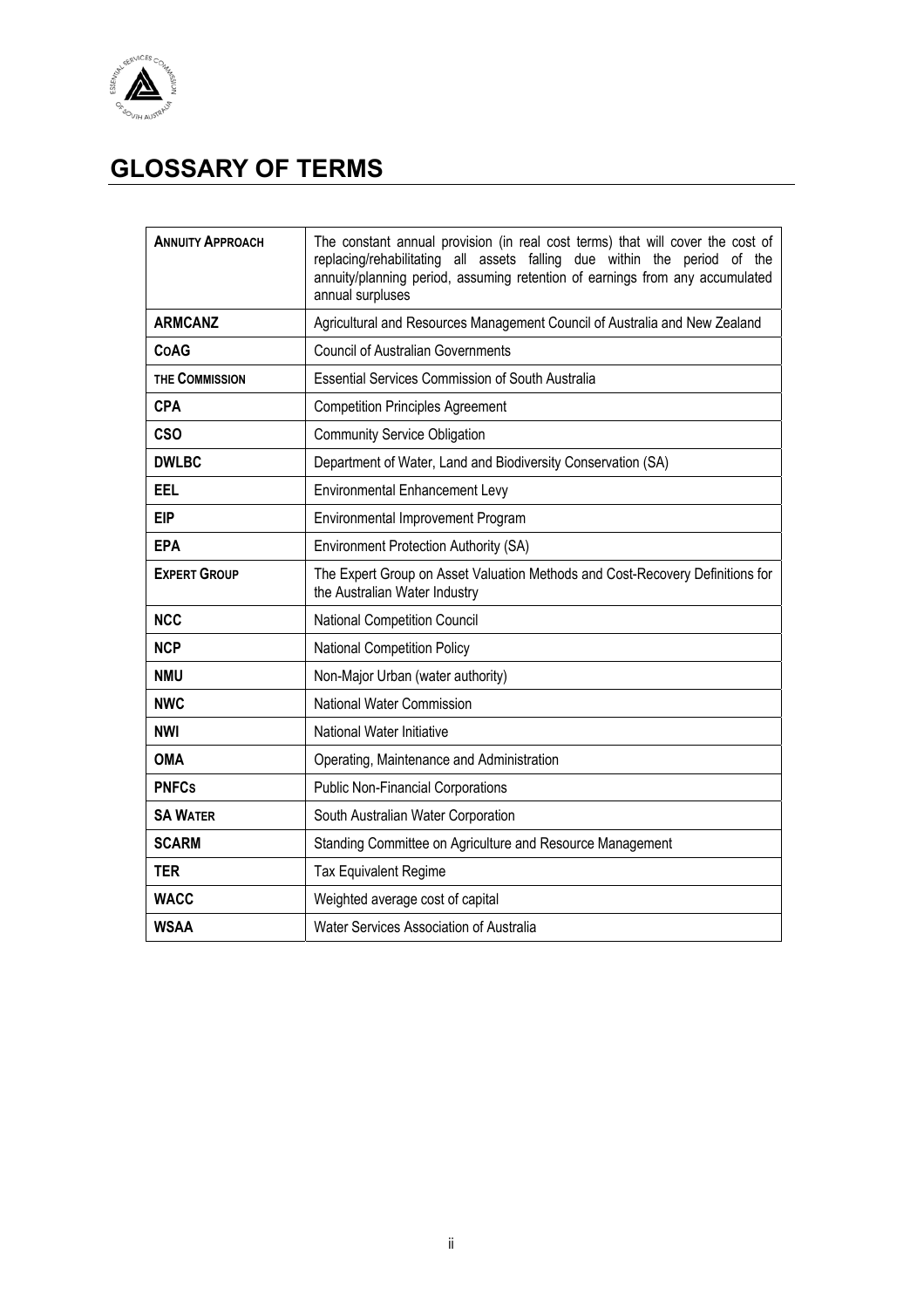## **NOTICE OF REFERRAL FOR AN INQUIRY INTO WATER AND WASTEWATER PRICING IN METROPOLITAN AND REGIONAL SOUTH AUSTRALIA FOR 2005-06 PURSUANT TO PART 7 OF THE ESSENTIAL SERVICES COMMISSION ACT 2002**

**FROM: The Hon Kevin Foley, Treasurer** 

**TO: The Essential Services Commission of South Australia** 

#### **RE: Water and Wastewater Prices in Metropolitan and Regional South Australia from 1 July 2005**

#### **BACKGROUND:**

- 1. Pursuant to section 35(1) of the *Essential Services Commission Act, 2002* (**the Act**), the Commission must conduct an inquiry into any matter that the Minister, by written notice, refers to the Commission.
- 2. The Act is committed to the Treasurer by way of *Gazettal* notice dated 12 September 2002 (p. 3393).
- 3. The South Australian Government proposes to publish a Transparency Statement each year on SA Water's water and wastewater prices. The Government has prepared the attached Transparency Statement.
- 4. The Transparency Statement links Cabinet's decision on water and wastewater prices to CoAG pricing principles, provides information on SA Water's financial performance in the context of pricing decisions and past and future expenditures, and addresses details of estimates of revenues, community service obligations, capital expenditure program, profit and its distribution.
- 5. SA Water is to meet the reasonable costs of the Commission in undertaking the inquiry.

#### **REFERRAL:**

I, Kevin Foley, Treasurer, refer to the Commission the matter described in paragraph (a) of the Terms of Reference for inquiry, in accordance with those matters in paragraphs (b) and (c) of the Terms of Reference and subject to the Directions set out in this Notice.

#### **TERMS OF REFERENCE:**

The following are the Terms of Reference for the inquiry referred pursuant to section 35(1) of the Act: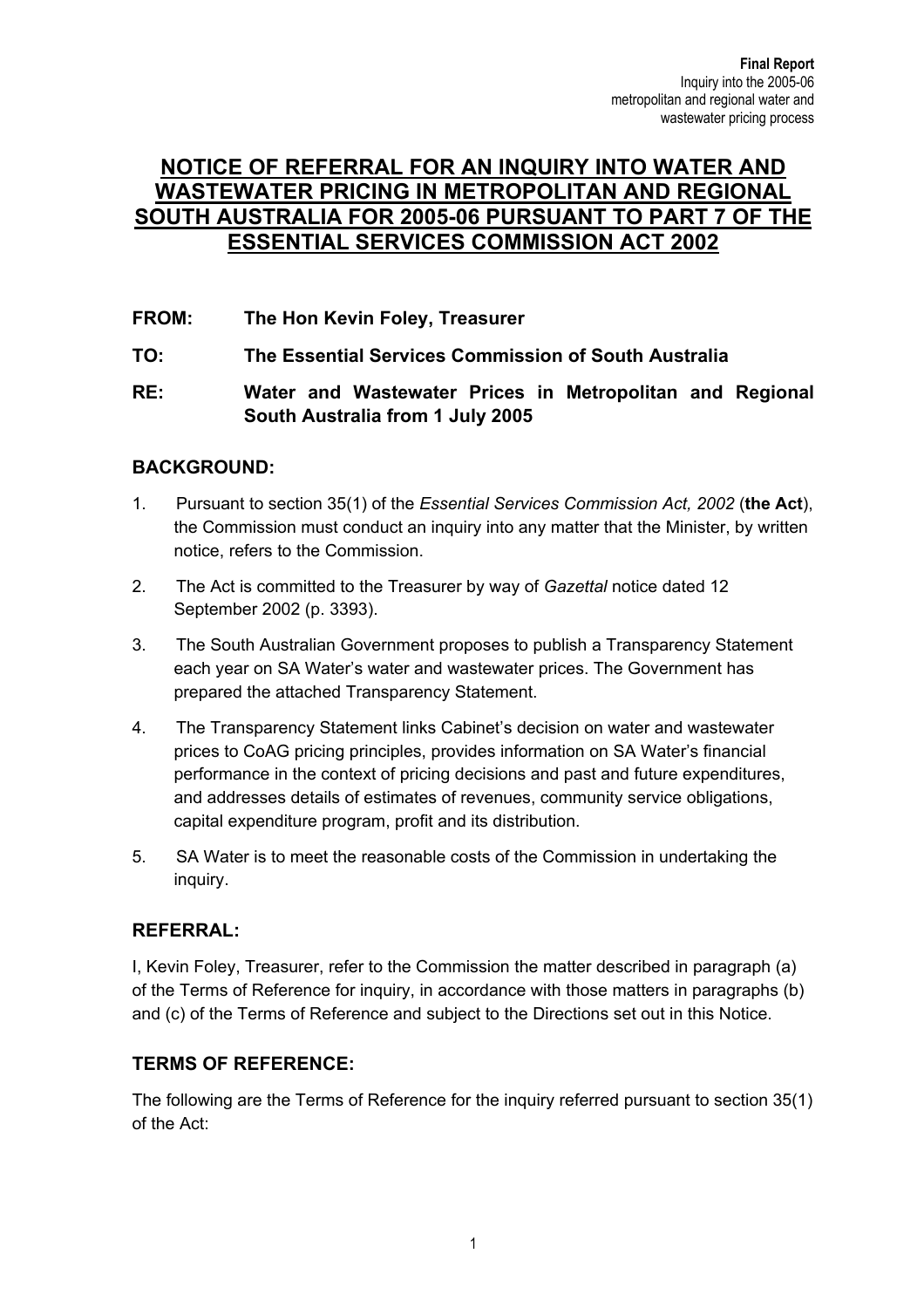

- (a) The Commission is to inquire into the processes undertaken in the preparation of advice to Cabinet, resulting in Cabinet making its decision on the level and structure of SA Water's water and wastewater prices in metropolitan and regional South Australia for 2005-06, with respect to the adequacy of the application of CoAG pricing principles;
- (b) In undertaking this inquiry, the Commission is to consider the *Transparency Statement Metropolitan and Regional Water and Wastewater Prices in South Australia 2005-06* (Part A) dated December 2004;
- (c) In considering the processes undertaken for the preparation of advice to Cabinet, the Commission is to advise on the extent to which information relevant to the CoAG principles was made available to Cabinet.

#### **REQUIREMENTS FOR INQUIRY:**

The following requirements are made pursuant to section 35(5) of the Act:

- (a) I require that the Commission undertake its inquiry and submit a Draft Report to both myself and the Minister for Administrative Services by no later than 11 March 2005;
- (b) I require that the Commission submit a Final Report on the inquiry to both myself and the Minister for Administrative Services by no later than 8 April 2005;
- (c) In conducting the inquiry, the Commission is not required to hold public hearings, public seminars or workshops but may receive and consider any written submissions as it thinks appropriate and it must advertise to call for written submissions to be lodged no later than 14 days from the date of publication of the Notice of Inquiry as required pursuant to section 36 of the Act;
- (d) If the Commission wishes to seek further information or guidance in relation to the conduct of this inquiry, it may contact the Director Infrastructure, Microeconomic Reform and Infrastructure Branch, Department of Treasury and Finance.

#### **DIRECTIONS:**

The following direction is made pursuant to section 35(5)(f) of the Act:

I direct that in undertaking its enquiry the Commission must preserve the confidentiality of any information, material or documentation provided by Government to enable the Commission to undertake its enquiry and stamped "Strictly Confidential".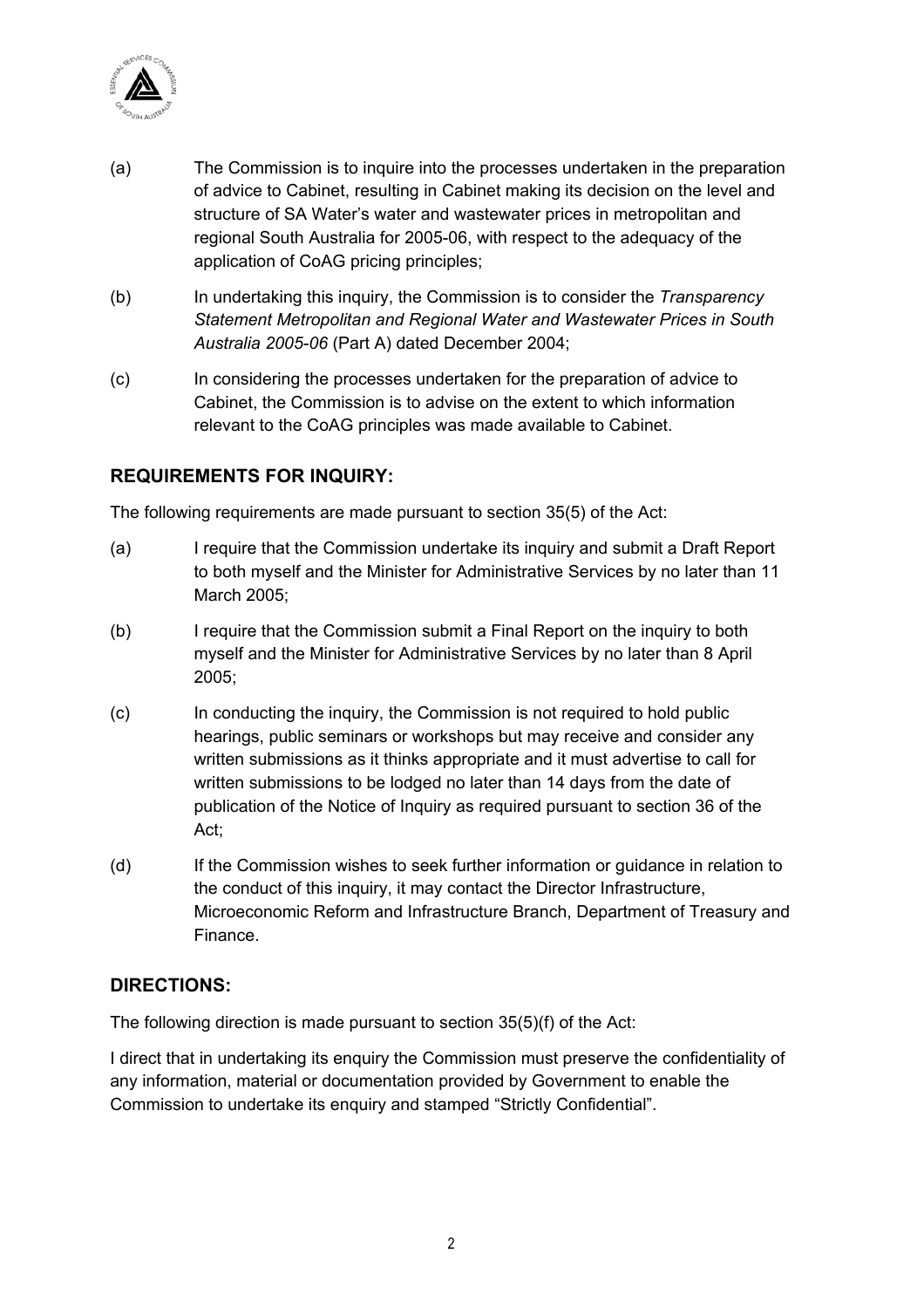# **OVERVIEW**

In December 2004, the Treasurer directed that the Essential Services Commission of South Australia (the Commission) undertake an inquiry into the processes leading to the Cabinet decision on the level and structure of SA Water's water and wastewater prices in metropolitan and regional South Australia for 2005-06. The focus of the inquiry is on the adequacy of the application of the CoAG pricing principles in these processes.

In undertaking its Inquiry, the Commission was to consider the: *Transparency Statement Metropolitan and Regional Water and Wastewater Prices in South Australia 2005-06* (Part A), dated December 2004, which was prepared by the Department of Treasury and Finance and endorsed by Cabinet.

In undertaking this Inquiry, the Commission is, for the second time, considering the adequacy of the application of the CoAG pricing principles by the South Australian Government in the process of setting SA Water's water and wastewater prices.

In the first half of 2004 the Commission undertook an inquiry in relation to the Government's processes for setting SA Water's 2004-05 urban water prices. Later in 2004 the Commission undertook a separate inquiry in relation to wastewater charges. Many of the analyses and conclusions arising from those previous inquiries are relevant to this inquiry and hence are repeated, summarised or referred to in this report. On this occasion the inquiry combines the water and wastewater pricing decisions.

This report indicates the extent to which information provided to Cabinet adequately set out and considered the CoAG pricing principles. The Commission has concluded compliance in the following areas:

- ▲ Efficient business costs △ Return on Assets
- 
- A Asset valuation **CONTEX A** Dividends
- 
- ▲ Contributed assets **contributed assets** A Tax Equivalent Regime
- **Efficient resource pricing** Efficient resource pricing
- 
- **A** Annuity **C**ross-subsidies
- $\triangle$  Externalities

However, the Commission has suggested improvements in some areas and particularly stresses the desirability of more significant development in the areas of efficient business costs and contributed assets.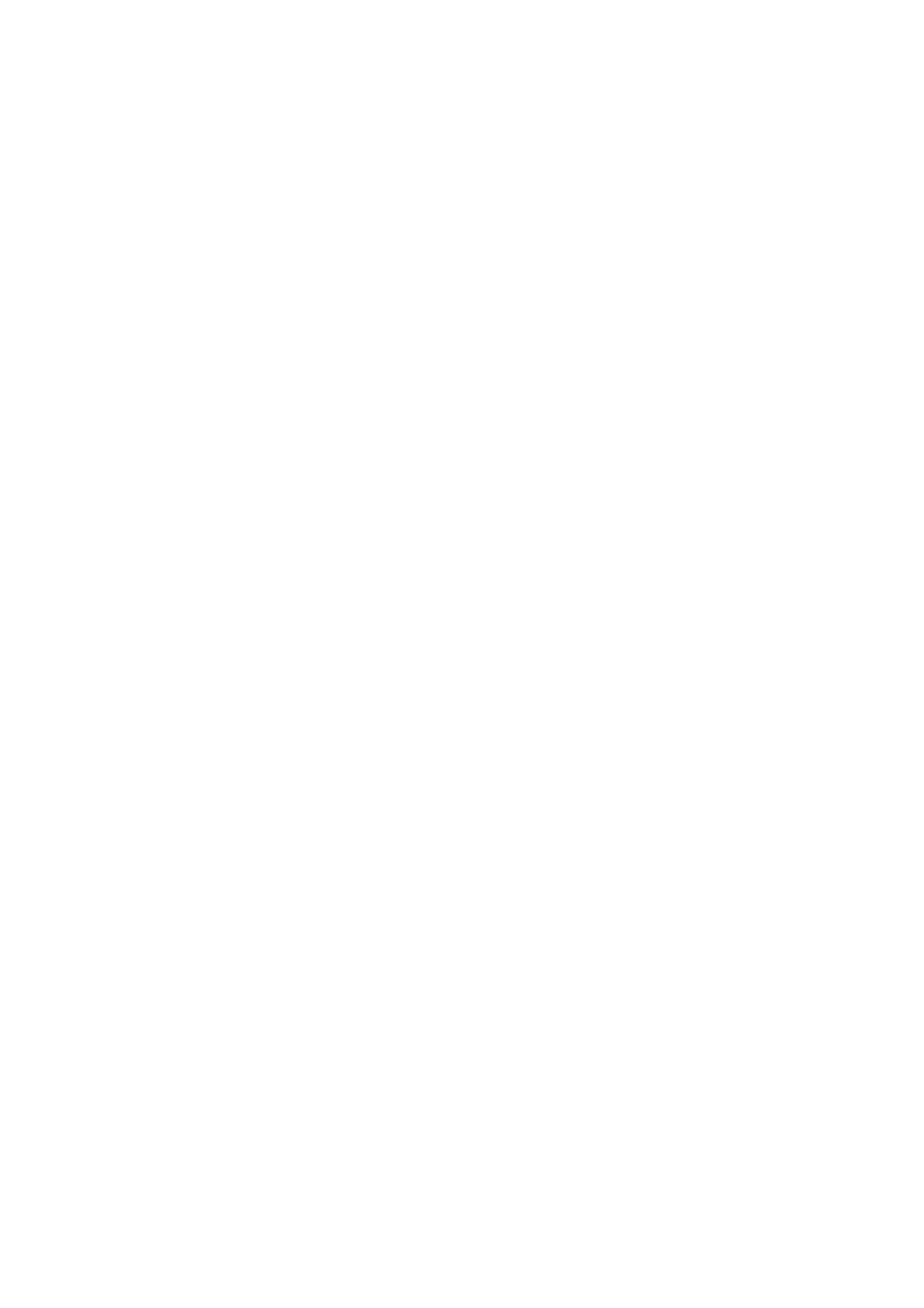# **1 INTRODUCTION**

The South Australian Water Corporation (SA Water) is established under the *South Australian Water Corporation Act 1994* and is subject to the provisions of the *Public Corporations Act 1993*. SA Water provides water and wastewater services to domestic, retail and industrial customers throughout South Australia.

The South Australian Government wholly owns SA Water. The Minister for Administrative Services is responsible for setting the prices that SA Water charges for services provided. In doing so, the Government has committed to set prices such that they comply with pricing principles set by the Council of Australian Governments (CoAG).

The CoAG principles are related to the Competition Principles Agreement (CPA), which outlines a policy framework governing significant national reforms. The CoAG principles provide the framework for water and wastewater prices for jurisdictions that have signed the CPA – such as South Australia.

The CoAG principles relate to a broad range of issues, including the types of costs that may be recovered by SA Water, and specifically the application of a real rate of return that is commensurate with the equity arrangements of the entity. The CoAG principles also guide how a water entity is allowed to recover its costs from consumers, including how tariffs are structured.

The National Competition Council (NCC) was established in 1995 with the agreement of all Australian governments to, among other things, assess each jurisdiction's progress with implementing the National Competition Policy (NCP), which includes the CPA. The CoAG principles relating to water reform are part of the NCP.

The water role of the NCC is being subsumed by a new agency, the National Water Commission (NWC). The creation of the NWC arises from the National Water Initiative (NWI), which carries forward the water component of the NCP as well as broader water policy initiatives. The NWI impacts upon the CoAG principles, and may involve some reinterpretation of them. However, this inquiry has examined a pricing process based on the original CoAG principles, hence no reinterpretation has occurred.

# *1.1 Purpose of this paper*

The South Australian Government has prepared a Transparency Statement: *Transparency Statement Metropolitan and Regional Water and Wastewater Prices in South Australia 2005-06* (Part A), dated December 2004, setting out the process and the matters that have been considered by the Government in setting 2005-06 water and wastewater prices. One of the purposes of Transparency Statement – Part A is to document the extent to which the Government's 2005-06 water and wastewater pricing decision complies with the CoAG principles.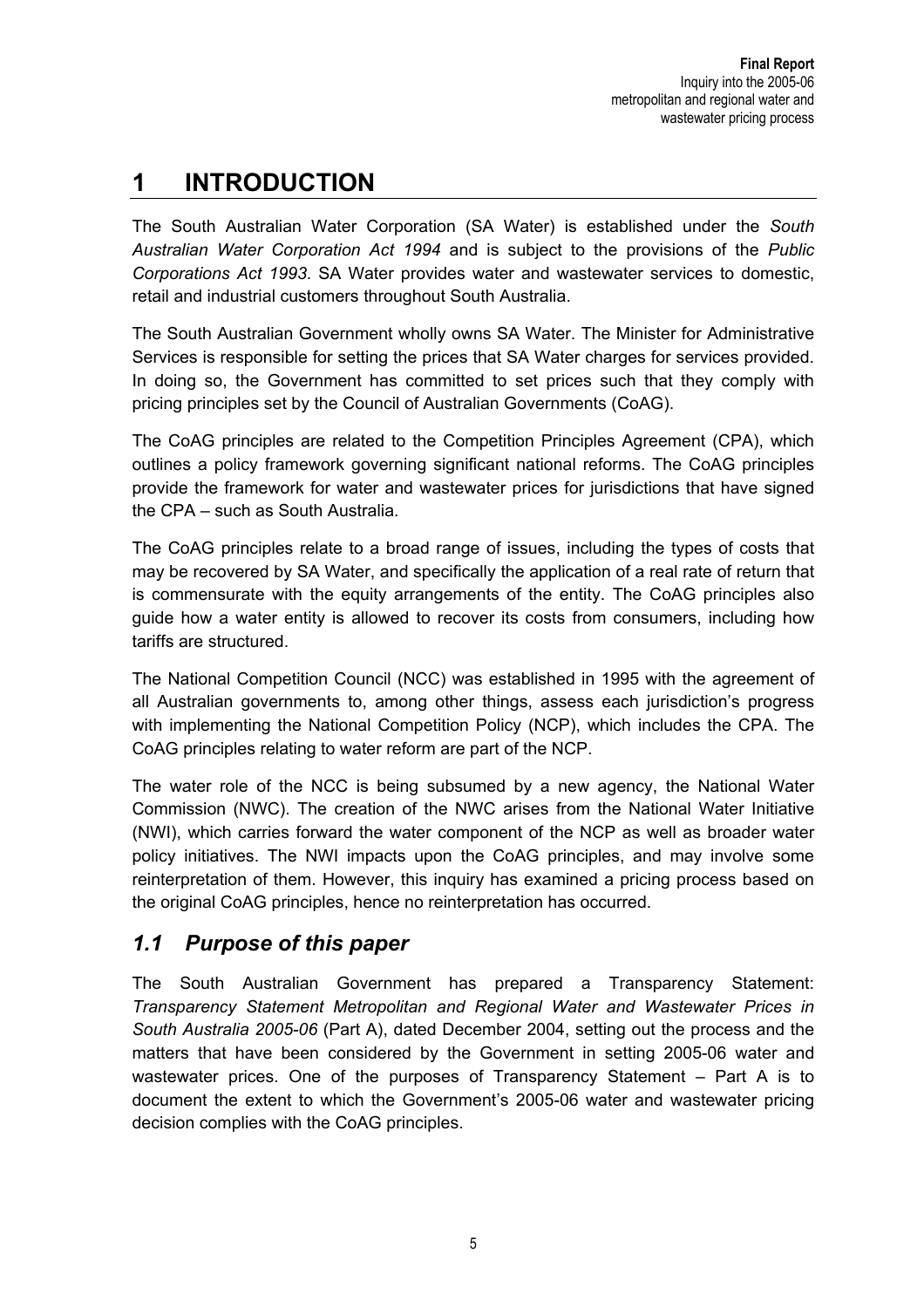

To this end, the Treasurer has referred to the Commission an inquiry into the process undertaken in the preparation of advice to Cabinet to approve the 2005-06 water and wastewater prices. This includes an assessment of the extent that:

- ▲ the process resulted in Cabinet setting 2005-06 water and wastewater prices based on an adequate application of the CoAG principles; and
- $\blacktriangle$  relevant information on the CoAG principles was made available to Cabinet when it made its decision.

This report considers Transparency Statement – Part A as the government's explanation of its process and its justification that the 2005-06 water and wastewater prices comply with the CoAG principles. This report also comments, where possible, on the information that was made available to Cabinet in making its decision on 2005-06 water and wastewater prices (but is restricted given the confidential nature of Cabinet's consideration).

Importantly, it was the task of the Commission to examine only the process used to prepare advice to Cabinet with respect to the adequacy of the application of the CoAG principles and whether information relevant to the CoAG principles was made available to Cabinet when a decision on the level and structure of SA Water's 2005-06 water and wastewater prices was made. The Commission is not inquiring into water or wastewater prices themselves.

Ultimately, this report is to serve as Part B of the overall Transparency Statement, and has been prepared accordingly. This means that it often refers to Part A – rather than repeating the content of Part A.

# *1.2 Conduct of the inquiry*

The Commission received the Notice of Referral of an Inquiry from the Treasurer on 24 December 2004 setting out the Terms of Reference for the Inquiry.

The Notice of Referral required the Commission to:

- $\triangle$  advertise the Inquiry;
- **Example 14 days for the lodgement of written submissions;**
- **Example 2005;** provide a draft report by 11 March 2005; and
- $\blacktriangle$  provide a Final Report by 8 April 2005.

Pursuant to Section 36 of the *Essential Services Commission Act 2004*, a Public Notice of Inquiry was placed in *The Advertiser* on 20 January 2005, asking for written submissions by 3 February 2005.

The Commission received one submission in response to the Public Notice. The submission is available on the Commission website at www.escosa.sa.gov.au.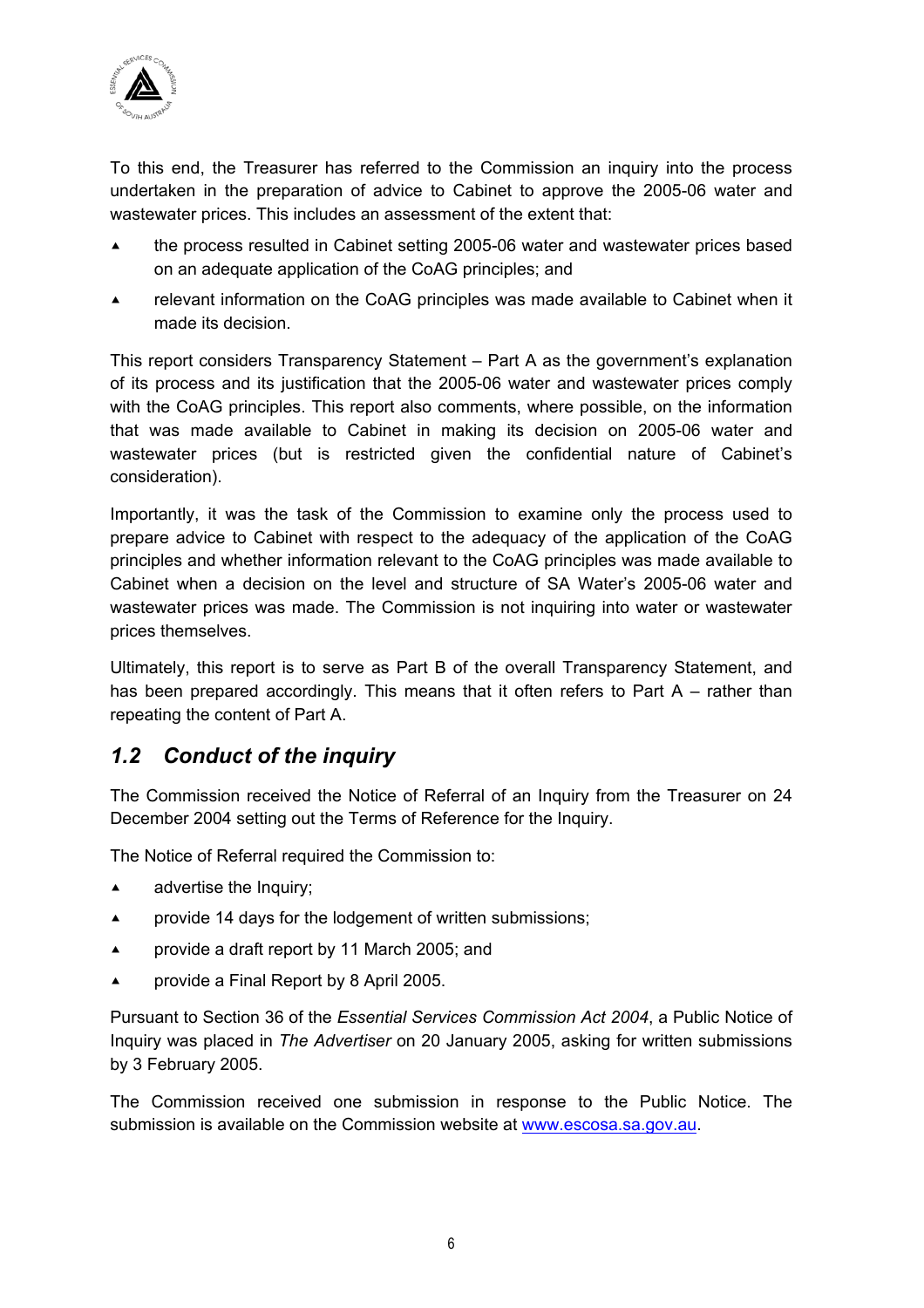The Commission sought and received some additional information from the South Australian Government, including through discussions with representatives of the Micro Economic Reform and Infrastructure Branch of the Department of Treasury and Finance, and SA Water, in order to clarify its understanding of the processes surrounding the Cabinet approval of 2005-06 water and wastewater prices.

# *1.3 Link to the previous inquiries*

In 2004, the Commission undertook similar but separate inquiries into the processes for determining the 2004-05 water and wastewater prices. Many of the analyses and conclusions arising from those previous inquiries are relevant to this one. As a result, this report often makes reference to the Commission's earlier reports. In some cases, elements of them are repeated or summarised.

The Commission's previous reports are available from its website: www.escosa.sa.gov.au.

## *1.4 Structure of this paper*

Chapter 2 sets out the key elements of the CoAG principles.

Chapter 3 discusses the process for setting water and wastewater prices for 2005-06.

Chapter 4 deals with Transparency Statement – Part A's compliance with the CoAG principles and the extent that they have been adhered to in setting 2005-06 prices.

Chapter 5 summarises the Commission's conclusions.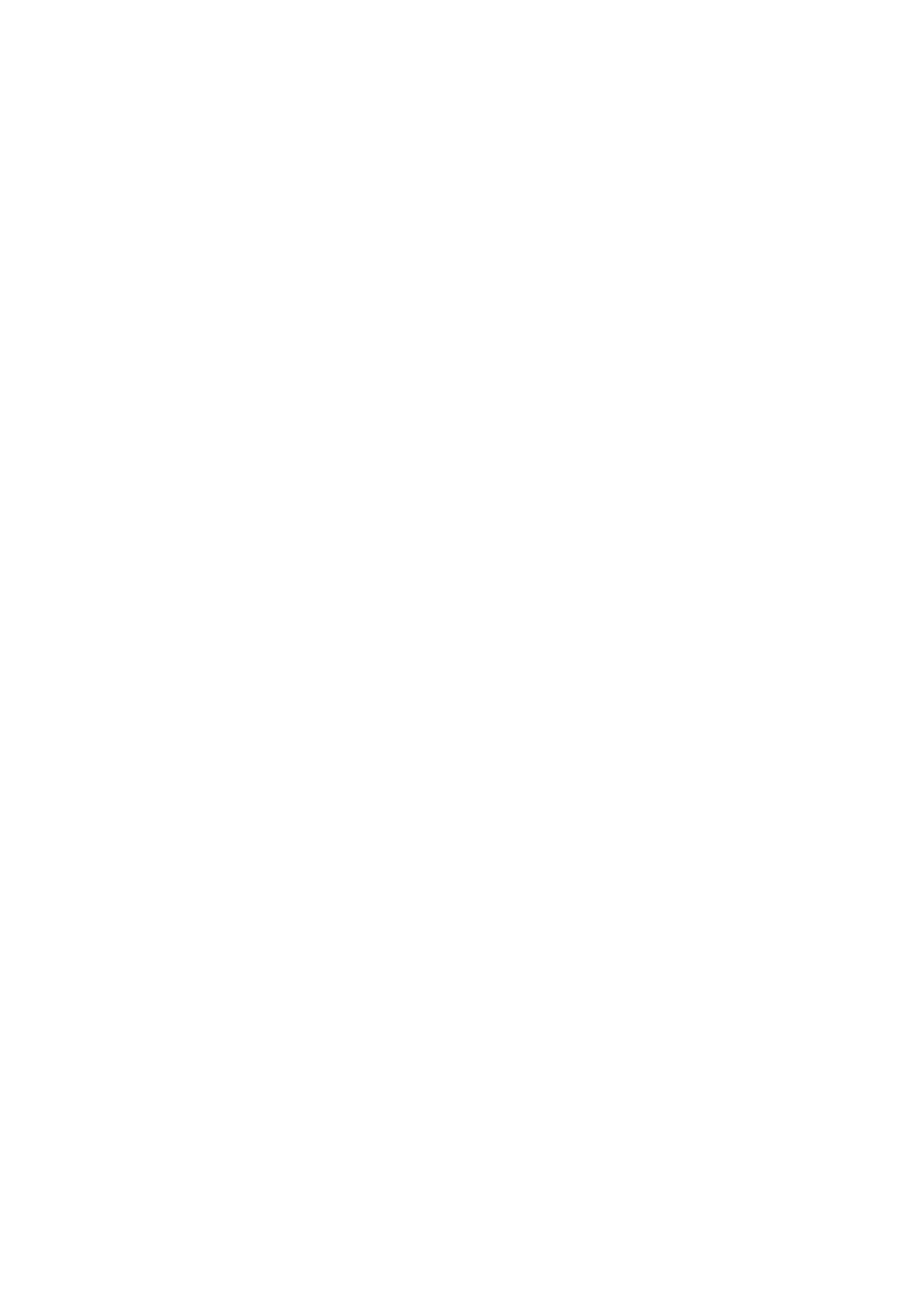# **2 THE COAG PRICING PRINCIPLES**

The Commission's assessment in this inquiry is against the CoAG pricing principles for water. These principles were developed for application to water (including wastewater) by Australia's State and Commonwealth governments.

As is explained in Transparency Statement – Part A, the pricing principles are contained in the strategic framework for water, as set out in the Compendium of National Competition Policy Agreements (NCC 1998, 2nd Edition).

Section 3 of the strategic framework is dedicated specifically to pricing issues. However, it is a very broad pricing statement and does not provide much detail (see below).

Relevant clauses of the CoAG Strategic Framework 1994 (pp. 103-104) are as follows:

*In relation to water resource policy, CoAG agreed:* 

- *2 to implement a strategic framework to achieve an efficient and sustainable water industry comprising the elements set out in (3) … below.*
- *3 In relation to pricing:* 
	- *(a) in general* 
		- *i. to the adoption of pricing regimes based on the principles of consumption-based pricing, full-cost recovery and desirably the removal of cross-subsidies which are not consistent with efficient and effective service, use and provision. Where cross-subsidies continue to exist, they be made transparent, …;*
		- *ii. that where service deliverers are required to provide water services to classes of customer at less than full cost, the cost of this be fully disclosed and ideally be paid to the service deliverer as a community service obligation;*
	- *(b) urban water services* 
		- *iii. to the adoption by no later than 1998 of charging arrangements for water services comprising of an access or connection component together with an additional component or components to reflect usage where this is cost-effective;*
		- *iv. that in order to assist jurisdictions to adopt the aforementioned pricing arrangements, an expert group, on which all jurisdictions are to be represented, report to CoAG at its first meeting in 1995 on asset valuation methods and cost-recovery definitions, and*
		- *v. that supplying organisations, where they are publicly owned, aiming to earn a real rate of return on the written down replacement cost of their assets, commensurate with the equity arrangements of their public ownership;*

To complement these clauses, the Standing Committee on Agriculture and Resource Management (SCARM), through the Agriculture and Resource Management Council of Australia and New Zealand (ARMCANZ), provided a detailed set of guidelines. This detailed set of guidelines is generally referred to as "the CoAG Pricing Principles".

Guidelines for applying Section 3 of the Strategic Framework and Related Recommendations in Section 12 of the Expert Group Report are as follows: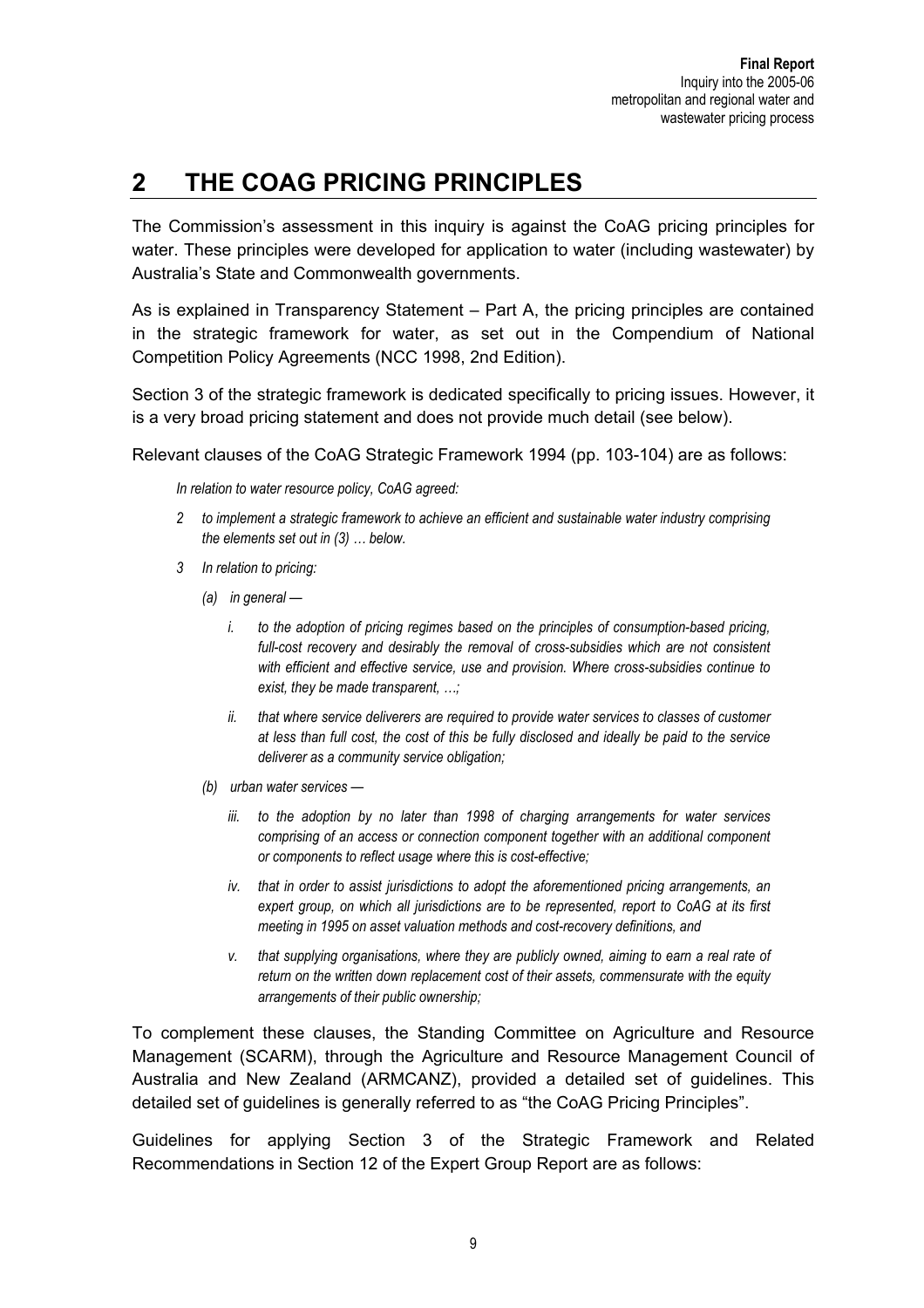

- *1. Prices will be set by the nominated jurisdictional regulators (or equivalent) who, in examining full cost recovery as an input to price determination, should have regard to the principles set out below.*
- *2. The deprival value methodology should be used for asset valuation unless a specific circumstance justifies another method.*
- *3. An annuity approach should be used to determine the medium to long-term cash requirements for asset replacement/refurbishment where it is desired that the service delivery capacity be maintained.*
- *4. To avoid monopoly rents, a water business should not recover more than the operational, maintenance and administrative costs, externalities, taxes or TERs (tax equivalent regime), provision for the cost of asset consumption and cost of capital, the latter being calculated using a WACC.*
- *5. To be viable, a water business should recover, at least, the operational, maintenance and administrative costs, externalities, taxes or TERs (not including income tax), the interest cost on debt, dividends (if any) and make provision for future asset refurbishment/replacement (as noted in (3) above). Dividends should be set at a level that reflects commercial realities and stimulates a competitive market outcome.*
- *6. In applying (4) and (5) above, economic regulators (or equivalent) should determine the level of revenue for a water business based on efficient resource pricing and business costs.*
- *7. In determining prices, transparency is required in the treatment of community service obligations, contributed assets, the opening value of assets, externalities including resource management costs, and tax equivalent regimes.*

Terms requiring further comment in the context of these guidelines (these comments form part of the CoAG Strategic Framework, pages 112-113) are as follows:

- *The reference to "or equivalent" in principles 1 and 6 is included to take account of those jurisdictions where there is no nominated jurisdictional regulator for water pricing.*
- *The phrase "not including income tax" in principle 5 only applies to those organisations which do not pay income tax.*
- *"Externalities" in principles 5 and 7 means environmental and natural resource management costs attributable to and incurred by the water business.*
- *"Efficient resource pricing" in principle 6 includes the need to use pricing to send the correct economic signals to consumers on the high cost of augmenting water supply systems. Water is often charged for through a two-part tariff arrangement in which there are separate components for access to the infrastructure and for usage. As an augmentation approaches, the usage component will ideally be based on the long-run marginal costs so that the correct pricing signals are sent.*
- *"Efficient business costs" in principle 6 are the minimum costs that would be incurred by an organisation in providing a specific service to a specific customer or group of customers. Efficient business costs will be less than actual costs if the organisation is not operating as efficiently as possible.*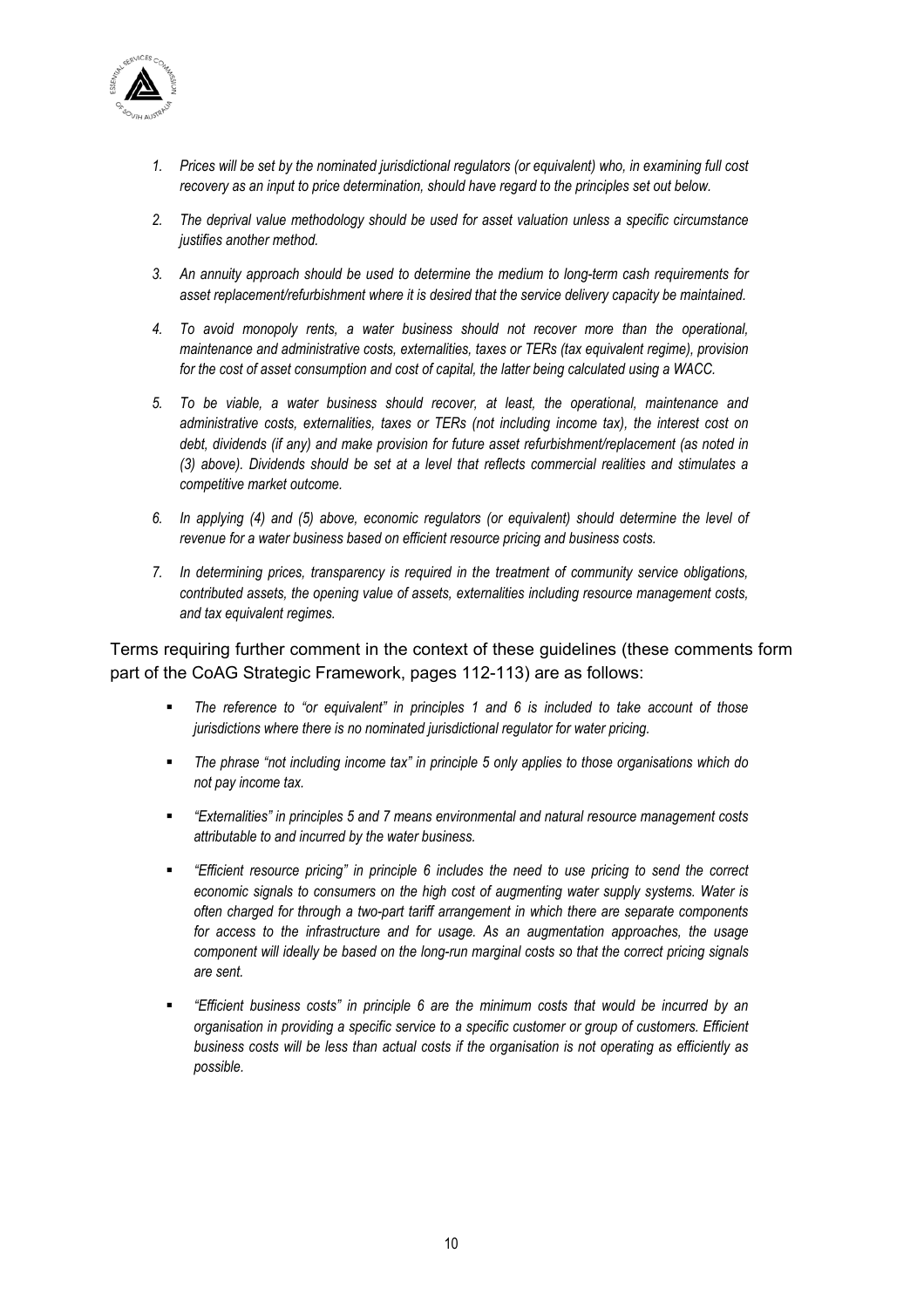# *2.1 The National Water Initiative*

Appendix 4 of Transparency Statement – Part A sets out some of the elements of the NWI<sup>1</sup> that will impact upon the CoAG principles and their interpretation. Examination of the NWI indicates that it could have significant implications for the interpretation of the CoAG principles. This in turn could have implications for conclusions about compliance.

The submission received by the Commission addressed a number of issues relating to the NWI, providing some indication of the breadth of consideration that the NWI might trigger.

The South Australian Government reaffirmed its commitment to the NWI on 3 March 2005. However, it was not a consideration in the 2005-06 water and wastewater pricing process. Accordingly, the Commission's conclusions about compliance with the CoAG principles are based only on the principles as originally stated.

However, the Commission has included in this report some comment in particular areas where the NWI might have an impact in future.

 $\overline{a}$ 

<sup>1</sup> The complete text of the NWI is on the CoAG website at: http://www.coag.gov.au/meetings/250604/iga\_national\_water\_initiative.pdf.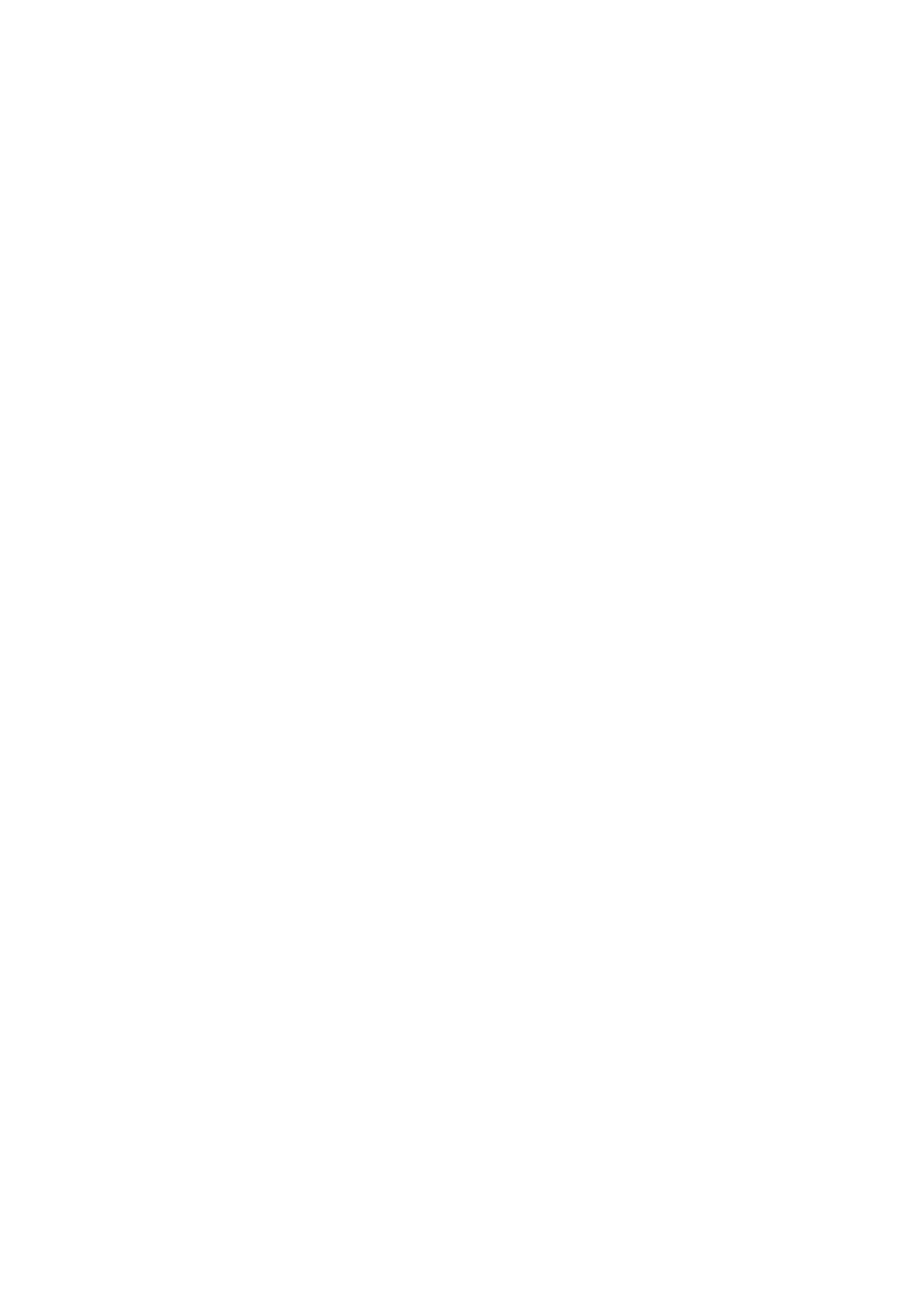# **3 THE PRICE SETTING PROCESS**

The 2005-06 water pricing decision outcomes were gazetted on 7 December 2004, in accordance with the *Waterworks Act 1932*. Actual wastewater rates will be gazetted in June 2005, in accordance with the *Sewerage Act 1929*. The delay for wastewater charges arises because they utilise property values, which are not available until that time.

# *3.1 Cabinet process*

The key consideration for the Commission concerns the processes undertaken in the preparation of advice to Cabinet with respect to the adequacy of the application of the CoAG principles. The Commission's role is to advise on the extent to which adequate and relevant information on this matter was made available to Cabinet in its water and wastewater pricing decision.

As Transparency Statement – Part A documents, most notably in its Appendix 1, the decision making process for the 2005-06 water and wastewater prices involved a sequence of Cabinet submissions. The general nature of the sequence covered approval of the methodologies to be applied for pricing purposes, followed by approval of the 2005- 06 prices. This approach was generally consistent with that used for 2004-05 prices, except that water and wastewater were considered together this time.

The business and decision making of Cabinet is completely confidential, as are all Cabinet documents and submissions. However, in order for the Commission to undertake this inquiry, it has been provided with copies of Cabinet Submissions and agency Cabinet comments which related to the setting of SA Water's water and wastewater prices for 2005-06. These documents are classified "Strictly Confidential" and the Commission is required to preserve the confidentiality of such documents.

The Commission has been able to compare the information provided in the Cabinet submissions with the information in Transparency Statement – Part A. It is satisfied that Transparency Statement – Part A adequately and reliably sets out the majority of the material which was available to Cabinet on the CoAG pricing principles and can therefore be used and analysed by the Commission as a proxy for the contents of the Cabinet submissions. For this reason this report refers to Transparency Statement – Part A when setting out the particular CoAG principle and the Government's assessment of its compliance with each principle.

# *3.2 Preparation of the Transparency Statement*

The Part A Transparency Statements for the 2004-05 water and wastewater pricing decisions were not prepared and approved by Cabinet until well after the pricing decisions had been made. The Commission commented in its previous reports that it would be more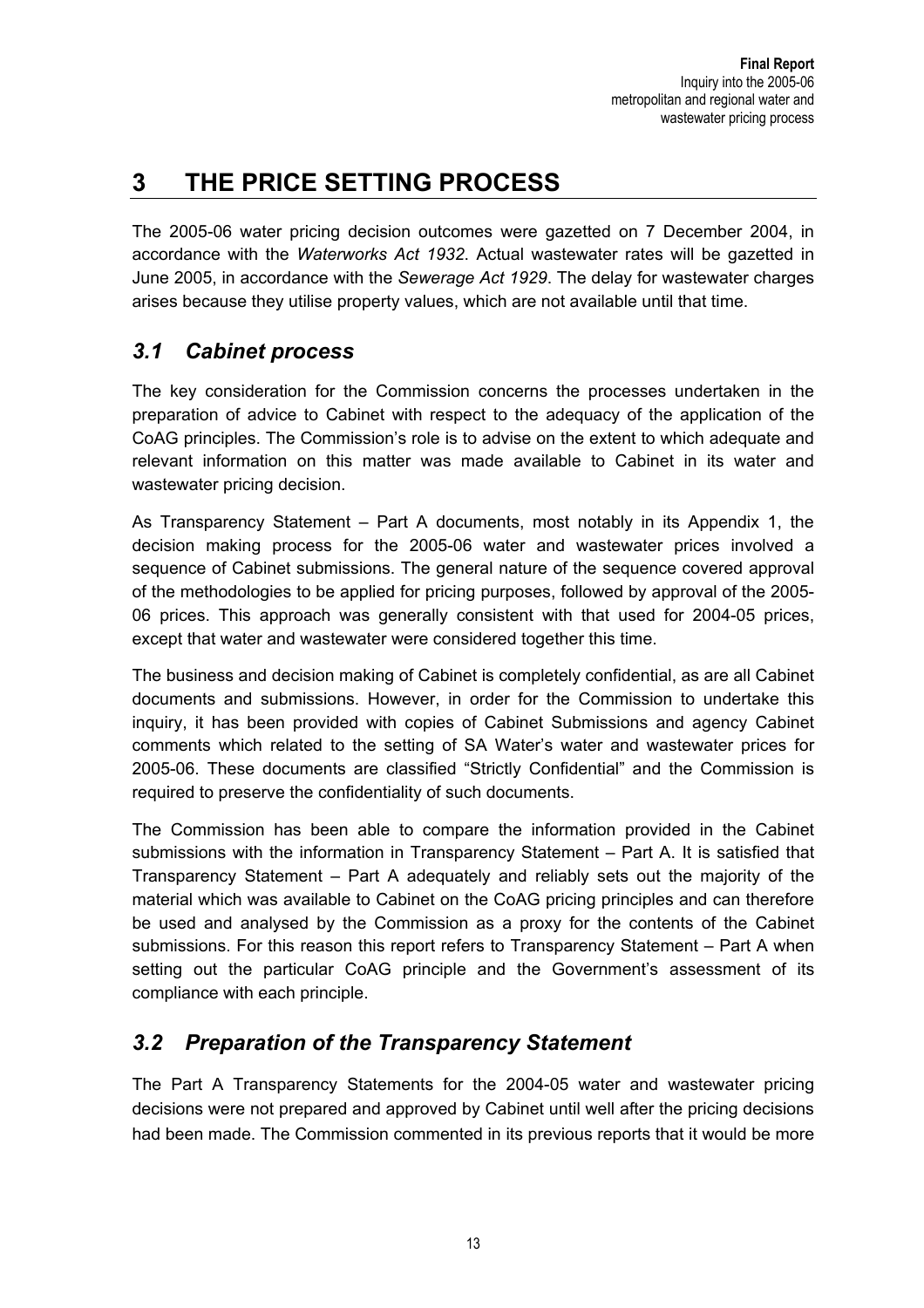

useful for the Transparency Statement to be provided to Cabinet either prior to or, at the very latest, at the time it makes its pricing decision.

On this occasion, the bulk of Transparency Statement – Part A was presented to Cabinet for approval at the same time as the pricing decision. The exceptions were Chapters 7 and 8, which could not be finalised until Cabinet had made its pricing decisions.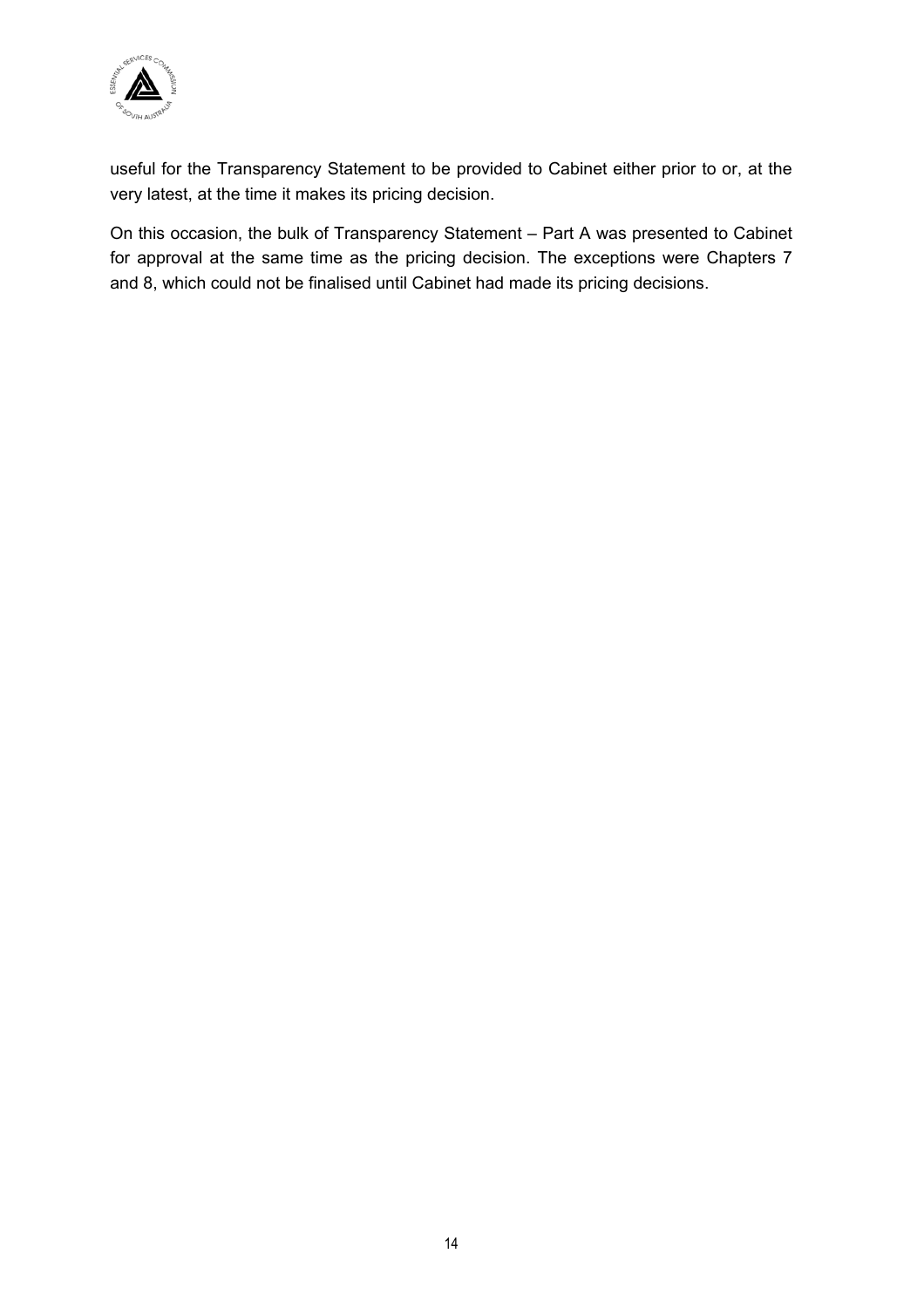# **4 COMPLIANCE WITH THE COAG PRICING PRINCIPLES**

At the commencement of its first inquiry into water prices in 2004, the Commission sought clarification from the NCC about the appropriate documents that the Commission should consider in undertaking this inquiry. The NCC advised the Commission that "… the CoAG strategic framework and CoAG pricing principles are the key reference documents …".

The Compendium of National Competition Policy Agreements  $(2^{nd}$  Edition, 1998)<sup>2</sup> provides details of the relevant CoAG agreements for the various industries, including water, the key components of which were set out in Chapter 2 of this report.

This chapter considers the CoAG principles and the compliance of the pricing process undertaken in the preparation of advice to Cabinet, with respect to these principles. As was noted earlier, the influence of the NWI is raised at certain points. However, the compliance conclusions do not incorporate the NWI as it does not yet have formal status in South Australia (and certainly did not at the time of the pricing decision).

In its previous inquiry reports the Commission included in each section a summary of comments by the NCC on that issue in its 2003 NCP Assessment Report. In October 2004 the NCC released its 2004 Assessment Report, Volume II $3$  being dedicated to an assessment of water. In the main, the South Australian section of that latest NCC report reflects upon the Commission's 2004 water inquiry report. Therefore, the Commission has only included comments from the NCC's 2004 Assessment Report where there is a matter of specific relevance to this report.

As previously discussed the approach adopted by the Commission has been to assess the compliance of Transparency Statement – Part A with the CoAG principles, comfortable that it is a credible reflection of the information actually provided to Cabinet.

## *4.1 Operating, maintenance and administrative expenses – efficient business costs*

Operating, maintenance and administration (OMA) costs are key components of the overall cost of delivering services and have been subject to keen attention in recent years.

The efficiency of business costs (or OMA expenditures) can be assessed in terms of:

 $\triangle$  levels of expenditure;

 $\overline{a}$ 

- $\triangle$  the consumption of assets (discussed in later sections); and
- $\blacktriangle$  impacts on service levels.

<sup>&</sup>lt;sup>2</sup> This publication is available from NCC's website: www.ncc.gov.au.

<sup>3</sup> National Competition Council, *Assessment of governments' progress in implementing the National Competition Policy and related reforms: 2004*, Volume Two: Water, October 2004.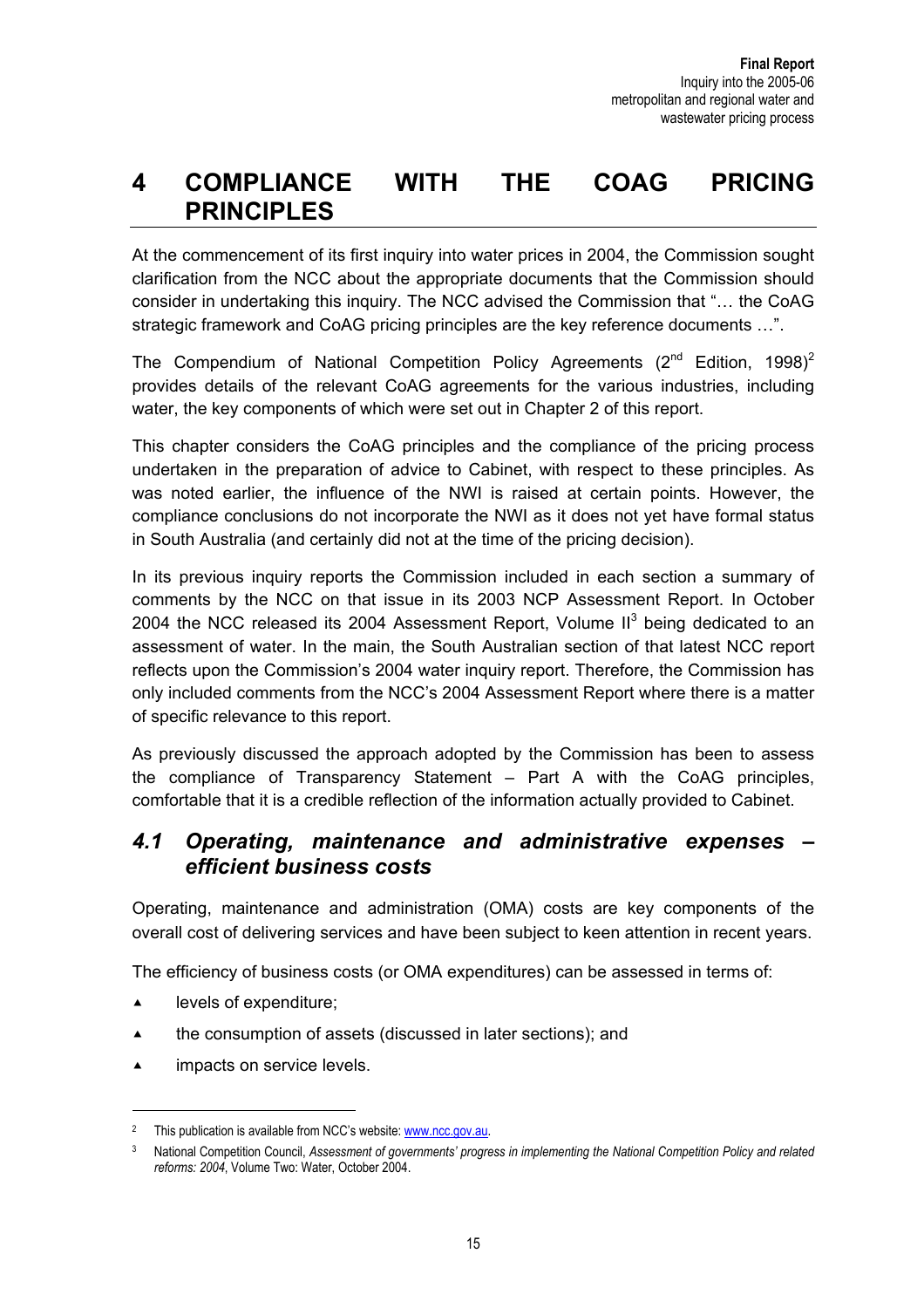

One of the key reasons for considering the efficiency of business costs is to provide a foundation for explaining and justifying future actions and requirements. Particularly in the case of pricing proposals, it is necessary to establish a logical link between past performances, the factors influencing those performances and where the expected combination of movements in cost pressures/opportunities and management action will place the utility in the future. It is this future scenario that should be considered with regards to the level of revenue required from the pricing decisions.

The long-lived nature of the infrastructure employed in delivering water and wastewater services means that improvements in capital performance can take a long time to achieve and are seldom considerations in short-term management decisions. However, particularly as infrastructure assets age, it may be reasonable to expect to observe longerterm relationships, between the level of OMA expenditure and capital-based costs (reductions in service capacity).

## **4.1.1 CoAG Principles**

In relation to efficient costs, the Guidelines for the application of Section 3 of the CoAG principles state that:

*"In applying (the monopoly rent test) and (business viability test), economic regulators (or equivalent) should determine the level of revenue for a water business based on efficient resource pricing and business costs." (Emphasis added)*

## **4.1.2 Transparency Statement – Part A Comments**

Transparency Statement – Part A addresses the issue of efficient business costs under four headings:

- $\triangle$  Competitive tendering;
- $\triangle$  Benchmarking of service performance;
- $\blacktriangle$  Benchmarking of business costs; and
- $\blacktriangle$  Key cost drivers of SA Water.

The key observations for these areas are:

#### *Competitive tendering*

*"SA Water has contracted, by competitive tender, for services (eg electricity) or supplies (eg chemicals) in order to promote efficient business costs, where possible.* 

*Approximately 71% of all SA Water's water and wastewater OMA expenditure (excluding labour costs) are subject to competitive tendering arrangements.* 

*SA Water's most significant contract is the United Water International contract to manage Adelaide's water and wastewater systems. This 15-year contract, entered into in 1997*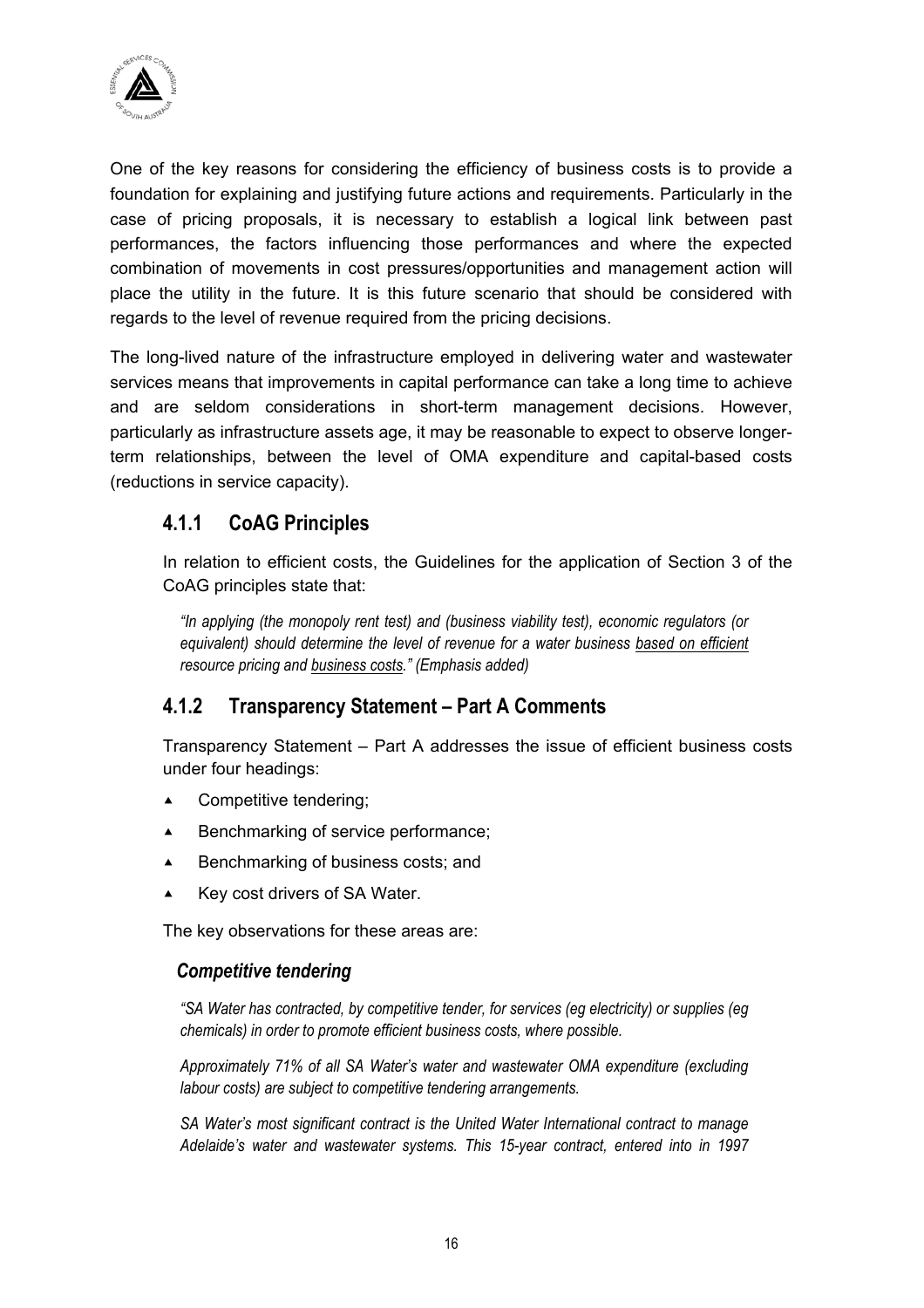*following a competitive tender process, has provision for pricing reviews to reset the fixedprice component every five years."* (p. 14)

#### *Benchmarking of service performance (& benchmarking of business costs)*

*"WSAAfacts has been suggested for benchmarking major metropolitan performance. Although benchmarking of service providers in metropolitan areas is useful for broad indicative purposes, there are substantial differences between metropolitan areas in … (a number of factors) ... any conclusions based on benchmarking of service performance and costs across major metropolitan areas should be interpreted with caution.* 

*Benchmarking by the Australian Water Association has been suggested for monitoring the performance of non-metropolitan providers. However, the Australian Water Association has not published a performance monitoring report for non-major urban (NMU) water utilities since 2000-01 due to the withdrawal of Commonwealth funds. Information from the NSW Water Supply and Sewerage Performance Monitoring Report and the Victorian Water Review has been adopted for comparisons in later years, where possible.* 

*The issues outlined above that limit benchmark comparisons in metropolitan areas are also applicable to performance and cost benchmarking across regional areas. Additionally, the paucity of recent regional data means that conclusions based on regional benchmarking are tentative, pending more recent data."* (pp. 14-15)

#### *Key cost drivers of SA Water*

*"A number of key cost drivers influence the level of SA Water's costs of providing water and wastewater services relative to other providers. There are also trends and variability in these costs over time. This section, based on information provided by SA Water, analyses the trends in SA Water's real total costs and operating costs and the key drivers of variability around the trends.* 

*The key drivers underlying the level of SA Water's system costs are:* 

- *access to water [resources]*
- *water quality*
- *topography*
- *environmental and customer service standards*
- *climatic conditions*
- *soil conditions."* (p. 19)

#### *Transparency Statement Part A Conclusion on Benchmarking*

*"Benchmarking and cost comparisons of water utilities interstate and intrastate are limited by different markets, different regional conditions, different operating environments and data availability problems. Thus, conclusions based on benchmarking of service performance and costs for the metropolitan area should be interpreted with caution. Additionally, recognising the paucity of recent regional data, conclusions based on*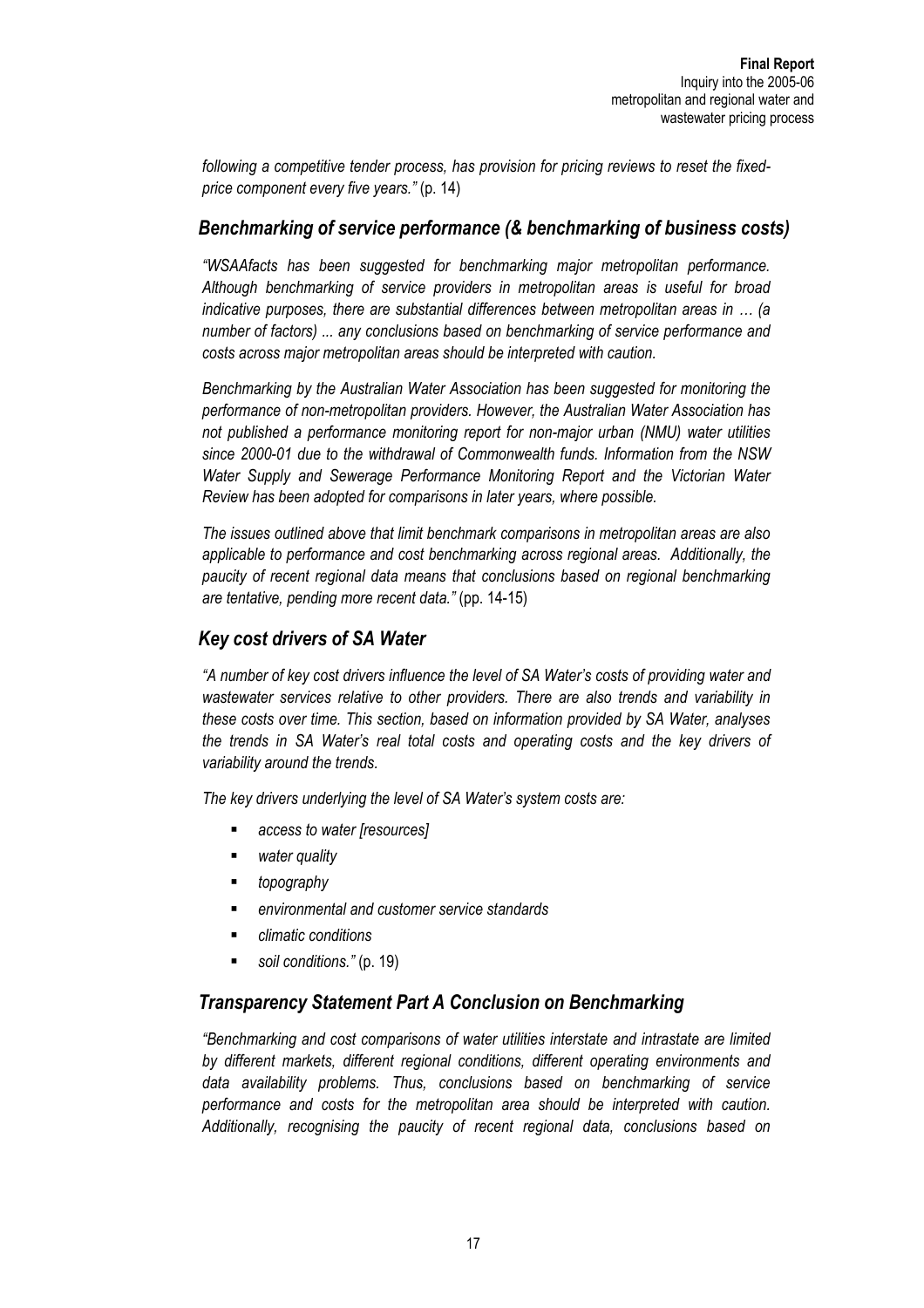

*benchmarking of service performance and costs for regional areas are tentative, pending more recent data.* 

*Taking this into account, the Government considers that SA Water has generally achieved efficient business costs for water and wastewater services and therefore complies with CoAG principles.* 

*The Government considers that the provision of this additional information has met ESCOSA's proposal*." (p. 26)

## **4.1.3 The Commission's assessment**

In comparison with previous Transparency Statements, particularly the initial one covering 2004/05 urban water pricing, significant progress has been achieved in the area of benchmarking/performance comparison.

It is not within the Commission's brief to assess the validity of the claims made in Transparency Statement – Part A with respect to the performance figures provided. However, it is appropriate to provide comment on the extent to which the approach utilised in Transparency Statement – Part A provides Cabinet with the information it requires in order to support price setting determinations.

## *Metropolitan services: historical performance*

The annual performance review of the Australian urban water industry, WSAAfacts<sup>4</sup>, remains the principal mechanism for comparative performance assessment of metropolitan water service utilities across Australia. In assessing the efficiency and effectiveness of SA Water metropolitan activities, the Government has adopted the core performance measures used in WSAAfacts. The documentation provides comparison with a number of peer water businesses, being principally those serving the capital cities in the other states and territories, with the exception of Tasmania, which does not have a participant in the WSAAfacts initiative.

In so far as the performance measures presented are an agreed set of measures between the participants, with a relatively high level of common understanding regarding definitions, the approach adopted appears an appropriate means of displaying the relative historical performance of SA Water in the provision of metropolitan water and wastewater services.

WSAAfacts is a published document that can be purchased by the general public. This gives interested parties access to a wider range of measures than published in Transparency Statement – Part A, covering a wider range of participants, which is beneficial to transparency.

 $\overline{a}$ 

published by the Water Services Association of Australia.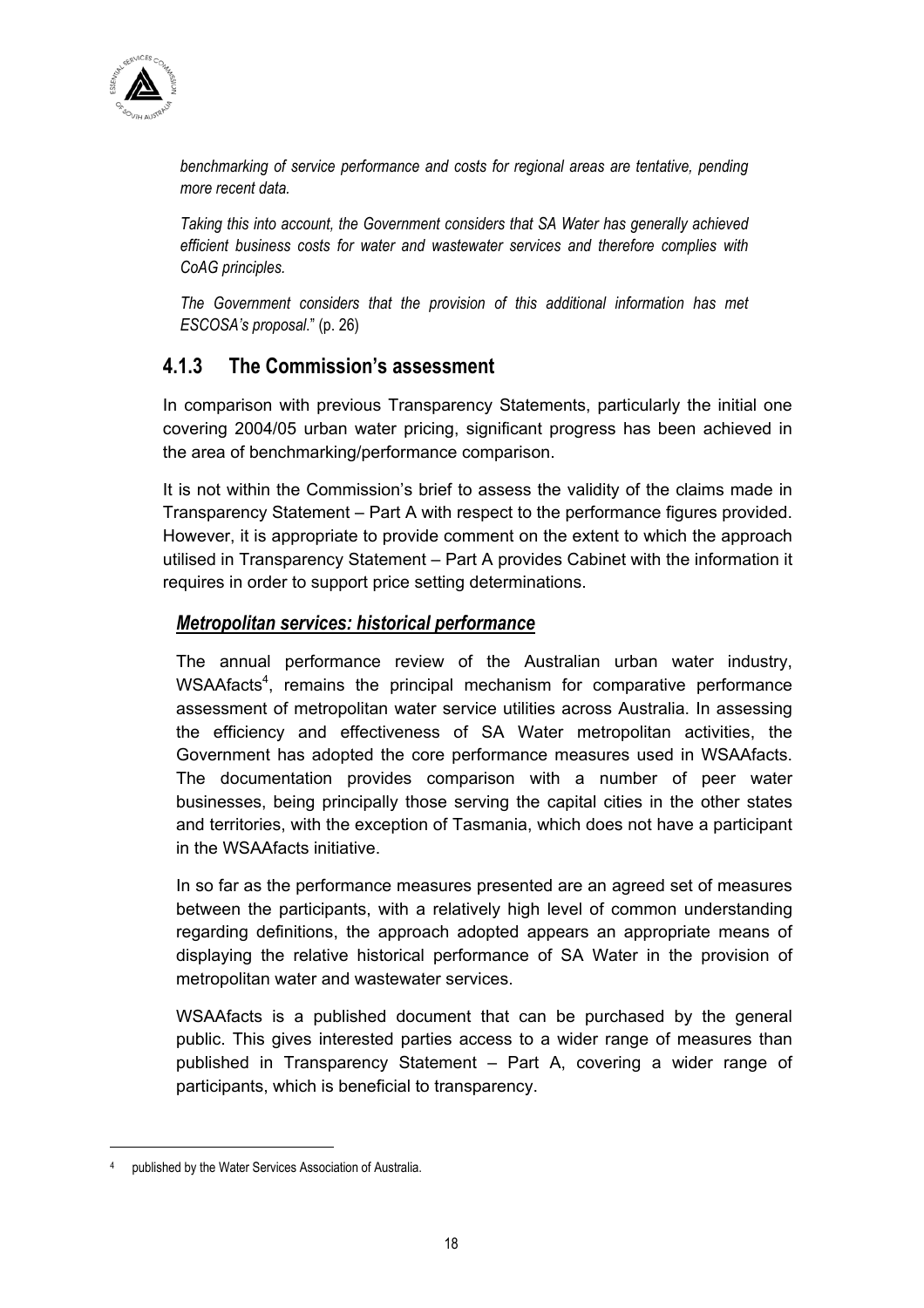#### *Regional services: historical performance*

In the absence of the Non-Metropolitan Urban (NMU) performance review, which last published results for 2000-01, the marshalling of suitable comparative performance data for SA Water's regional undertakings is more complex than for the metropolitan case.

Transparency Statement – Part A provides figures comparing outcomes for Mount Gambier, Outer Adelaide and Whyalla with data drawn from the NSW Water Supply and Sewerage Performance Monitoring Report (2001/02) and the Victorian Water Review (2002/03).

In utilising information from the various sources, it appears that the intent has been to provide performance measures that are as similar as possible to those used for the metropolitan comparisons.

The Commission believes that while progress has been made in gathering useful comparative data, current efforts could be further improved. In support of this contention, the Commission has identified the following data sources:

- $\triangle$  Queensland local government comparative information 2002/03: Covering 125 Local Governments and including measures such as:
	- − Properties per 100km of main;
	- − Main breaks per 100km of main;
	- OMA Costs per property;
- c Water Performance Information on 32 Major Western Australian Towns 1999/2003 (Economic Regulation Authority) including measures such as:
	- Leaks and bursts per 100km of main;
	- Water quality complaints per 1,000 properties;
- c The NSW Water Supply and Sewerage Performance Monitoring Report (2002/03) – now published.

All three documents are available on the Internet and while still falling well short of the facility offered by WSAAfacts for metropolitan considerations, still provide the potential to better illustrate emerging trends for regional services.

The Commission also notes that the development of improved benchmarking data for the specific purpose of benchmarking efficient performance (across metropolitan, non-metropolitan and rural water delivery agencies) is listed under the NWI. This should provide some impetus to help overcome existing deficiencies.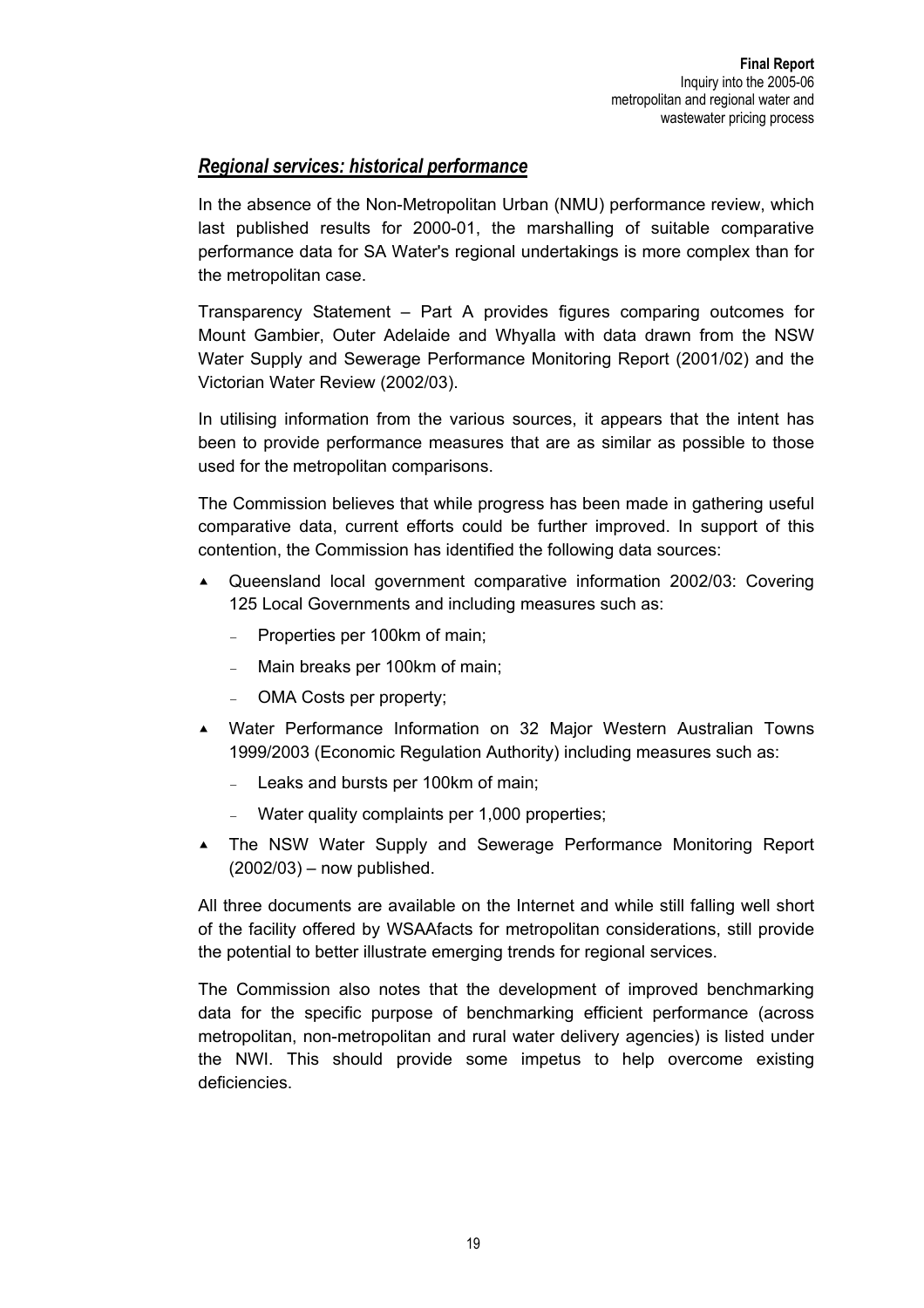

## *Alignment of Reported Performance with Service Agreements*

The performance measures reported in Transparency Statement – Part A do not align particularly well with those used in either the SA Water Performance Statement or its Customer Charter. This complicates any assessment of whether SA Water is, in fact, delivering value for money services in accord with agreed levels of service. It is also suggestive of a more general disconnect between prices and service standards which would not be conducive to efficient price setting.

The Commission considers that there would be some benefit in reconsidering the overall combination of performance reporting in Transparency Statement – Part A and those used in the Performance Statement and Customer Charter, in order to achieve a higher degree of alignment and provide a clearer picture to stakeholders of SA Water's performance.

#### *Building a bridge from past performance to future requirements*

In general terms, a pricing process should deliver a revenue outcome that will enable the well managed utility to meet its service goals, given an articulated set of delivery challenges. The outcome sought is to fund efficient future services.

In the above context, the role of historical performance reporting is to illustrate the impact of emerging trends and help explain the underlying cause-and-effect relationships that influence the utility's resource needs.

The next vital step is to understand how key trends are going to impact on the utility over the next few years and the nature of the resource/revenue implications. This is an aspect of 'internal' benchmarking that is absent from Transparency Statement – Part A, yet arguably should provide part of the foundation for pricing considerations.

There are a number of instances in the discussion on cost movements, where significant variations in cost outcomes for SA Water have been explained in terms of weather patterns or changes in service standards (particularly higher levels of sewage treatment). While the impact of climatic variation cannot be predicted, the likely impact of on-going and planned Environmental Improvement Programs (EIPs) can. It should also be possible to predict, with reasonable confidence, the underlying trends in service interruptions.

The Commission believes that the absence of forward projections for both costs and key service standards would need to be addressed in order to enhance the pricing process and enable more confident conclusions on efficient business costs.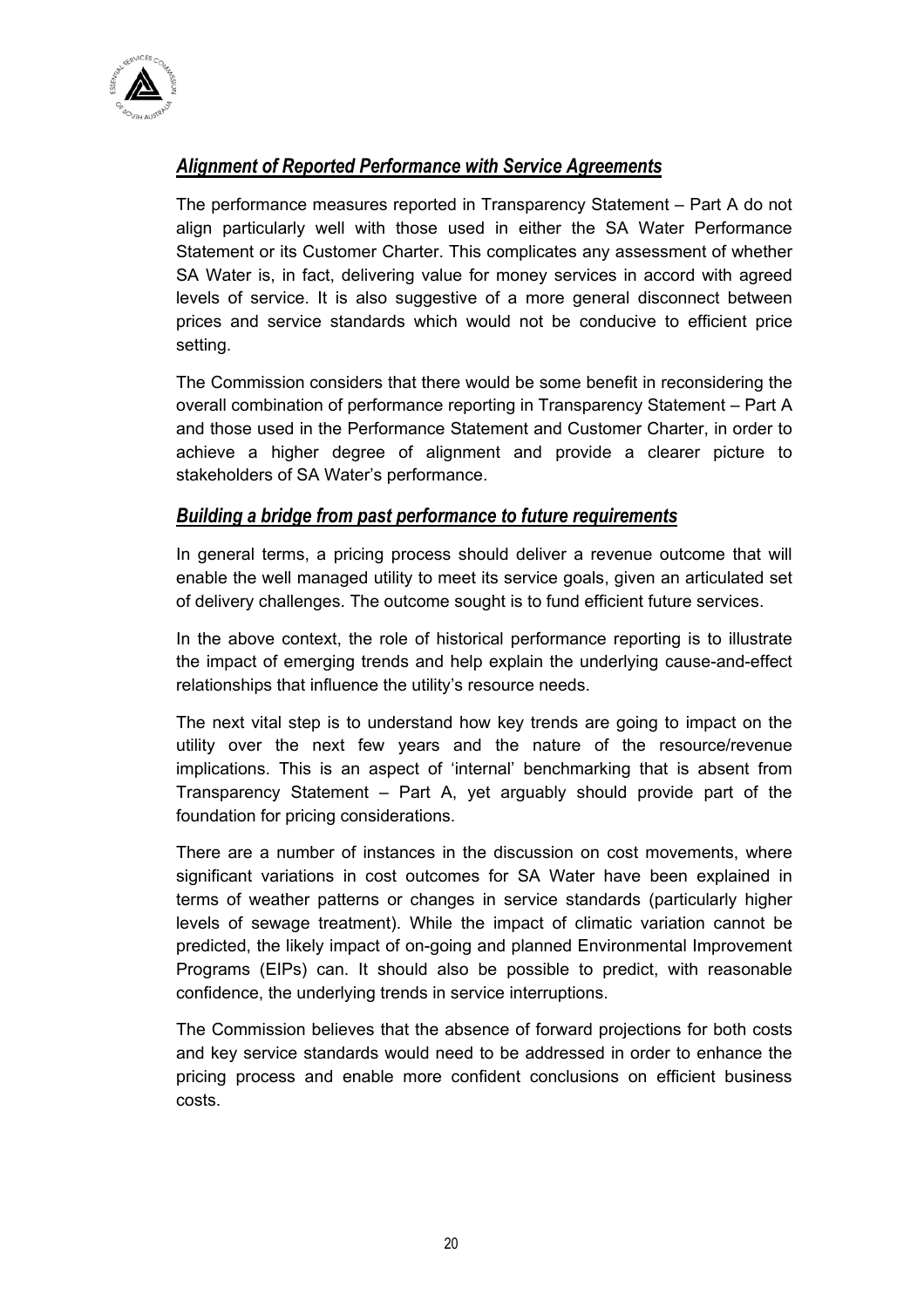## *Comparative revenue data – value for money*

Clause 7(e) of the CoAG Framework requires:

*"that water agencies should develop individually and jointly public education programs illustrating the cause and effect relationship between infrastructure performance, standards of service and related costs, with a view to promoting levels of service that represent the best value for money to the community."* 

Clause 7(e) is not a CoAG pricing principle itself, but it is part of the broader CoAG agenda and clearly has a link to water and wastewater pricing. Assessment of value for money is likely to require some provision of comparative cost and income information, for example cost and income per customer, to supplement the service level comparisons and enable an understanding of value for money to evolve. Transparency Statement – Part A provides no such comparative information, effectively preventing it from playing a part in addressing Clause 7(e). While this does not cause the Commission to conclude a non-compliance in respect of the CoAG pricing principles, the Commission notes that having the Transparency Statement address Clause 7(e) would also improve the way efficient business costs are addressed.

## **4.1.4 The Commission's view on compliance with the CoAG principles**

## *Adequacy of information: Does the information contained in the Transparency Statement comply with CoAG principles requiring prices to be based on efficient costs?*

Based on the available performance comparison material, the Transparency Statement makes assertions about SA Water's costs being efficient. The Commission believes that the principle of efficient costs has been considered in the Transparency Statement.

## *Provision of information: Did Cabinet receive this information?*

Cabinet received the same information that was included in the Transparency Statement, with some minor additions.

## *Sufficiency of information: Was the information provided sufficient to comply with the CoAG principles?*

The Commission considers that the information provided in the Transparency Statement is still lacking in detail. The Commission believes that in order to more effectively comply with the CoAG principles on efficient business costs, the Transparency Statement should:

continue to further develop the trend analysis of key cost drivers, and their likely impact in the short to medium-term; and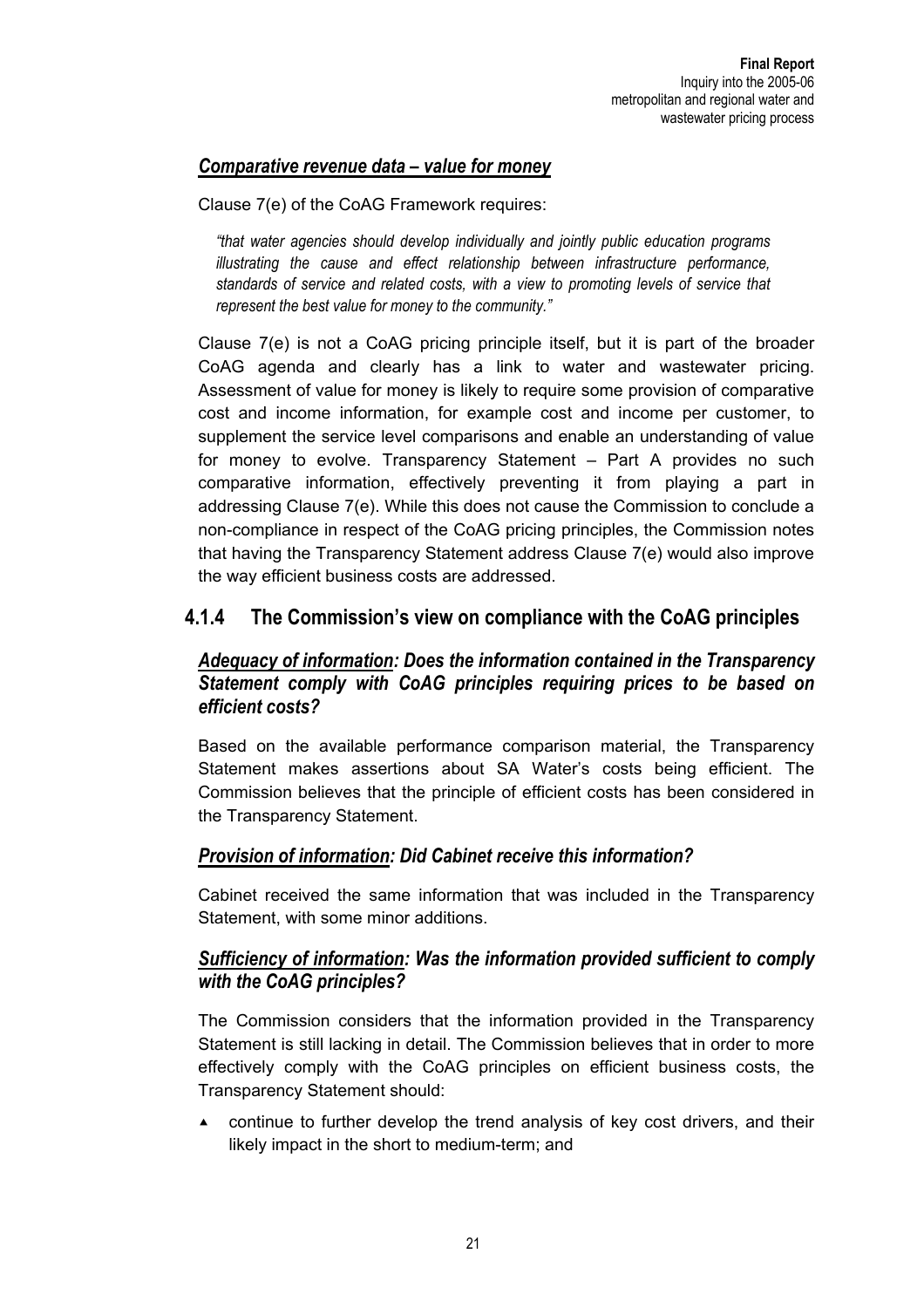

 $\triangle$  explore the link between efficient business costs and the SA Water Performance Statement and Customer Charter, to better enable a conclusion to be drawn on efficient business costs by providing more transparency on the 'value-for-money' issue.

## *4.2 Asset valuation*

## **4.2.1 CoAG Principles**

The Guidelines for applying Section 3 of the Strategic Framework state:

*"The deprival value methodology should be used for asset valuation, unless a specific circumstance justifies another method."* 

## **4.2.2 Transparency Statement – Part A Comments**

The Transparency Statement identifies that:

*"The South Australian Government Accounting Policy Statement, APS 3, requires the fair value basis to be applied to the measurement of non-current assets as per Australian Accounting Standard AASB 1041 (July 2001) Revaluation of Non-Current Assets."* (p.27)

This is the same basis as in the 2004 water and wastewater inquiries.

Transparency Statement – Part A also reports the statement from APS 3:

*"It is anticipated that in the majority of cases in practice, the valuation result derived under fair value will result in no material practical difference from the result obtained under deprival value (generally, both will be valued on a written-down current cost basis)." (APS 3, paragraph 6, p. 1)* 

## **4.2.3 The Commission's assessment**

The Commission concluded in its 2004 inquiries that SA Water had employed an approach to establishing asset values (the fair value method) that was consistent with the requirements of the CoAG principles (the deprival value method). The basis of the asset valuation has not changed on this occasion.

Of course, as the above quote from APS 3 implies, there may be situations where a valuation under fair value would differ from that under deprival value. However, significant differences are unlikely to arise when valuing water and wastewater assets. These assets are specialised assets which are unlikely to have observable market values (once installed). In such circumstances both fair value and deprival value should lead to a valuation based on the replacement cost of an asset's remaining future economic benefits.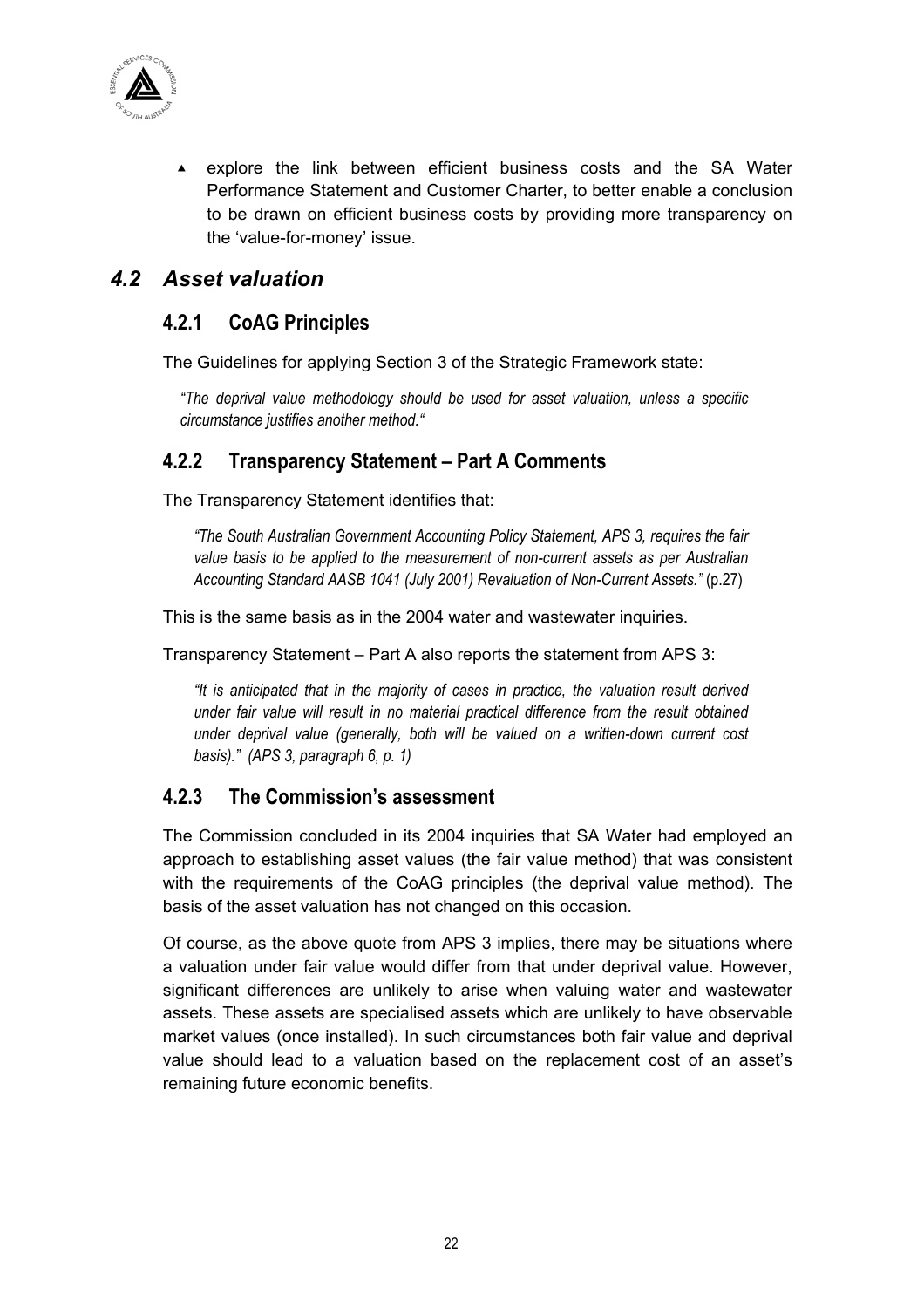The Commission has not conducted an asset valuation of SA Water (which would be beyond the scope of this inquiry), but has satisfied itself that a valuation based on fair value should be consistent with deprival value for these asset types.

Further comfort about the SA Water valuation was provided originally by its independent verification by and against the Hunter Water Corporation Pty Ltd. The *Transparency Statement – Urban Water 2004-05* (upon which the Commission's 2004 water inquiry was based) reported that a good correlation was found in that verification.

The Government will need to ensure that SA Water's application of fair value, or any subsequent method applied, remains consistent with the CoAG principles' deprival value on an ongoing basis. This might, at some point, require the development of separate asset valuations. It is important to recognise that a valuation method used for price setting need not be the same as that used for accounting purposes. Indeed, it is quite common in price regulation for a regulatory asset value to differ significantly from an accounting asset value.

## **4.2.4 The Commission's view on compliance with the CoAG principles**

## *Adequacy of information: Does the information contained in the Transparency Statement comply with CoAG principles?*

Transparency Statement – Part A explains that the method of asset valuation is consistent with deprival value, hence complying with the CoAG principles.

## *Provision of information: Did Cabinet receive this information?*

The Commission is satisfied that the Cabinet submission included the necessary information about the method of asset valuation.

## *Sufficiency of information: Was the information provided sufficient to comply with the CoAG principles?*

Sufficient information was provided in respect of the method of asset valuation to comply with the CoAG principles.

# *4.3 Contributed assets*

## **4.3.1 CoAG Principles**

The Guidelines for applying Section 3 of the Strategic Framework state:

 *"…transparency is required in the treatment of …, contributed assets,… ."*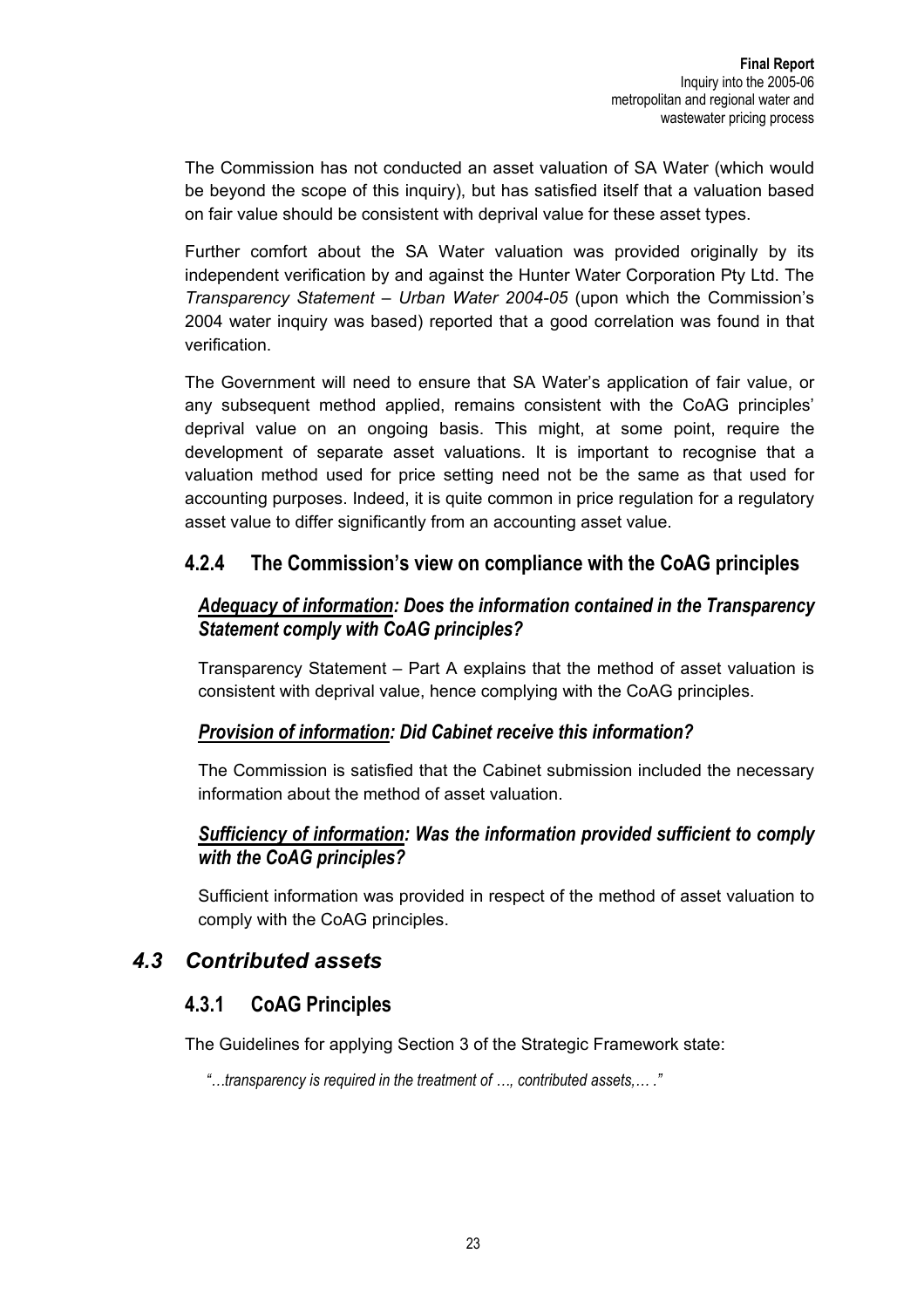

# **4.3.2 Transparency Statement – Part A Comments**

The Transparency Statement identifies that:

*"Given the broader acceptance by Australian regulators of removing contributed assets from the asset base, the Government has agreed to remove:* 

- *contributed assets from SA Water's regulatory asset base*
- *the associated depreciation from the maximum revenue outcome*
- *annual capital contributions from the forecast target revenue.*

*An important issue is to determine the value of contributed assets to be excluded from the initial regulatory asset value, as at 1 July 2004.* 

*The assets held by the former Engineering and Water Supply Department (EWS) were transferred to SA Water upon corporatisation on 1 July 1995. Before then, the information held on contributed assets was very limited. Further, once SA Water recognised the contributed asset, there was no need to separately track contributed assets for other purposes. As a result, there is some subjectivity in estimating the value of contributed assets. SA Water has been able to determine the length of mains provided by subdividers since corporatisation, although similar information is not available for customer contributions.* 

*There is no sound information on which an estimate of contributed assets prior to corporatisation can be based. The Government, therefore, believes that the most appropriate course of action is to value contributed assets from the date of corporatisation.* 

*The Government has estimated the value of contributed assets provided to SA Water as \$222 million as at 1 July 2004. To derive this estimate the Government reviewed SA Water's documents to determine the length of mains provided by subdividers and applied current construction rates to determine the value of contributed assets provided by subdividers, adjusted for depreciation. For customer contributions, only financial documentation was available. Therefore, the estimate of customer contributions is based on the value of contributions provided to SA Water and amended for depreciation and inflation."* (pp. 28-29)

## **4.3.3 The Commission's assessment**

Previously, contributed assets were included in the asset base for pricing considerations and this fact made explicit. While the Commission accepted that this might comply with the CoAG principles, it also noted that it was neither a common, nor desirable, regulatory practice.

Given the predominantly long-lived nature of water and wastewater infrastructure, the on-going inclusion of contributed assets will boost depreciation expenses and the return on capital – allowing generation of significant free cash flows.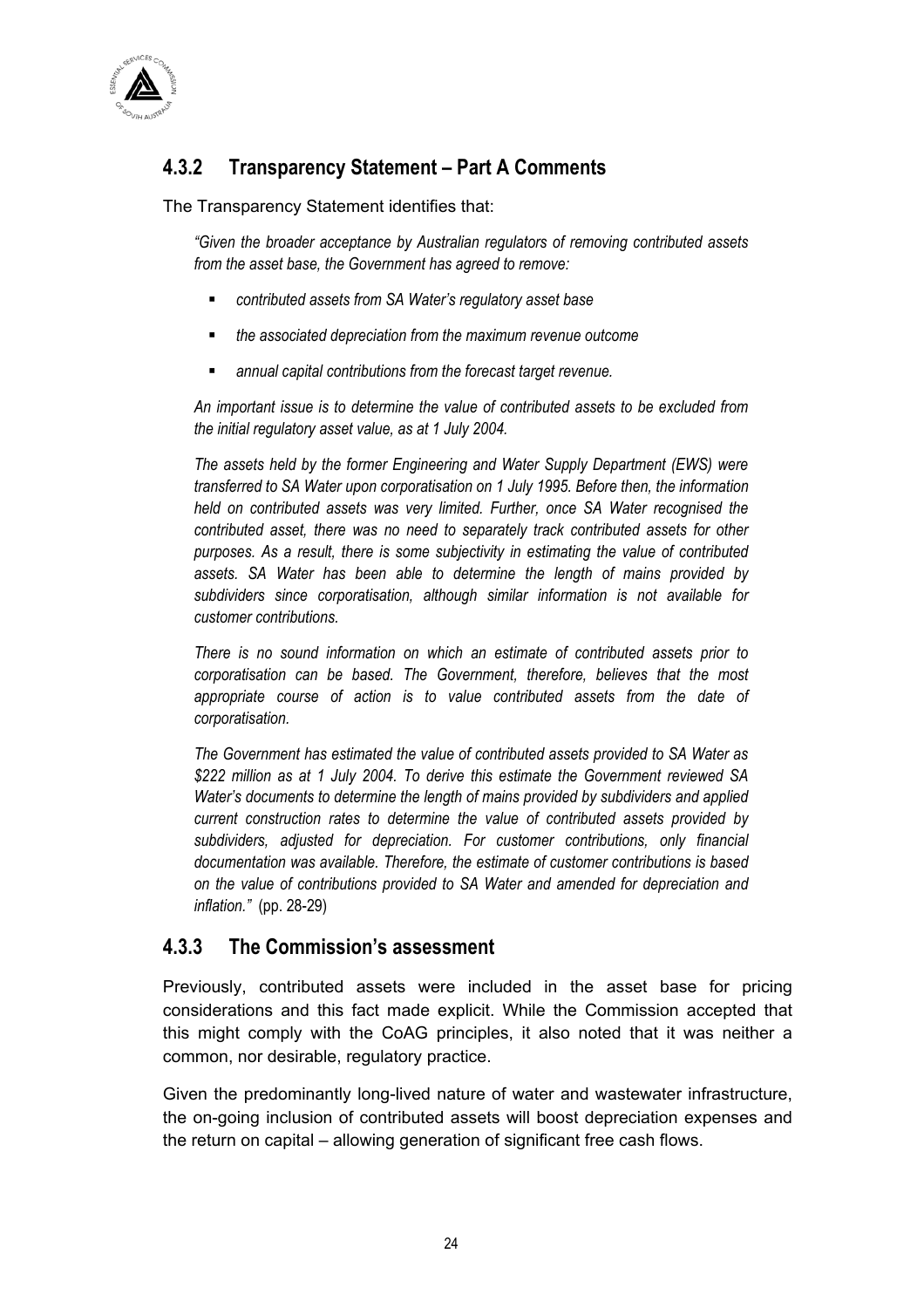It is also significant that under the NWI, governments will be required to commit to moving toward (and probably to) maximum revenue case pricing by 2008. If the upper bound is based upon an unreasonably inflated asset base for pricing purposes then the result would be a lock-in of excessive prices.

The Government has responded to the Commission's earlier suggestions by making an assessment of contributed assets and removing them from the asset base for pricing purposes. Future contributed assets will also be tracked separately and removed. This approach is compliant with the CoAG principles and is certainly more in keeping with the intent of the CoAG principles.

However, the Government has only estimated and removed contributed assets since corporatisation in 1995. It argues that there is no "sound information" available prior to that time. The Commission recognises that it may be difficult to get an accurate picture of exactly which assets were contributed and that this can complicate their exclusion from pricing considerations. However, it is known that contributions of this type have been taking place for a very long time and that they possibly constitute a significant proportion of water and wastewater assets.

It is also possible that the removal of contributed assets would have a differential impact between water and wastewater, as contributed assets are likely to account for a higher proportion of total wastewater assets than total water assets. If this is the case, it would alter the apparent imbalance between water and wastewater prices, with wastewater currently near the maximum revenue case and water nearer the minimum, assuming that the target revenues for both were adjusted to remain below the new maximum revenues.

Combined with the possible risk of asset value lock-in arising through the NWI, it would be timely for the Government to now seek a best estimate of contributed assets pre-1995. An exact figure is unlikely to emerge, but it should be feasible to develop an estimate within a reasonable range based on data for past land and network developments. This would at least provide a more secure basis for adopting an estimate, rather than simply choosing a default of zero.

Some examples of potential methods might include:

- 1. Allotment survey-based estimation: information may be assembled to show that Adelaide has had, say, 100,000 new lots created over a particular period. Urban Development Institute of Australia data may show that the average cost per lot, in terms of water and wastewater assets handed over to SA Water, was \$X per lot, with developer charges of \$Y per lot. This would imply total noncorporation funded assets in today's terms of \$(X+Y).
- 2. Statistical estimation: in particular, regression techniques based on the experience of peer utilities.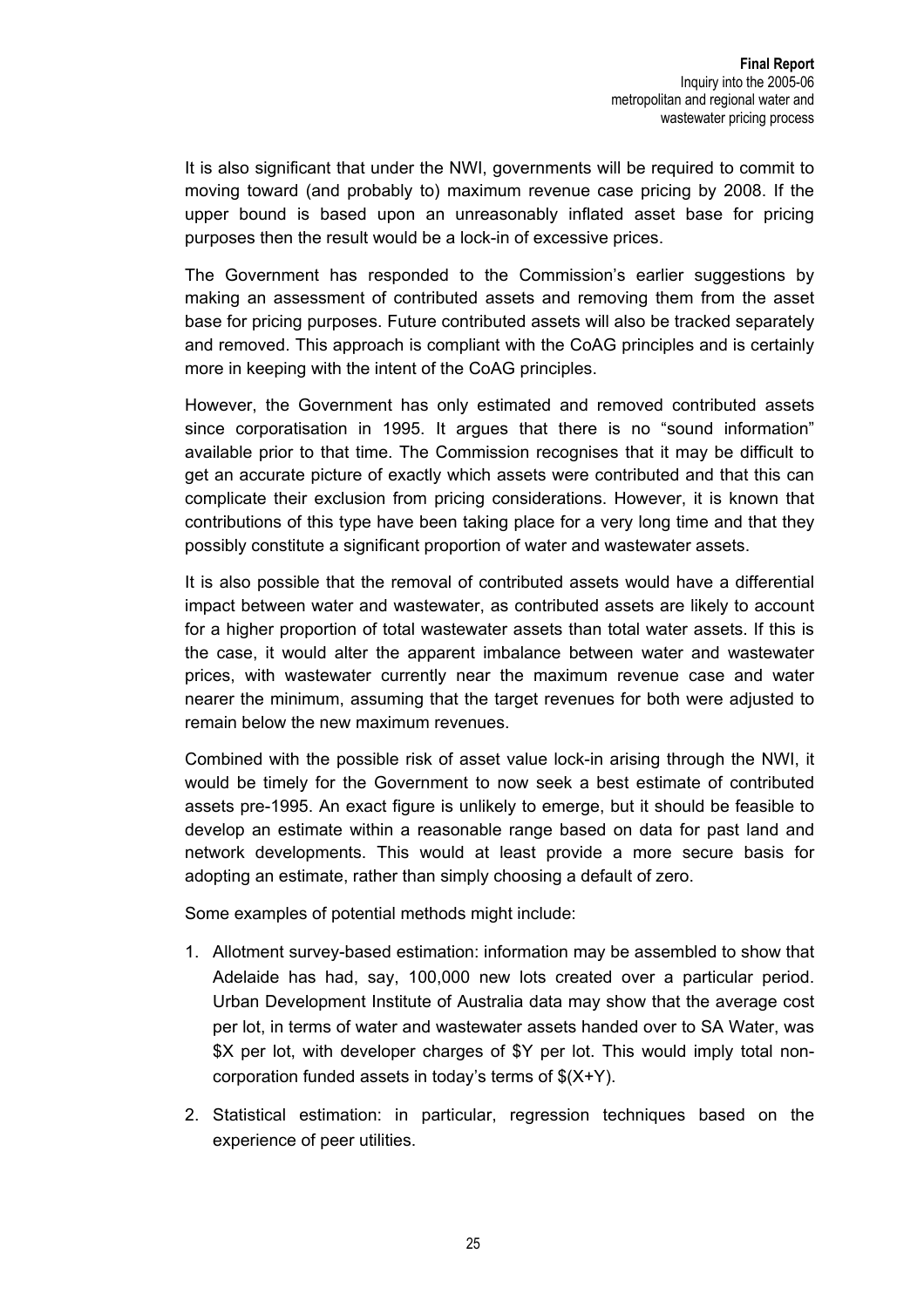

3. Expenditure ratios: where the proportion of total capital investment inferred by the estimated value of contributed assets is applied to the recorded physical quantities of assets installed for that year, for relevant assets (likely to be predominately small pumping stations and small diameter water mains and sewers). These estimates would be modified and/or augmented where sufficient information is available to specifically identify contributions for major works. Once established, this approach would facilitate up-dating of estimates in line with changes in replacement costs.

While it is recognised that no approach will deliver a perfect answer, it is believed highly likely that the relationship between achievable confidence levels and proportion of total assets represented by contributed assets will deliver a more appropriate outcome for pricing purposes than represented by the current approach. Estimate confidence would be increased using multiple approaches.

## **4.3.4 The Commission's view on compliance with the CoAG principles**

## *Adequacy of information: Does the information contained in the Transparency Statement comply with CoAG principles?*

Given that the Transparency Statement is explicit about the treatment and removal of contributed assets from the asset values used for setting prices, it is in compliance with the CoAG principles.

## *Provision of information: Did Cabinet receive this information?*

The Commission is satisfied that the Cabinet submission included the necessary information that contributed assets were estimated and that estimate removed from the asset values that were used to calculate the water and wastewater prices.

## *Sufficiency of information: Was the information provided sufficient to comply with the CoAG principles?*

The Commission believes that fuller compliance with the CoAG principles would result if an estimate of pre-1995 contributed assets was also provided, thereby enabling consistent and more transparent treatment of all contributed assets.

## *4.4 Depreciation – provision for asset consumption (maximum revenue case)*

## **4.4.1 CoAG Principles**

The Guidelines for applying Section 2 of the Strategic Framework state: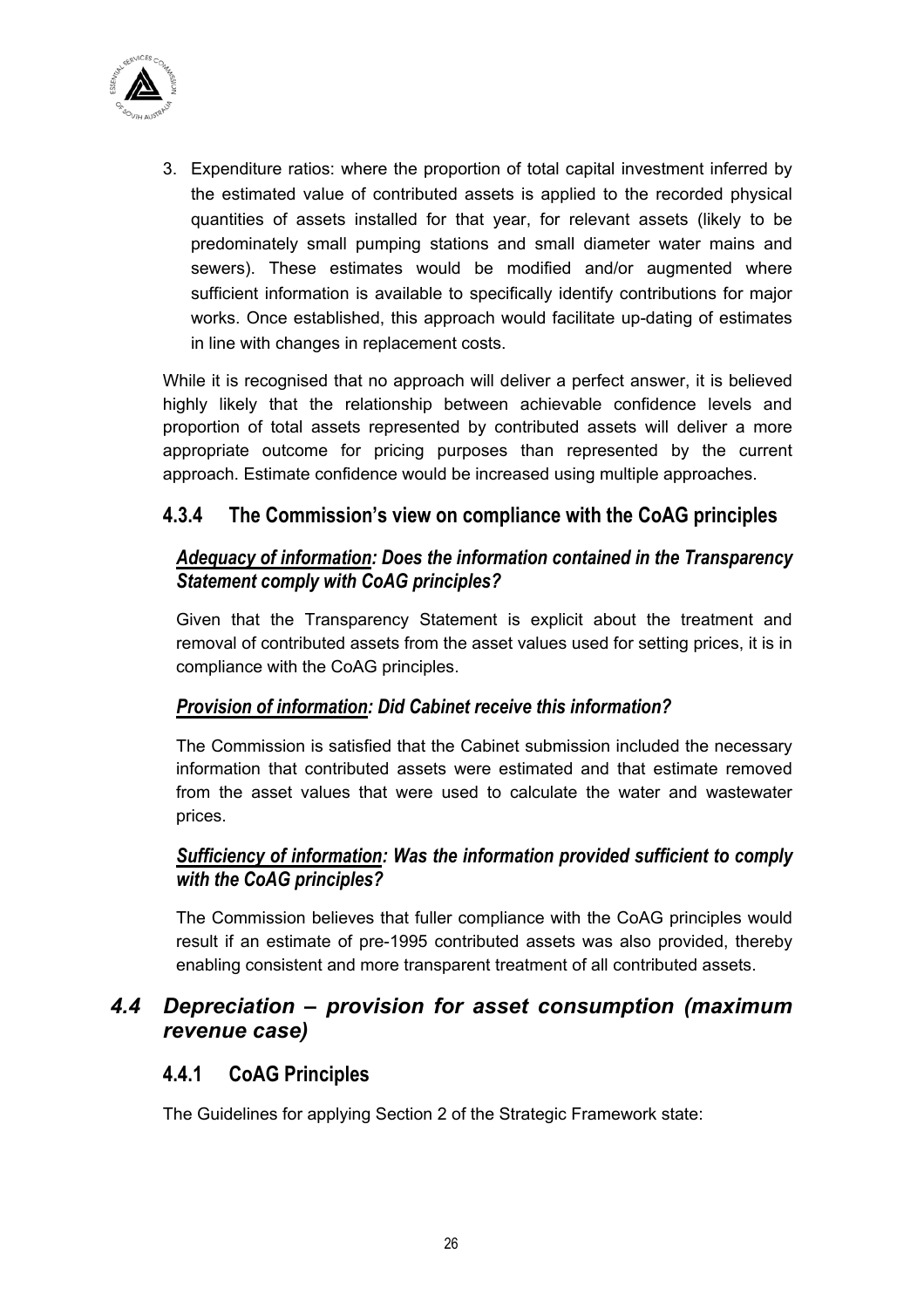*"To avoid monopoly rents, a water business should not recover more than the operational, maintenance and administrative costs, externalities, taxes or TERs [tax equivalent regime], provision for the cost of asset consumption and cost of capital, the latter being calculated using a WACC [weighted average cost of capital]."[Emphasis added]* 

As the Commission explained in its previous inquiry reports, provision for the cost of asset consumption refers to depreciation.

## **4.4.2 Transparency Statement – Part A Comments**

Key statements from Transparency Statement – Part A are:

*"In the 2005-06 water and wastewater pricing process, SA Water has estimated depreciation on assets in the maximum revenue outcome using the straight-line method, based on the useful lives of the asset. This is consistent with previous pricing decisions.* 

*The method of calculation is consistent with APS 7: Depreciation of Non-Current Assets and AASB 1021: Depreciation. Infrastructure, buildings, plant and equipment and other assets are depreciated using the straight-line method over their estimated useful lives of 5– 160 years." (p.32)* 

## **4.4.3 The Commission's assessment**

The straight line method is used to calculate depreciation and that amount is reported. The CoAG principles require the inclusion of depreciation but do not dictate the methodology.

## **4.4.4 The Commission's view on compliance with the CoAG principles**

## *Adequacy of information: Does the information contained in the Transparency Statement comply with CoAG principles?*

The Transparency Statement uses a straight line depreciation methodology to calculate depreciation. This is compliant with the CoAG principles, which do not dictate the depreciation methodology, except to say that an amount for depreciation should be included.

## *Provision of information: Did Cabinet receive this information?*

The Commission is satisfied that the Cabinet submission included the fact that depreciation was included in the calculation of the maximum revenue case.

## *Sufficiency of information: Was the information provided sufficient to comply with the CoAG principles?*

The Transparency Statement is consistent with the CoAG principles in its treatment of depreciation. The Transparency Statement includes the actual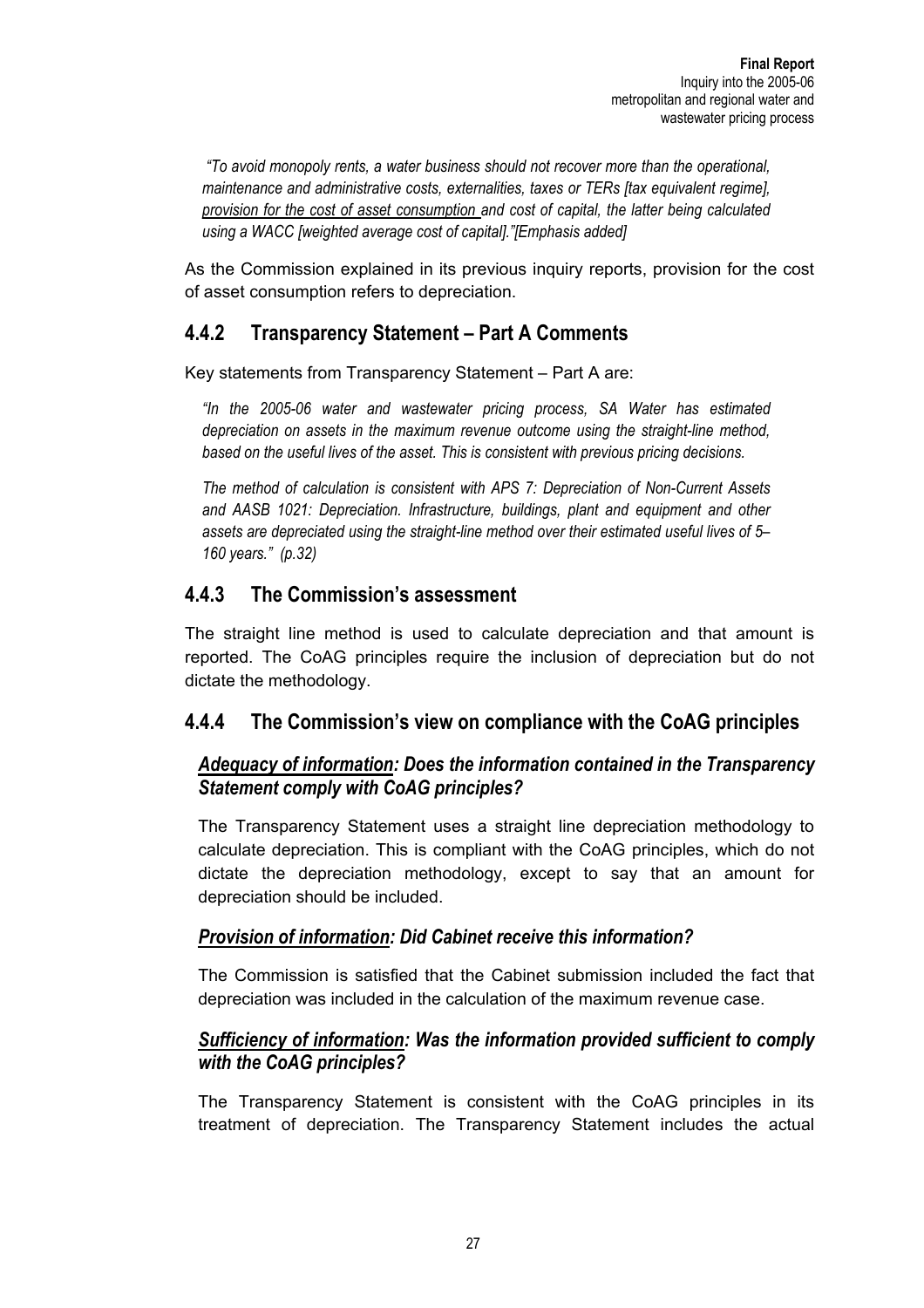

depreciation amount, in line with the Commission's recommendation in its 2004 water inquiry.

## *4.5 Provision for future asset refurbishment/rehabilitation (minimum revenue case)*

The CoAG framework mandates the determination of the minimum revenues required to ensure that assets/service capacity can be replaced as that need arises, for those services where there is an ongoing requirement. The depreciation expense is not automatically accepted as providing this minimum funds requirement. This is because the magnitude of the depreciation expense may well be in excess of the actual asset replacement funding requirements experienced by the utility, chiefly due to timing issues.

The CoAG guidelines identify that this cost stream should be estimated in terms of the annual amount that would need to be put away each year, over a period of (say) 20-30 years, to ensure that the costs of all rehabilitation/replacement needs over that period would be met, provided annual surpluses were accumulated and interest income applied. This is referred to as the "annuity approach". For water and wastewater systems, the outcomes from the annuity approach are frequently materially less than the corresponding straight-line depreciation outcomes for the same assets.

## **4.5.1 CoAG Principles**

Guideline 3, for applying Section 3 of the Strategic Framework states that:

*"An annuity approach should be used to determine the medium to long-term cash requirements for asset replacement/refurbishment where it is desired that the service delivery capacity be maintained."* 

## **4.5.2 Transparency Statement – Part A Comments**

In its 2004-05 pricing decisions the Government used straight-line depreciation for the minimum revenue case, but noted that it was pursuing an annuity approach for the 2005-06 decision.

#### Transparency Statement – Part A, observes:

*"SA Water has since upgraded its asset management plans to produce a 25 year view of its asset replacement/refurbishment requirements, established on the basis of a model called NESSIE, which takes into account issues such as:* 

- *SA Water's initial 5 year asset management plan*
- *the requirement for continuity of the service capability of the assets*
- *adjustments for the actual scale of replacement costs*
- *the effect of current replacement practices on asset lives.*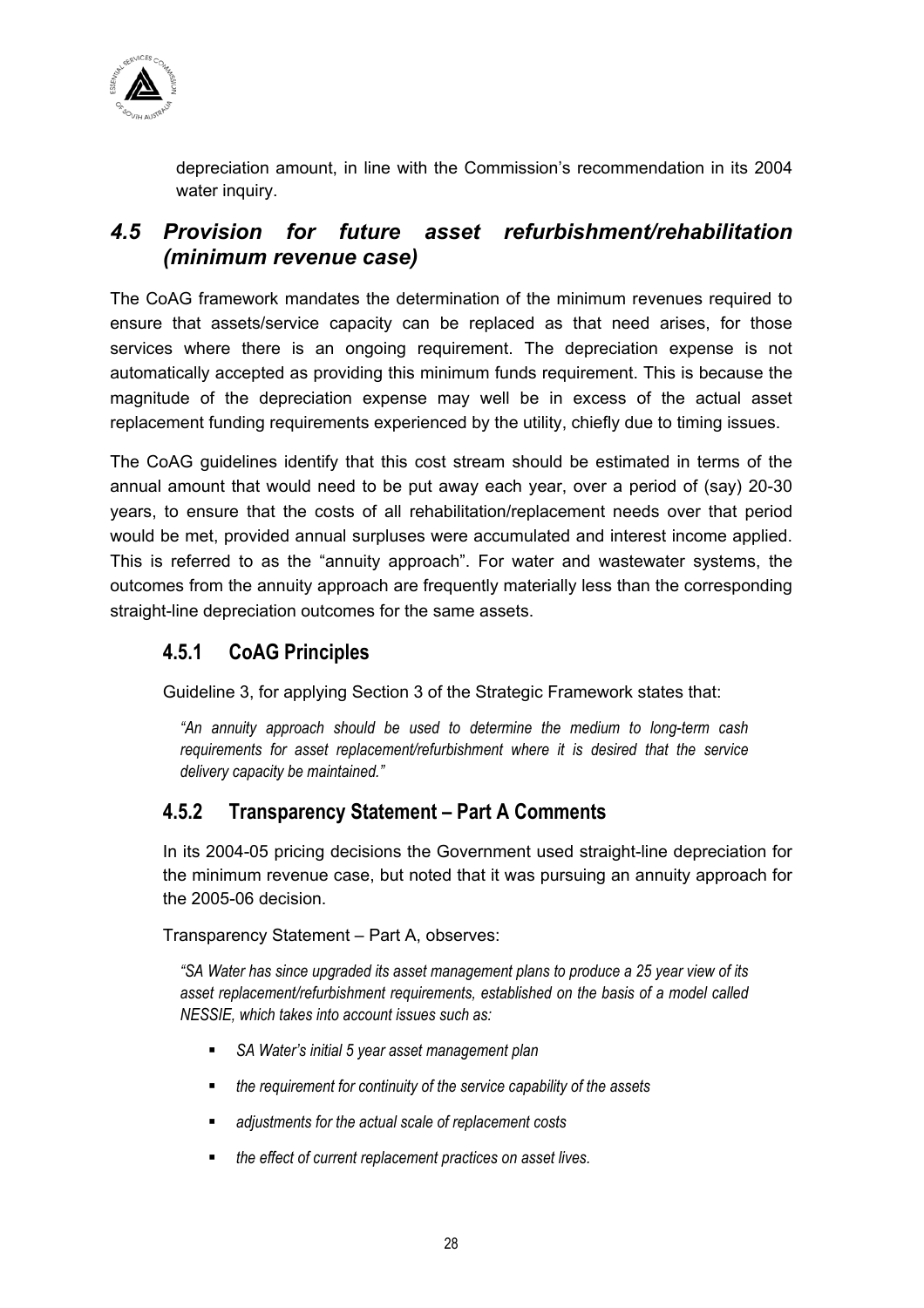SA Water then reviewed the base case using the strategic management modelling *approach. This approach assumes that the asset is replaced when the increased repair and running (wear out) costs over time equal the annualised cost of replacement, after which the cycle repeats itself. The additional repair and wear out costs are based on an analysis of cost drivers relevant to the specific asset group.* 

*These results are reviewed to establish an optimal mix of capital and maintenance costs for SA Water to maintain appropriate service capacity and standards. This information is then incorporated into the NESSIE model to establish a revised asset management plan.* 

*The annuity estimate is calculated by estimating the present value of annual cash flows,*  based on the NESSIE model predictions. The present value is then converted to an *equivalent annual annuity over the planning horizon of 25 years. Calculations are estimated on the basis of a WACC of 7% pre-tax real. SA Water's modelling indicates that the annuity estimate is not sensitive to changes within the endorsed 6-7% pre-tax real WACC range.* 

*The annuity estimate is considerably lower than the previous estimate of straight-line depreciation value used in the 2004-05 water and wastewater pricing decisions. Consequently, the minimum revenue outcome required to preserve the ongoing service capacity of water and wastewater infrastructure is lower than previously predicted." (pp.41- 42)* 

## **4.5.3 The Commission's assessment**

The inclusion of an annuity estimate in the 2005-06 pricing decisions is a considerable development over the 2004-05 pricing decisions, which relied on straight-line depreciation.

## **4.5.4 The Commission's view on compliance with the CoAG principles**

## *Adequacy of information: Does the information contained in the Transparency Statement comply with CoAG principles?*

The Transparency Statement uses an annuity estimate in the calculation of the minimum revenue requirement. Hence, the Commission considers that the Transparency Statement complies with the CoAG principles.

#### *Provision of information: Did the Cabinet receive this information?*

The information received by Cabinet included the annuity estimate. Hence, Cabinet did receive the relevant information.

## *Sufficiency of information: Was the information provided sufficient to comply with the CoAG principles?*

In the Commission's view, relevant information was provided, in terms of an annuity estimate, its derivation and implications, meaning that compliance with the CoAG principles was achieved.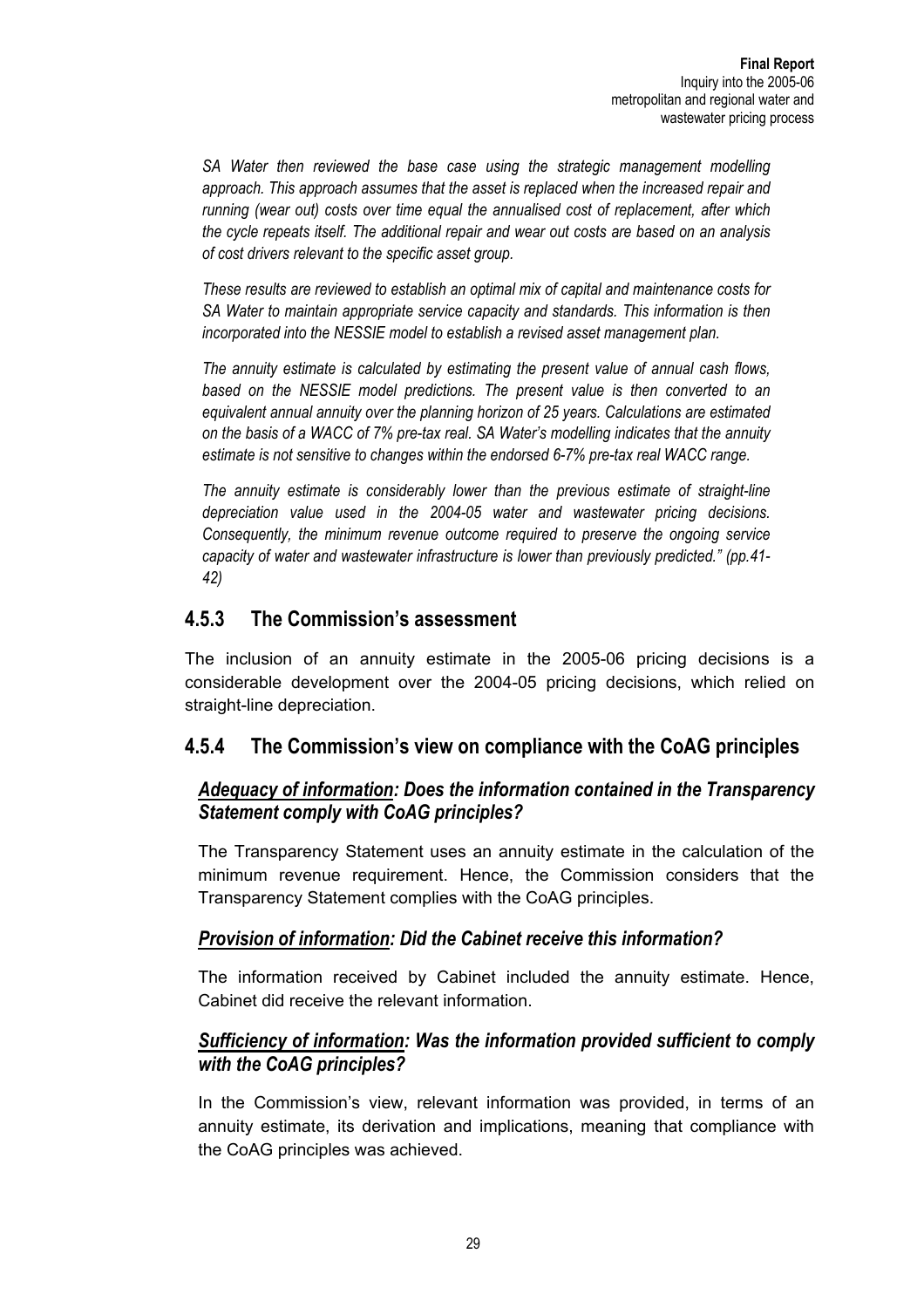

# *4.6 Externalities*

While issues associated with the infrastructure and operational aspects of water and wastewater service delivery dominate the text of pricing considerations, it is important to remember that water resource management is a key plank of the overall Water Reform Strategic Framework. The avenue for taking account of costs associated with the availability of the water resource, including its protection from pollution, is, in part, through the consideration of "Externalities".

## **4.6.1 CoAG Principles**

The Guidelines for applying Section 3 of the Strategic Framework state:

*"To avoid monopoly rents, a water business should not recover more than the operational, maintenance and administrative costs, externalities, taxes or TERs [tax equivalent regime], provision for the cost of asset consumption and cost of capital, the latter being calculated using a WACC [weighted average cost of capital]."[Emphasis added]* 

 *"Externalities … means environmental and natural resource management costs attributable to and incurred by the water business"* 

## **4.6.2 Transparency Statement – Part A Comments**

#### *Water*

*"Methods of measuring, apportioning and charging for all water planning and management costs, and unpriced impacts relating to providing urban water services to individual beneficiaries, is complex and the subject of rigorous and ongoing theoretical, methodological and empirical debate throughout Australia.* 

*The Government has agreed to work co-operatively at a State and Territory level towards adopting consistent approaches to pricing and attributing of water planning and management costs by the end of 2006.* 

*The current South Australian approach is that water resource management is the responsibility of the Department of Water, Land and Biodiversity Conservation (except for SA Water retaining some responsibility for administering policy on water conservation by its customers). As the Department of Water, Land and Biodiversity Conservation is funded from consolidated revenue, water resource management costs are currently borne by the South Australian community.* 

*Until a consistent Australia-wide approach is resolved, it would be pre-emptive at this stage to include all or part of the Department of Water, Land and Biodiversity Conservation costs in the upper bound. Additionally, the Department of Water, Land and Biodiversity Conservation costs include other programs relating to agricultural and community use." {pp.34-35}*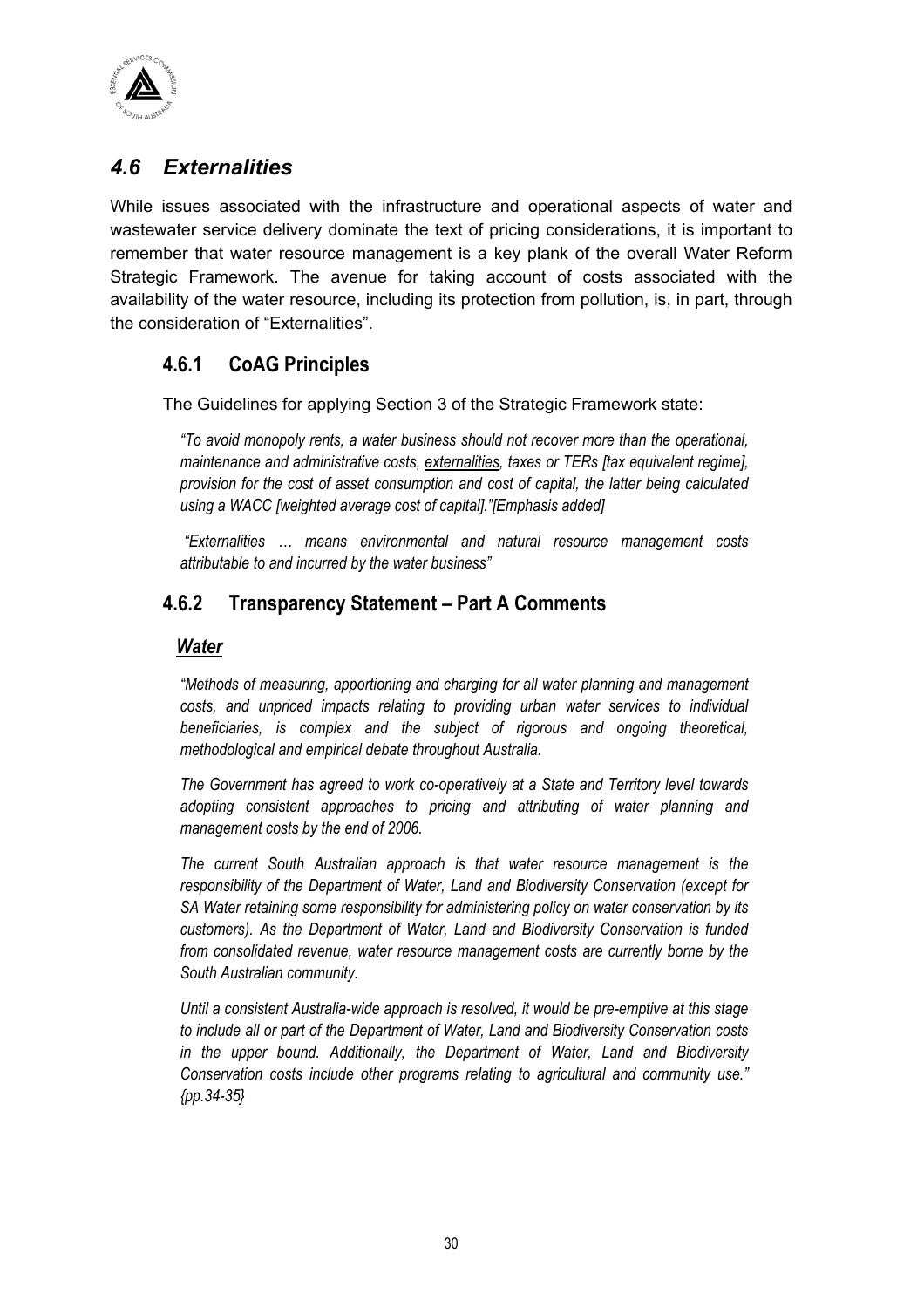*"The Government considers that the inclusion in the estimated maximum revenue outcome of all environmental management costs attributable to and incurred by SA Water in the provision of water services is consistent with CoAG principles." {p.37}* 

#### *Wastewater*

 *"SA Water's costs in meeting all environmental requirements are difficult to separately identify. Nevertheless, capital and operating costs related to the EEL are identified in Table 6. Additionally, payments by SA Water to the EPA as licence fees in 2005-06 would be \$1.5 million. This fee is applied as a fixed charge. The EEL on sewer rates was introduced in 1990 to accelerate the implementation of environmental improvement programs (EIPs) to minimise environmental impacts and meet legislative requirements. The levy, which is effectively 8.6% of total wastewater rate revenue, will raise \$21.2 million in 2005-06." {p.36}* 

"All wastewater and trade waste is now fully processed to acceptable environmental *standards set by the EPA. All environmental costs attributed to and incurred by SA Water are incorporated into the maximum and minimum revenue outcomes." {p.38}* 

## **4.6.3 The Commission's assessment**

## *Water*

The Commission understands that a key tenet of the CoAG water reform process was to include the true cost of resource management in water pricing. In the South Australian context this would include, for example, costs associated with some water resource management related activities of the Department of Water, Land and Biodiversity Conservation (DWLBC). As the Commission explained in its 2004 water inquiry, the NCC also supports such a view.

Further, the Expert Group recommended:

*"any ongoing costs associated with water resource management be borne by water beneficiaries/impactors, except where the broad community is identified as a beneficiary, or where the activity is clearly a government responsibility, in which situations government might pay:"(Expert Group, 1995, p 6)* 

It is believed that the reference to government responsibility for payment is for activities associated with recreational use of the waterways, fishing and so on, rather than any significant proportion of costs incurred in the management of the water resource itself.

There is also the requirement under CoAG's strategic framework 5(c) that:

*"where cross-border trading is possible, that the trading arrangements be consistent and facilitate cross-border sales where this is socially, physically and ecologically sustainable;"* 

Water resource management charges would also be an important adjunct to the costs of alternate technical solutions to providing services from different water sources. This is a situation that is likely to become more prevalent as traditional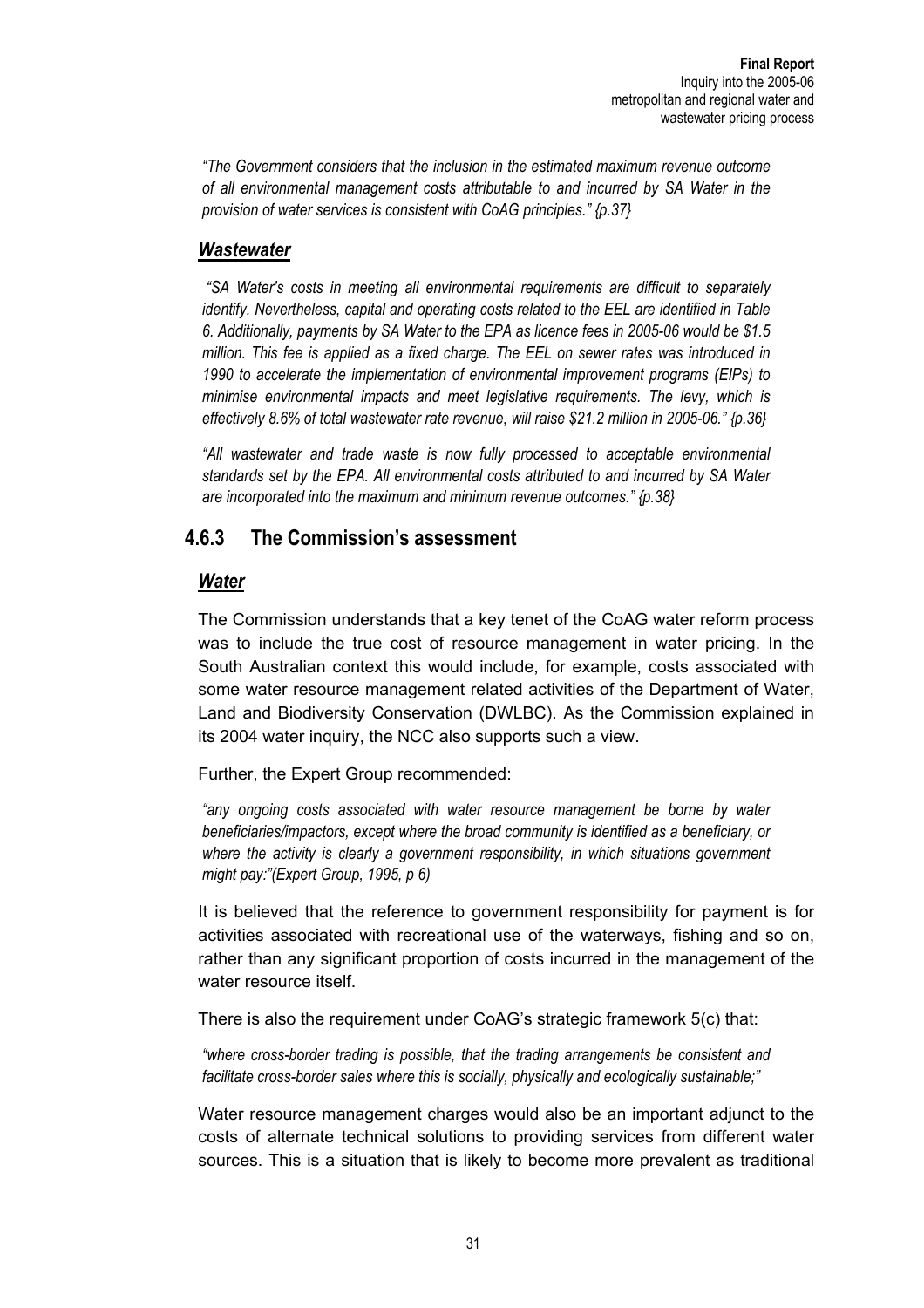

sources, such as the River Murray, become more stressed and technical advances make alternate sources, such as desalination, more cost effective/practical once true extraction costs are understood and incorporated.

However, as the Commission acknowledged in its 2004 water inquiry, the Guidelines definition for 'Externalities' emphasises that the requirement is to recognise resource management costs "….both attributable to and incurred by water businesses". As DWLBC does not invoice SA Water for its water resource management costs, they should not be incorporated in the cost considerations.

The Commission's conclusions here recognise this definition. However, the Commission also notes that under the NWI it is likely that the broader interpretation will prevail. This would require a change in approach and the eventual inclusion of extraction-based water charges.

#### *Wastewater*

Both EPA licence fee and Environmental Enhancement Levy (EEL) revenues are identified and explained in the Transparency Statement. It also provides additional information about EEL projects and expenditures, in response to Commission suggestions in its 2004 wastewater inquiry.

However, it is still not clear that EEL funded works necessarily deal with externalities any more or less than the other wastewater projects that SA Water must undertake.

## **4.6.4 The Commission's view on compliance with the CoAG principles**

## *Adequacy of information: Does the information contained in the Transparency Statement comply with CoAG principles?*

The inclusion of externalities that are "both attributable to and incurred by" SA Water in the Transparency Statement is compliant with the CoAG Principles.

## *Provision of information: Did Cabinet receive this information?*

The Commission recognises that the Cabinet submission included information about externalities in their consideration of water and wastewater prices.

## *Sufficiency of information: Was the information provided sufficient to comply with the CoAG principles?*

Sufficient information was provided in respect of externalities to comply with the CoAG principles. However, the Commission notes that changes to the treatment of water resource management costs may be required if/when South Australia commits to the NWI.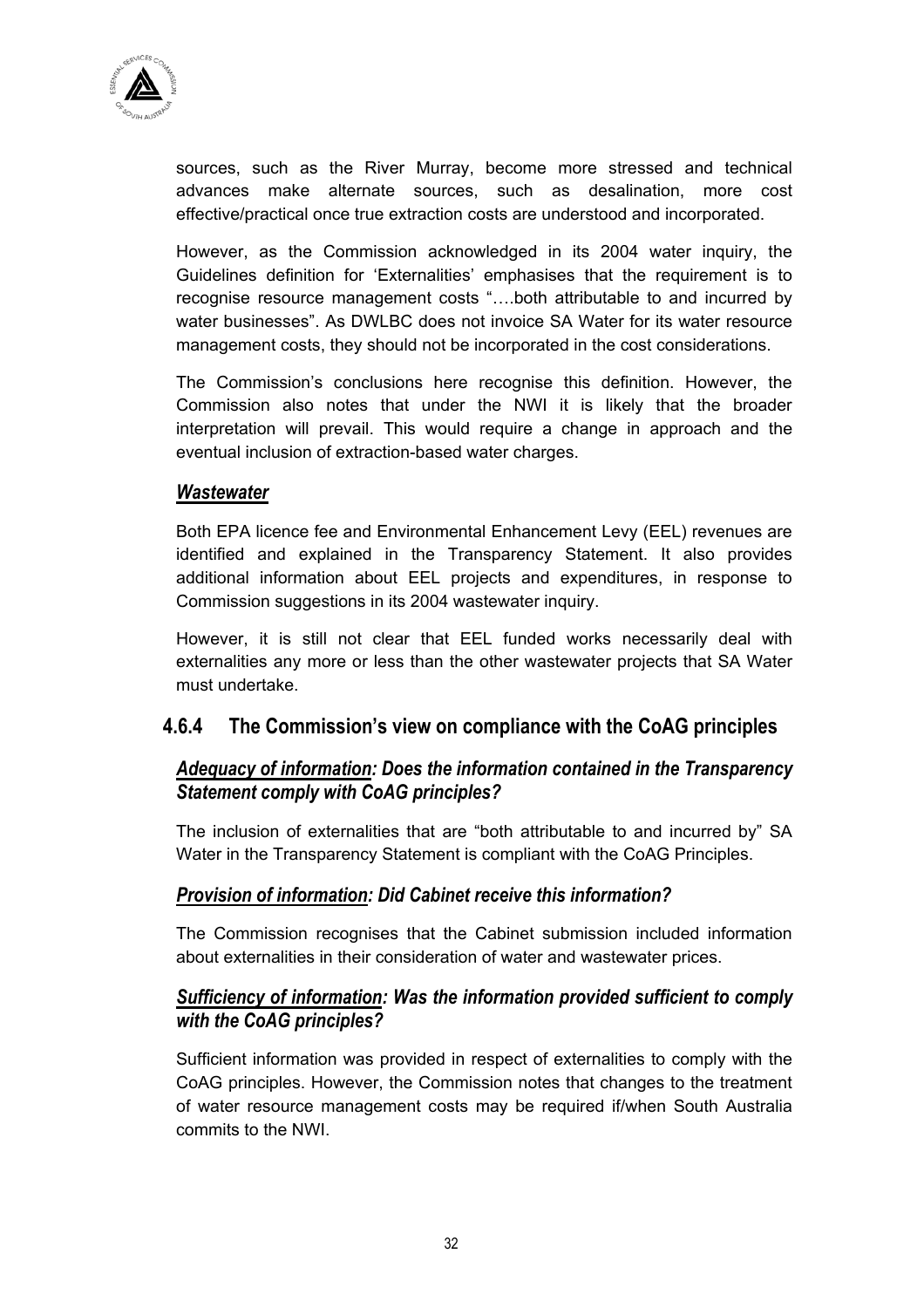# *4.7 Return on assets*

Water and wastewater businesses are highly capital intensive (that is, they require investment of large amounts of capital in sunk assets). Therefore, relatively minor variations in rates of return and/or the asset values on which return is sought can have a significant impact on pricing. In addition, the inclusion or exclusion of contributed assets can also have a considerable impact.

The inclusion of a return on asset component in pricing considerations is, and will remain, a sensitive issue, in that there is the potential for inefficient asset costs or excessive returns to underpin higher prices.

The Commission understands that this requirement was included in the CoAG principles to ensure that the opportunity cost of funds invested is recognised in water and wastewater pricing, leading to efficient economic outcomes.

The cost of capital relates to the opportunity cost of investment. It represents a risk adjusted return that investors demand on their investment.

Although the cost of capital is a straightforward theoretical concept, it is complex and controversial to apply. The two main reasons for this are that it:

- (1) is impossible to determine the "true" future cost of capital for any company; and
- (2) has one of the largest financial impacts for a regulated business.

For some Australian water utilities the issue has been confused further due to government ownership. However, ownership should have no impact in determining the cost of capital, which as mentioned, is an opportunity cost and not the accounting cost of financing.

## **4.7.1 CoAG Principles**

The Guidelines for applying Section 3 of the Strategic Framework state:

*"To avoid monopoly rents, a water business should not recover more than the operational, maintenance and administrative costs, externalities, taxes or TERs [tax equivalent regime], provision for the cost of asset consumption and cost of capital, the latter being calculated using a WACC [weighted average cost of capital]."[Emphasis added]* 

## **4.7.2 Transparency Statement – Part A Comments**

The Transparency Statement Part A states:

*"An estimated range of WACC was developed by evaluating individual input values against relevant independent regulatory decisions, and the research and analysis upon which those decisions were based. The views of independent regulators on appropriate input values were considered to represent efficient suppliers' benchmarks." {p. 30}*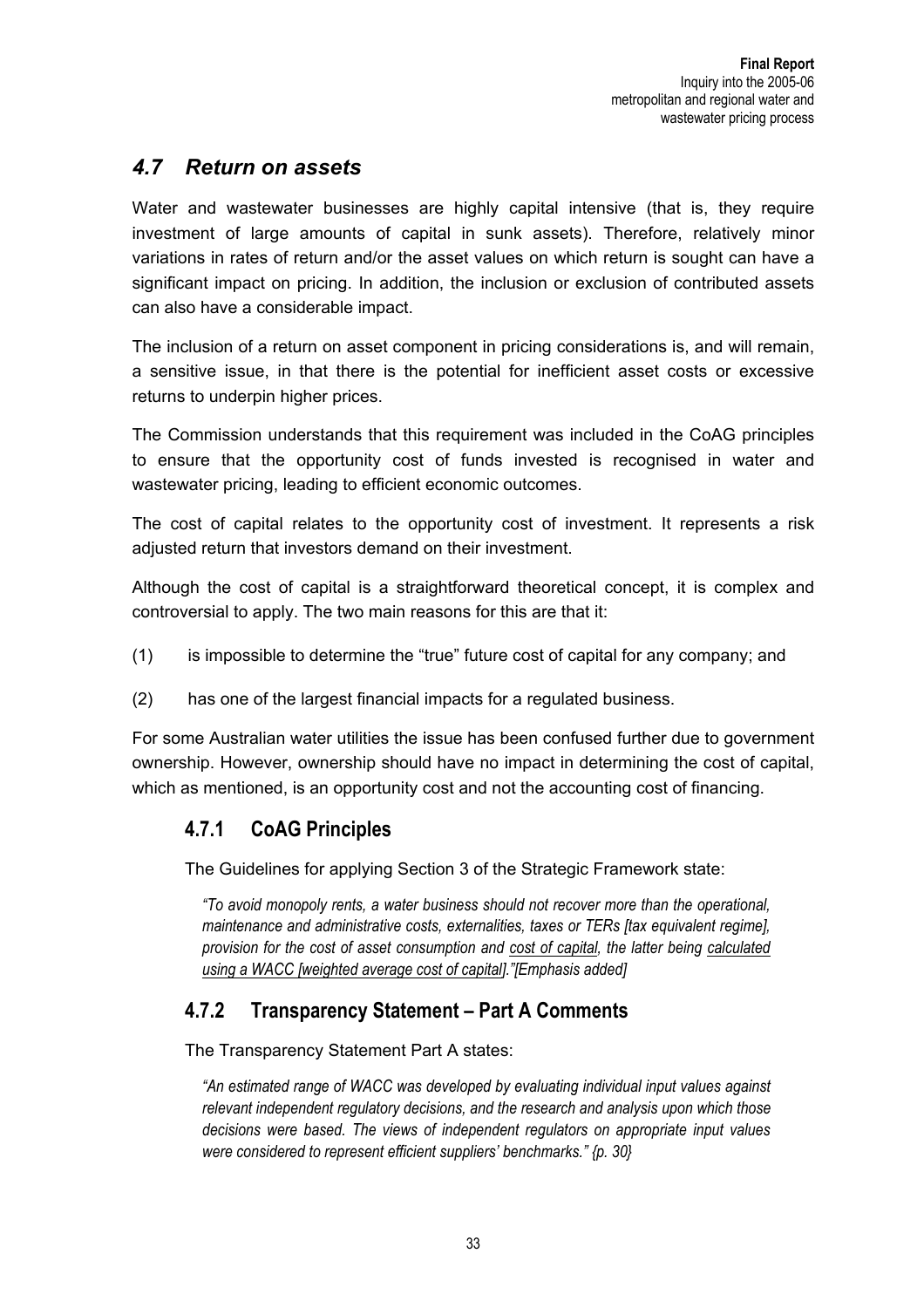

*"The Government adopted a narrower range of pre-tax real WACC for its 2005-06 water and wastewater pricing decisions of 6–7% (rounded from 6.09–7.16% above) on the basis of these input values. It was considered that selecting a single WACC, and/or figures specified more precisely than to the nearest 0.5 percentage point, was not appropriate given the estimation difficulties involved in each input value into the WACC calculation. New South Wales' IPART and the United Kingdom's Office of Water Services (OFWAT) have also adopted a WACC range, rather than a single WACC." {p. 31}* 

## **4.7.3 The Commission's assessment**

WACC is one of the most crucial variables in setting regulated prices. This is because the revenue recovery amount is highly sensitive to the cost of capital used (in a 'building block' approach**<sup>5</sup>** ).

Transparency Statement – Part A states that SA Water's total assets are valued at about \$6.6 bn, with water assets about \$4.2 bn and wastewater assets at \$2.4 bn. This means that a change of 0.1% in the cost of capital applied to the assets results in a revenue requirement change of \$6.6m annually for SA Water as a whole, or \$4.2m for water, \$2.4m for wastewater.

The Government previously applied a range of WACC across 2 percentage points (between 6% and 8%), reflecting a range of some \$130m annually. This is clearly a significant range and the Commission considered it inappropriate.

The Government has now applied a narrower band of 1 per cent, has included presentation of the various components of WACC and has sought to review the calculation of WACC based on an efficient supplier's benchmark. This addresses many of the Commission's earlier concerns.

Notwithstanding these significant improvements, it is not clear that the process used to arrive at the WACC range necessarily accords with that which the Commission expects it would use if determining a WACC for price regulation purposes. A particular query surrounds the degree of reliance on other regulators' decisions for setting an efficient supplier's benchmark (though this is not to say that other regulators' decisions are irrelevant).

Of course, the Commission may itself have arrived at a WACC within the 6-7% range if it had been required to determined a pre-tax real WACC. Hence, in raising these queries, the Commission is not suggesting that the WACC range is necessarily wrong.

In the 2004-05 pricing decisions the range was a particular concern for wastewater, as the forecast target revenue sat midway between the 6%-8% based estimates for

 $\overline{a}$ 5 The 'building block' approach relates to setting the revenue target as the sum of efficient cost, including operational & maintenance cost, depreciation and a return on assets. It may also include other incentive payments, such as an efficiency carryover amount.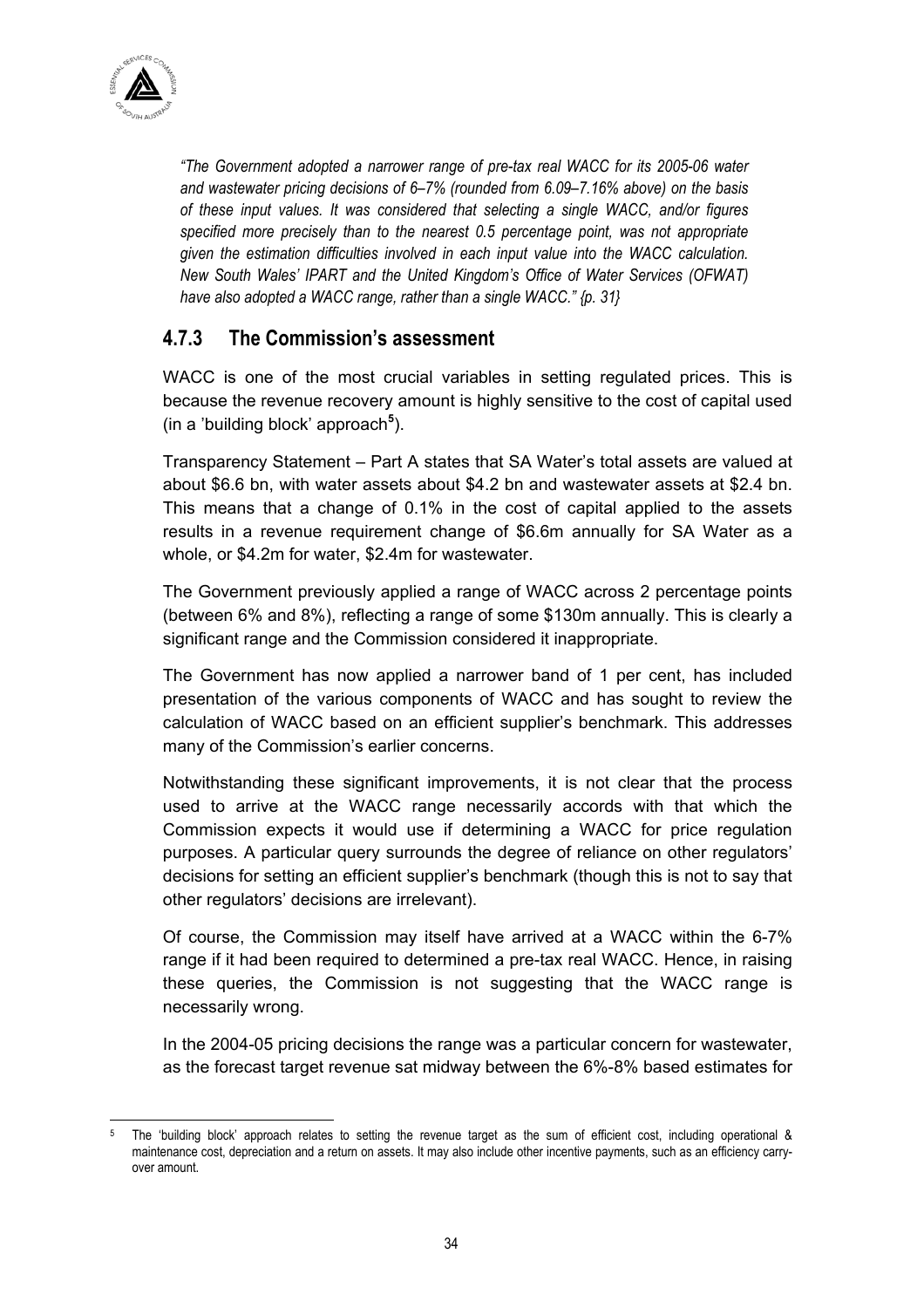maximum revenue. The forecast target revenue for water was well below the maximum revenue.

This time both the maximum and minimum revenues have reduced (for both water and wastewater) due to the removal of the estimate for contributed assets, the narrowing of the WACC band to 6-7% and the introduction of an annuity (although the Commission observes that these reductions have not stopped a price rise from being approved). However, the concerns are similar for the 2005-06 forecast target revenues, as is shown in Figures 10-12 in Transparency Statement Part – A.

The forecast target revenue for wastewater is near the top of the new maximum revenue band. Considering the potential to further reduce asset values for price setting purposes to allow for improved treatment of contributed assets, it is possible that the Government is actually implementing charges that generate revenues in excess of the "true" maximum revenue outcome. The NWI requirement to move toward maximum revenue pricing by 2008 will add to concerns here.

## **4.7.4 The Commission's view on compliance with the CoAG principles**

#### *Adequacy of information: Does the information contained in the Transparency Statement comply with CoAG principles?*

Opportunity cost is recognised in the Transparency Statement as required by the CoAG pricing principles.

## *Provision of information: Did Cabinet receive this information?*

The Transparency Statement explains the derivation of the WACC range.

## *Sufficiency of information: Was the information provided, sufficient to comply with the CoAG principles?*

The Commission believes that, although compliant with the CoAG principles' requirement to include an opportunity cost, it would be preferable to determine an appropriate WACC, rather than a range.

## *4.8 Dividends*

Dividend Policy relates to matters associated with the periodical returns made to the shareholders or owners of a business. Any decision on dividends to be paid is linked to the decision on the capital structure of the business. Retention of free cash flows (retained earnings) by the business increases the equity proportion of a business.

Dividend policy must be considered as a corporate wide issue due to its corporate-wide impact. Dividends cannot be allocated to business units. This is akin to allocating shares to specific parts of the business.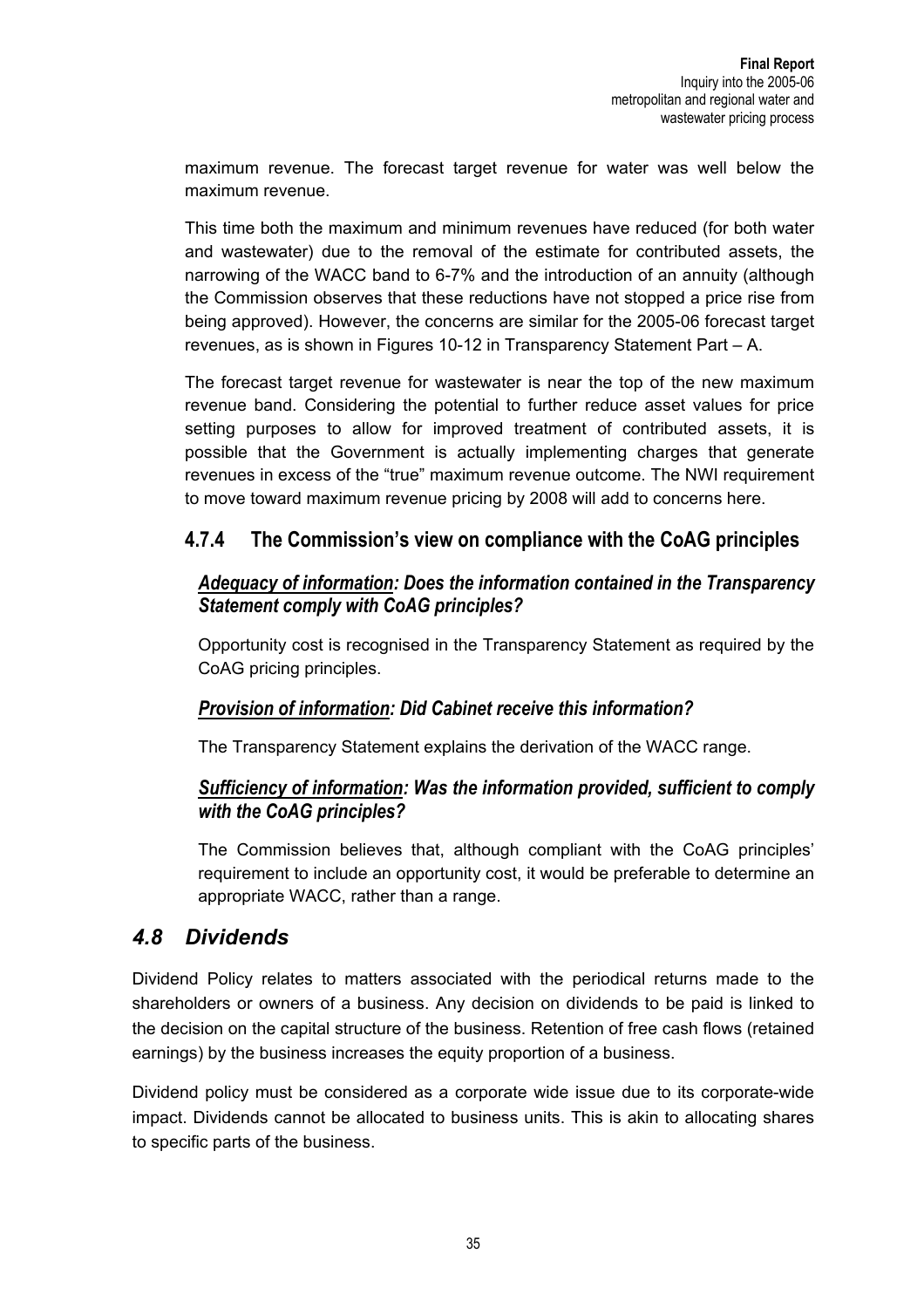

# **4.8.1 CoAG Principles**

In relation to dividends, the guidelines for the application of Section 3 of the CoAG principles state that:

*"To be viable, a water business should recover, at least, the operational, maintenance and administrative costs, externalities, taxes or TERs (not including income tax), the interest cost on debt, dividends (if any) and make provision for future asset refurbishment/replacement (as noted in (3) above). Dividends should be set at a level that reflects commercial realities and stimulates a competitive market outcome."* 

Although the "level that reflects commercial reality" is not further explained, the NCC has previously provided some clarifying remarks $6$ :

*"The Council considers that a reasonable upper bound limit for dividend distribution by government water service businesses is the Corporations Law requirement that dividends may be paid only out of profits (profits include accumulated retained profits as well as the current year's profit). This approach would safeguard against water and wastewater service providers having insufficient financial resources to conduct business. This approach would also be consistent with competitive neutrality objectives."* 

## **4.8.2 Transparency Statement – Part A Comments**

Transparency Statement – Part A outlines the new dividend policy applying to SA Water. The new policy treats dividends separately, rather than as part of an overall contribution as was the case previously:

*"The new policy framework for dividends incorporates the following key elements:* 

- *dividends would be calculated with consideration of the capital structure targets for each PNFC [Public Non-Financial Corporations]*
- *dividends would be paid based on actual, rather than budgeted, outcomes*
- *dividends would be paid on after tax profit, rather than on a cash basis. Special dividends may be paid if determined to be appropriate by the Treasurer. Dividends will not exceed the accumulated surplus of the PNFC*
- *the dividend requirements of the Government as shareholder would be consistent with the approved capital structure bands for the PNFC*
- *the timing, process of payment and revision of dividends would be on a consistent basis.*

*The Government considers that dividends calculated on the basis of after tax profit and actual outcomes more closely reflect commercial realities, and provide appropriate incentives to the management and board.* 

 $\overline{a}$ 6 The 2003 NCP Assessment Framework for Water Reform, NCC, February 2003.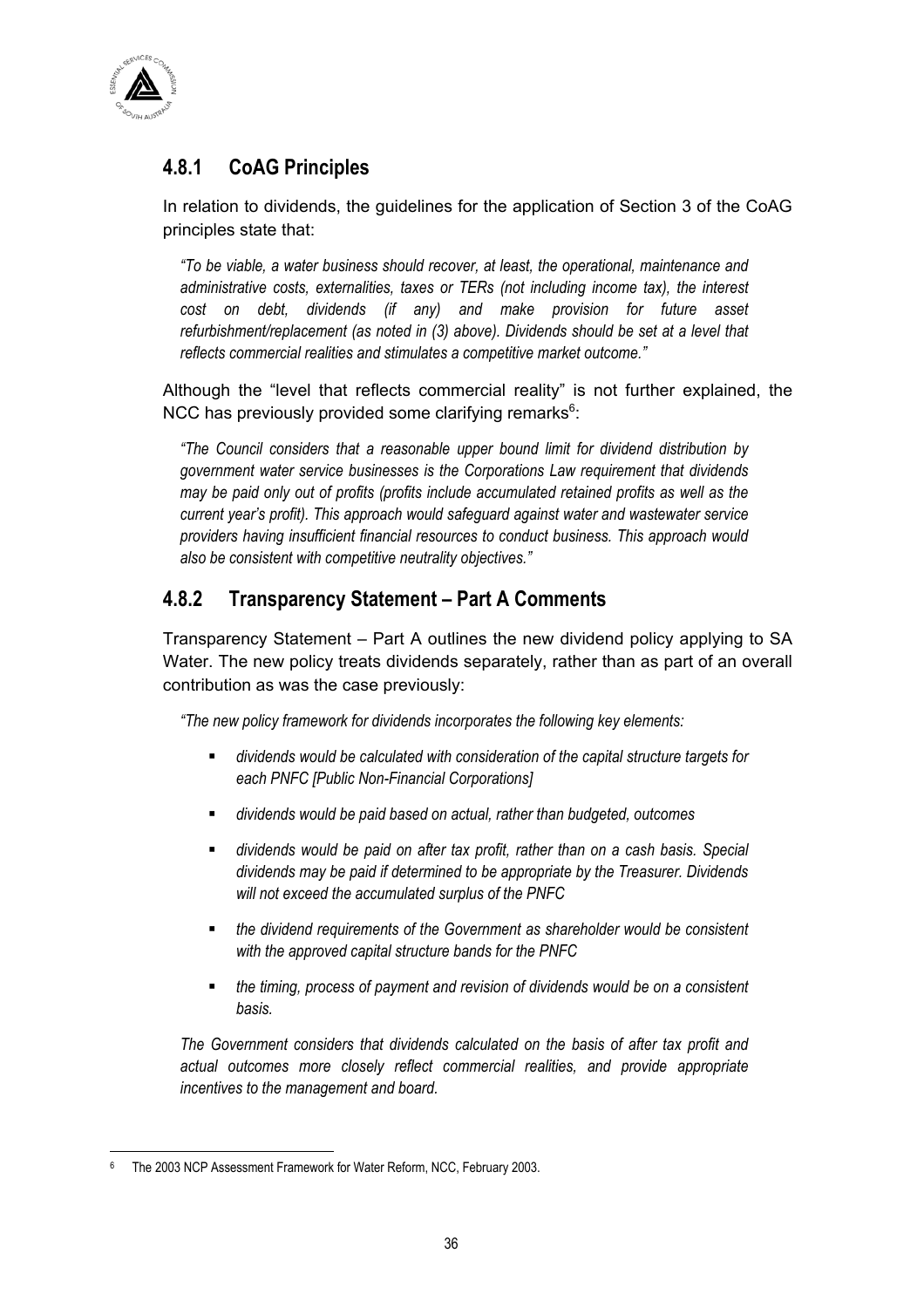*In November 2004 the Government also approved implementation of the new ownership framework, which is expected to be budget neutral in 2005-06. The Government will make a formal decision on the individual application of the new ownership framework, including the capital structure and dividend policies, for SA Water in January 2005." (pp. 45-46)* 

The Transparency Statement also notes that the 2005-06 pricing decision is based on best estimates of this new policy, given that it had not been finalised at the time.

## **4.8.3 The Commission's assessment**

In its earlier reports the Commission addressed NCC concerns about the dividend policy applied to SA Water, particularly concerns that the dividends were higher than commercial reality. The Commission provided analysis to allay those fears and showed that the dividend policy was not being used as a "backdoor means" for capital restructuring.

The Commission previously recommended several changes to the way dividends are explained in pricing decisions. These included:

- $\triangle$  separating dividend policy from overall contributions policy (to separate it from the tax equivalent regime);
- $\triangle$  stating the dividend policy; and
- **Explaining capital structure given its relationship with dividend policy.**

The Government has implemented these changes. The changes were facilitated by the Government's development of a new ownership framework for public corporations (including SA Water) which included new capital structure and dividend policies.

While the final details of the application of these new policies were still being determined at the time of the pricing decision, the dividend policy itself appears to better reflect a commercial reality standard, as is required.

## **4.8.4 The Commission's view on compliance with the CoAG principles**

## *Adequacy of information: Does the information contained in the Transparency Statement comply with CoAG principles?*

The new dividend policy is stated in the Transparency Statement and a best estimate of its impact included in the minimum revenue case. This complies with the CoAG principles.

## *Provision of information: Did Cabinet receive this information?*

Cabinet received information about the dividend policy.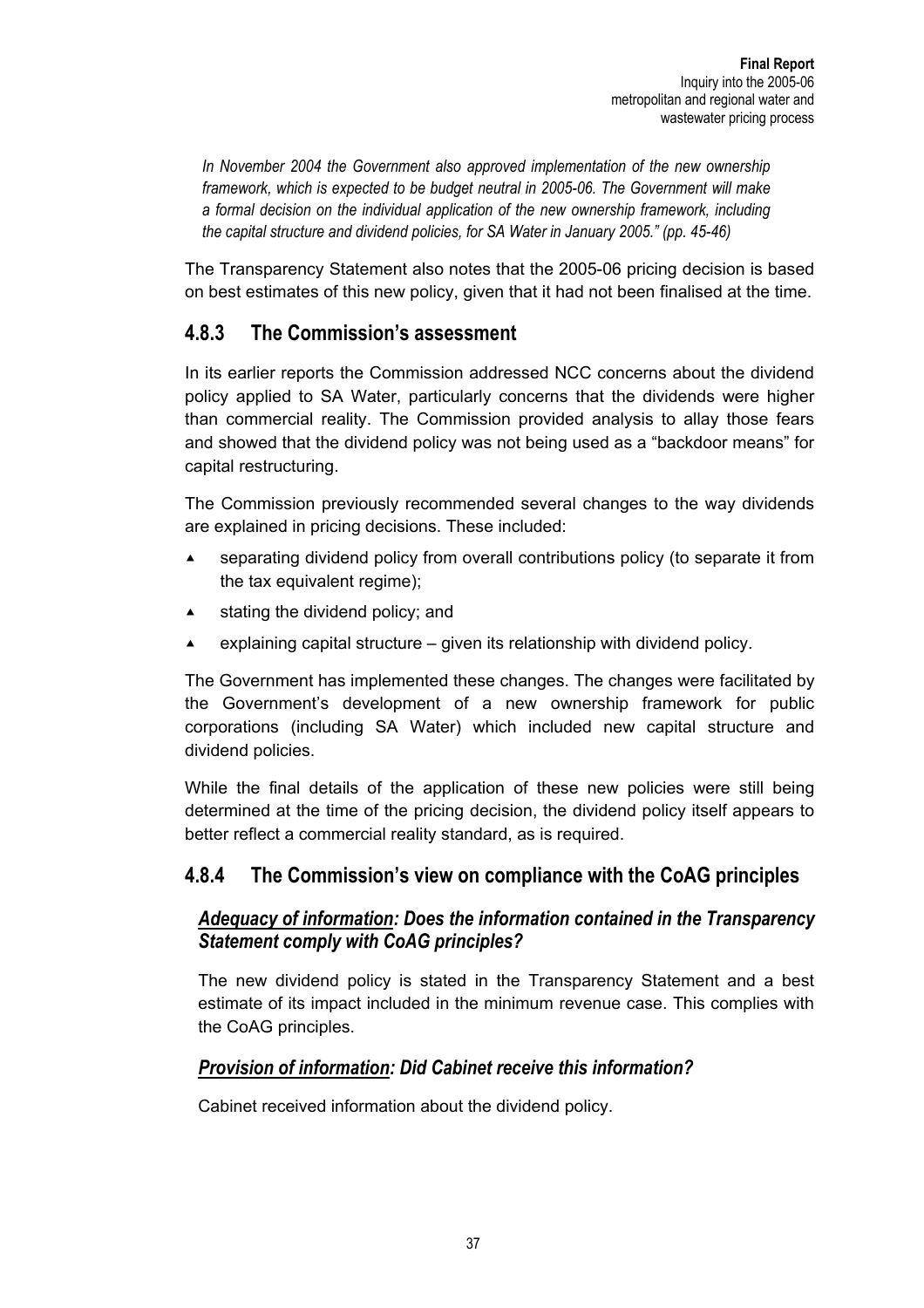

## *Sufficiency of information: Was the information provided sufficient to comply with the CoAG principles?*

The information was sufficient to comply with the CoAG principles, although recognising that the final application of the new dividend policy had not been decided at the time of the decision.

# *4.9 Tax equivalent regime*

The tax equivalent regime (TER) relates to a regime whereby government owned enterprises are subject to an equivalent taxation regime that applies to the private sector. For state-owned enterprises, tax is paid to the State government, not the Commonwealth.

## **4.9.1 CoAG Principles**

The CoAG principles require that taxes or TER payments be included in the calculation of both the maximum revenue and the minimum revenue. However, the minimum revenue requirement calculation does not require the inclusion of income tax for those organisations which do not pay income tax.

The main reason for the TER is to ensure competitive neutrality. In the absence of TER, the public sector will have a cost advantage since it would not have to incorporate the business cost of taxes into prices.

# **4.9.2 Transparency Statement – Part A Comments**

Transparency Statement – Part A states that:

*"…the dividend and TER amounts were presented separately to Cabinet for the water and wastewater pricing decisions and are separately reported in this Transparency Statement." (p.38)* 

It also says that:

*"As in the 2004-05 water and wastewater pricing decisions, the pre-tax approach to*  estimating the required return on assets has been adopted. It is considered that the *inclusion of a pre-tax return on assets in setting the maximum revenue outcome removes the requirement to include a separate allowance for income TERs when estimating the maximum revenue outcome." (p.39)* 

# **4.9.3 The Commission's assessment**

As was described in the section on dividends the Commission had previously recommended the separation of dividend and tax policy. As well as achieving CoAG principle compliance, reasons for this include that taxes are paid to the government, whereas dividends are paid to shareholders. For transparency, when the two are the same, the payments should be separately identified. Taxation is an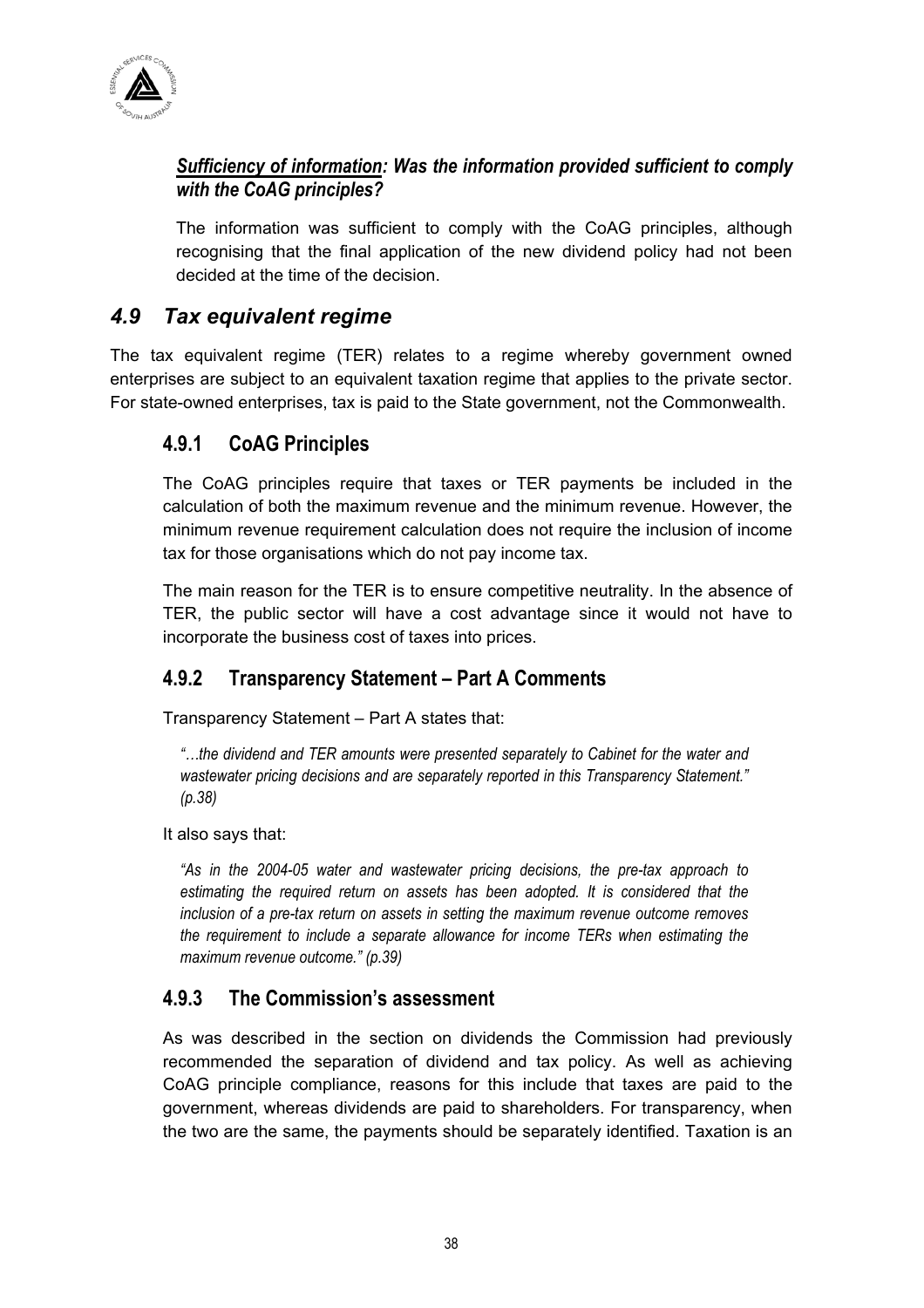outcome, whereas the dividend policy is an internal policy of the business. The tax outcome should not be mingled with an internal policy decision.

SA Water's inclusion of TER in the minimum revenue requirement calculation is considered to be appropriate and compliant with the CoAG principles.

With regard to maximum revenue calculation, it is appropriate that where a pre-tax WACC is used, taxation amounts should not be added on to cash flows as well, since this would lead to double counting.

That the CoAG principles require TERs to be included in both maximum and minimum revenue calculations implies that a post-tax WACC should be used, as it requires the taxation amount to be included in the cash flows – an improvement in transparency. The Commission also notes that it observes a regulatory trend towards post –tax cost of capital regimes.

## **4.9.4 The Commission's view on compliance with the CoAG principles**

## *Adequacy of information: Does the information contained in the Transparency Statement comply with CoAG principles?*

In the Commission's view, the Transparency Statement includes TER and is compliant with the CoAG Principles.

## *Provision of information: Did Cabinet receive this information?*

The TER calculation was included in the Transparency Statement and made available to the Cabinet when making the pricing decision.

## *Sufficiency of information: Was the information provided, sufficient to comply with the CoAG principles?*

The information provided was sufficient. However, in the Commission's view the TER information would be presented more transparently if a post-tax WACC were used and the taxation amount included in the cash flows.

# *4.10 Efficient Resource Pricing – Tariffs and Rates*

Tariff structure has an important role to play in achieving overall economic efficiency. Although the majority of a water utility's costs would be fixed (in the short to medium term), consumption based pricing sends a strong signal and can achieve allocative efficiencies.

A tariff structure comprising of a fixed charge and a usage (variable) charge, is referred to as a two-part tariff.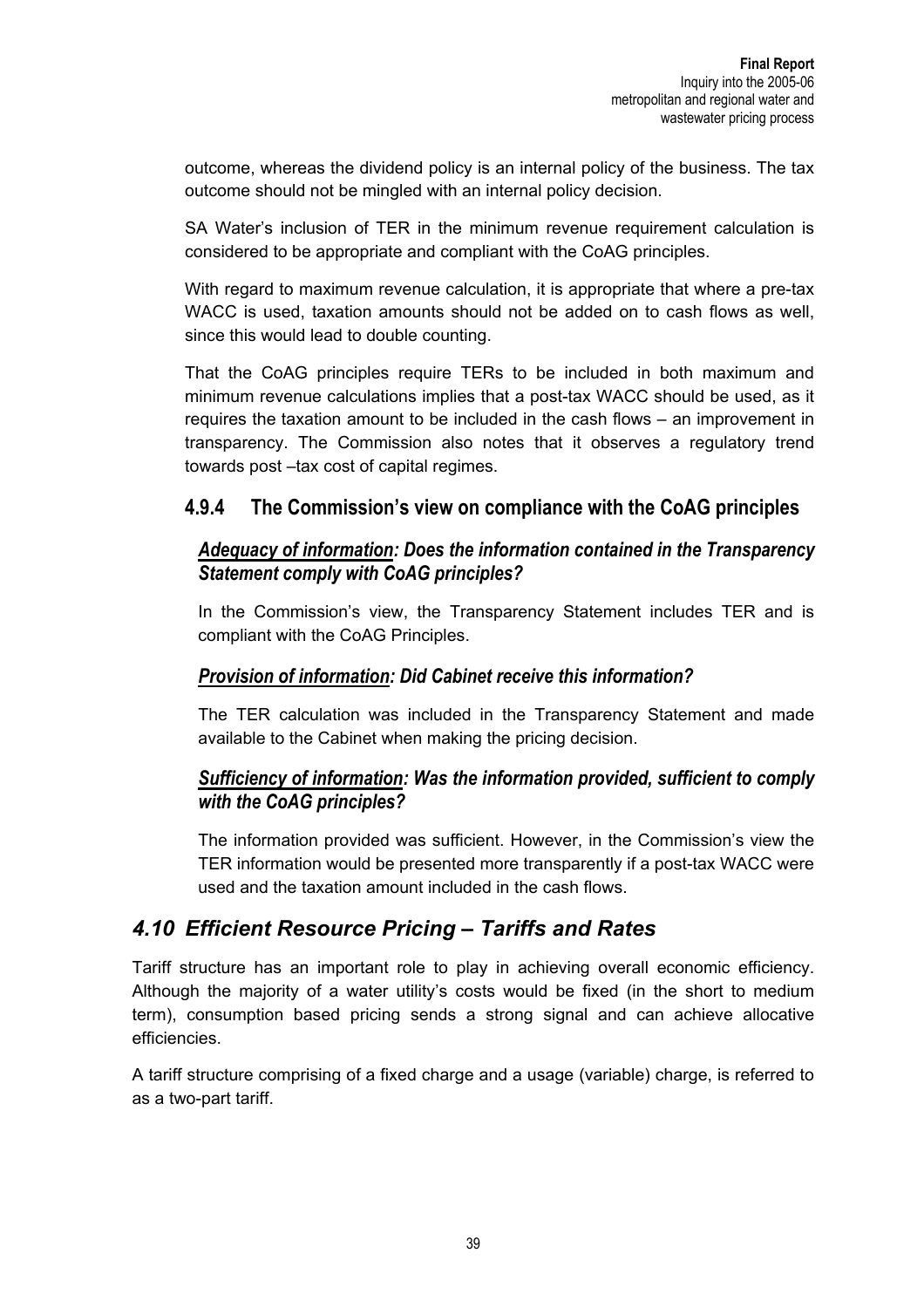

# **4.10.1 CoAG Principles**

In the NCP water reform assessment framework, the NCC states that in setting prices for water, the water businesses are to:

*"Set prices that reflect the volume of water supplied to encourage more economical water use. Businesses should implement a two-part tariff (comprising a fixed access component and a volumetric cost component), where this is cost effective."* 

The Commission understands that the key driver for this requirement is to achieve a price signal leading to better asset utilisation, water resource conservation and overall allocative efficiency.

## **4.10.2 Transparency Statement – Part A Comments**

#### *Water*

SA Water has two-part tariffs for all non-commercial customers as set out in Table 10 of Transparency Statement – Part A. There are different supply charges to residential and non-residential customers. Its variable charges have two blocks: 46c/kL for all consumption up to 125 kL, and \$1.06/kL for all consumption greater than 125kL.

The Transparency Statement also describes a comparison of the usage charges against a CSIRO estimate of Adelaide's long run marginal cost (LRMC) for water, noting the applicability of LRMC for price signalling. It reports that:

*"The second, higher tier, is consistent with current preliminary estimates of SA Water's Adelaide LRMC." {p. 48}* 

For all commercial customers, the supply charge is based on a percentage of property value (with a minimum of \$160). The usage charge is being phased in, with the transition being completed in 2006-07. The intent is that the increased revenue generated by the introduction of the usage charge will be offset by a reduction in the supply charge, such that SA Water remains revenue neutral.

The charging structure is uniform between city and country customers, which gives rise to cross subsidy and Community Service Obligation (CSO) issues, which are addressed in section 4.11.

#### *Wastewater*

SA Water's charges for wastewater services to all but its largest customers are on a single rate basis, where the rate is linked to the value of the property served. There is no consumption (or volumetric) component.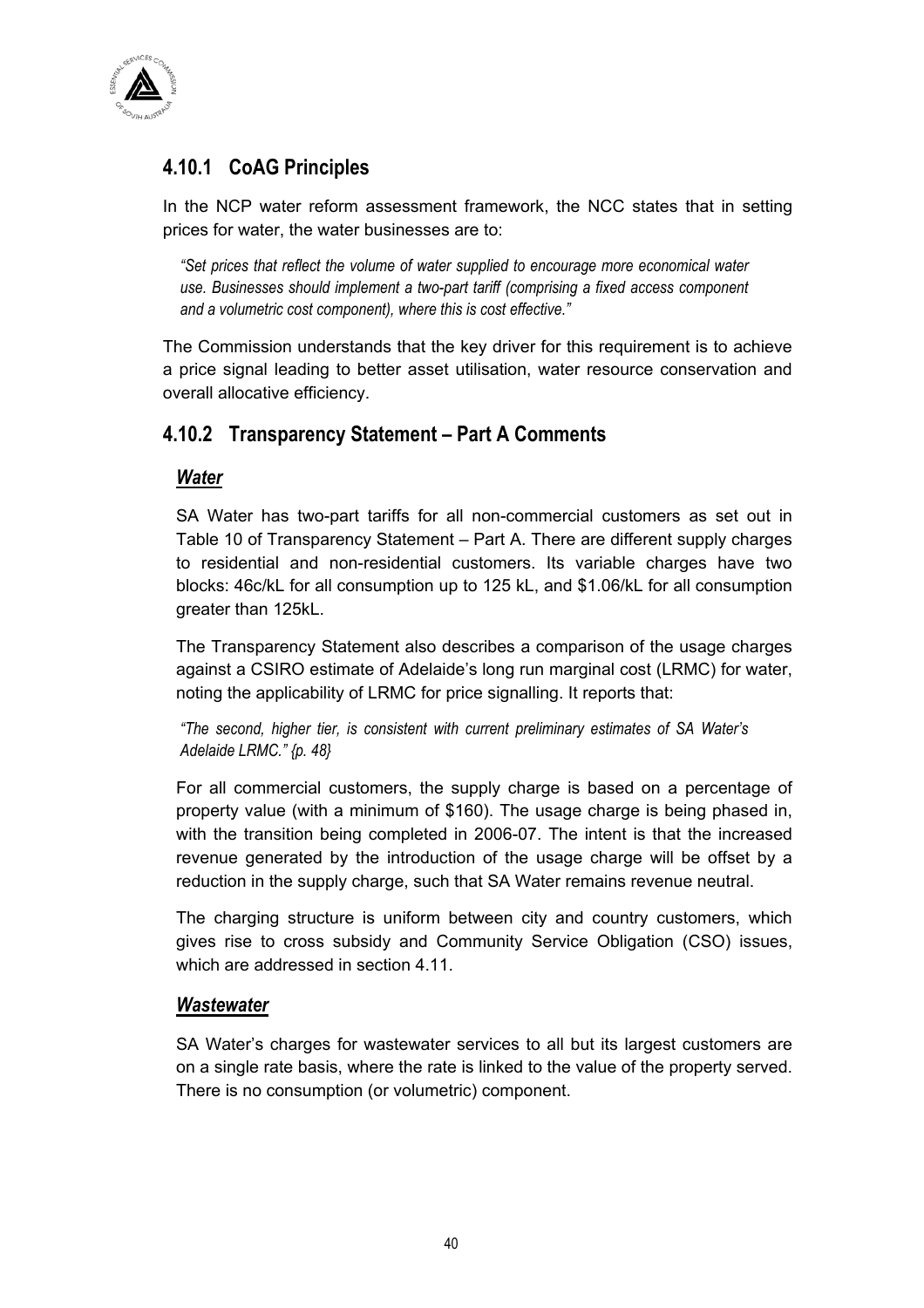Separate rates are applied between metropolitan and country customers, to adjust for the generally lower property values in country areas. The intent is that country customers should pay similar amounts to city customers.

Separate rates are also applied to residential and non-residential customers, resulting in generally higher payments by non-residential customers.

A minimum annual charge, to be \$269, also applies.

Transparency Statement – Part A (and the equivalent 2004 document) explain that the adoption of this approach is based upon a series of premises, including the:

- **impracticality (non cost-effectiveness) of metering wastewater service usage;**
- $\triangle$  observation that the volume (and pollution load) of wastewater discharged by most customers has little impact on the cost of operating the sewerage system and hence price signalling in this respect would provide little benefit;
- **Example 2** risk of unregulated diversions from the sewerage system if consumption based pricing were to occur; and
- $\blacktriangle$  link between property values and ability-to-pay for equitable charging purposes.

The adoption of this approach also provides a relatively stable revenue stream, in so far as there is little divergence between forecast and actual collections.

Transparency Statement – Part A also addresses a trade waste charging decision arising because of the need to renegotiate discharge permits expiring in June 2005. The new arrangement involves a final transition to full cost recovery, with interim shortfalls continuing to be made up through explicit CSOs. Trade waste polluters are charged on a usage basis as their load warrants such an approach. SA Water's total revenues in this area are quite small, being under \$2m per year.

CSOs are also used to address the wastewater charging arrangements between city and country customers. Where this amounts to a cross subsidy these are primarily addressed through a series of separately identified and funded CSOs, and through the application of the minimum charge, and hence do not give rise to issues of as great a significance as in water pricing.

## **4.10.3 The Commission's assessment**

#### *Water*

SA Water uses consumption based pricing for all customers. The two-part tariffs being charged for non-commercial customers are consistent with CoAG principles. The lower first block tariff for non-commercial customers is not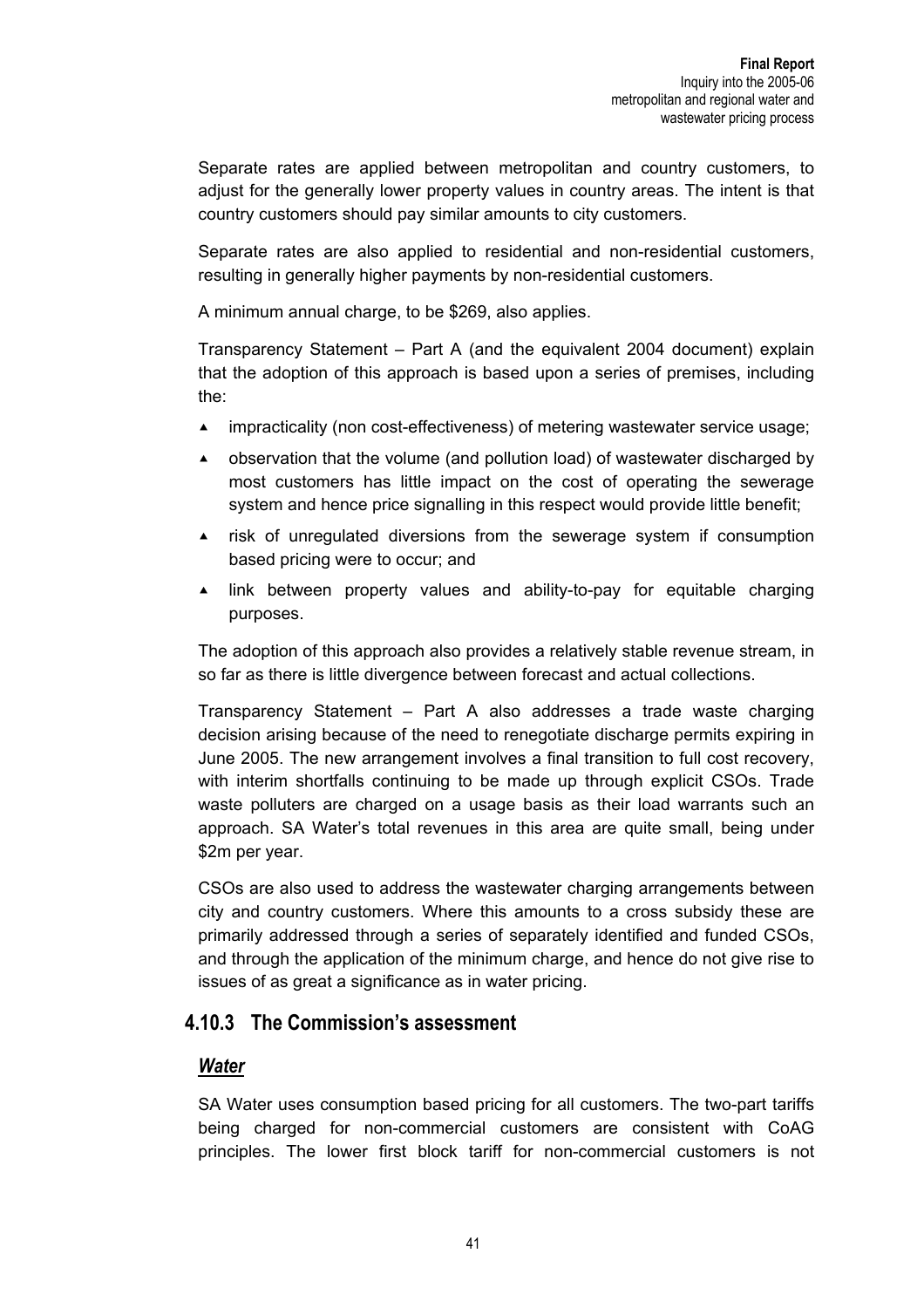

inconsistent with the CoAG principle. On the assumption that the variable charge for the second block is the true cost reflective charge, the first block may constitute a cross subsidy, which is transparent.

Cross subsidy issues are dealt with in the next section.

#### *Wastewater*

SA Water does not apply consumption based pricing, other than to the largest dischargers. The Commission acknowledges that this recognises the impracticality of metering direct usage for small customers and the minor benefit that price signals of this type would generate. Such an approach would not satisfy the "cost effectiveness" requirement set out above.

The CoAG principles do not specify the approach to be used where direct consumption charges are not cost effective; hence the tariff structure adopted is not inconsistent with the CoAG principles.

Transparency Statement – Part A describes the relationship between property values and ability-to-pay in deciding to adopt the rate based charging arrangements, in response to a Commission recommendation in its 2004 wastewater inquiry.

#### **4.10.4 The Commission's view on compliance with the CoAG principles**

## *Adequacy of information: Does the information contained in the Transparency Statement comply with CoAG principles?*

The Transparency Statement outlines the water and wastewater pricing structures and the reasons for the pricing structures. The Commission considers both the structure and the reasons to be compliant with the CoAG Principles.

## *Provision of information: Did Cabinet receive this information?*

Cabinet received the information on pricing structures that was included in Transparency Statement – Part A and was sufficiently informed in its decisionmaking for water and wastewater pricing.

#### *Sufficiency of information: Was the information provided sufficient to comply with the CoAG principles?*

All relevant material was available to Cabinet to make an informed compliant decision on this issue.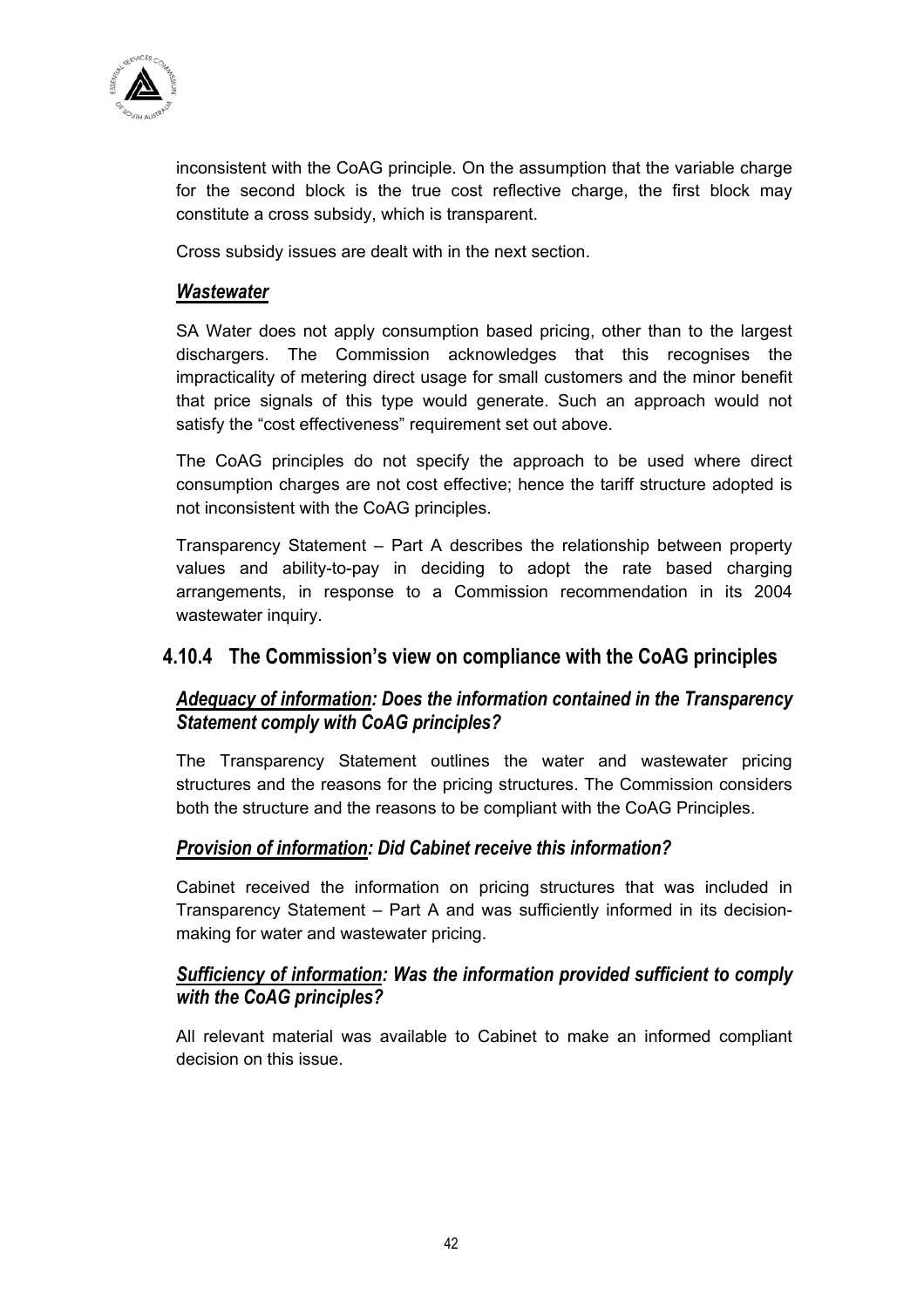## *4.11 Cross-Subsidies*

In a jurisdiction with the water supply logistics faced by South Australia, some crosssubsidies are inevitable under a Statewide pricing approach. The key to adherence to CoAG principles is ensuring that the cross-subsidies are transparent.

## **4.11.1 COAG Principles**

In the NCP water reform assessment framework, NCC states that in setting prices for water, the requirements for water businesses are:

*".. the adoption of pricing regimes based on the principles of consumption-based pricing, full-cost recovery and desirably the removal of cross-subsidies which are not consistent with efficient and effective service, use and provision. Where cross-subsidies continue to exist, they be made transparent, …;"* 

*"that where service deliverers are required to provide water services to classes of customer at less than full cost, the cost of this be fully disclosed and ideally be paid to the service deliverer as a community service obligation;"* 

# **4.11.2 Transparency Statement – Part A**

With regards to cross-subsidies generally, it was noted that:

*"South Australia has adopted the Baumol Band (Figure 7), as suggested by the NCC, as the theoretical definition of cross-subsidies (NCC, 2001, p 127)."* 

## *Statewide pricing*

*"SA Water provides water and wastewater services to its customers in regional areas of South Australia at uniform prices, consistent with the South Australian Government's Statewide pricing policy.* 

*Statewide pricing is an important element of the Government's equity and social justice policy and regional policy and was discussed extensively in the 2004-05 water and wastewater Transparency Statements.* 

*The Government provides SA Water with a CSO to ensure SA Water's rates of return are similar between Adelaide metropolitan and country areas. This recognises the extra costs of providing water and wastewater services in country areas and that the Government's State-wide pricing policy places restrictions on SA Water's pricing regime." {p. 57}* 

## *Trade waste*

*"Some trade waste dischargers would be paying less than avoidable cost during the transition phase, for which SA Water receives a CSO. When current transitional discounts*  have been removed in June 2006, all significant trade waste dischargers will be paying *charges sufficient to cover their avoidable costs.*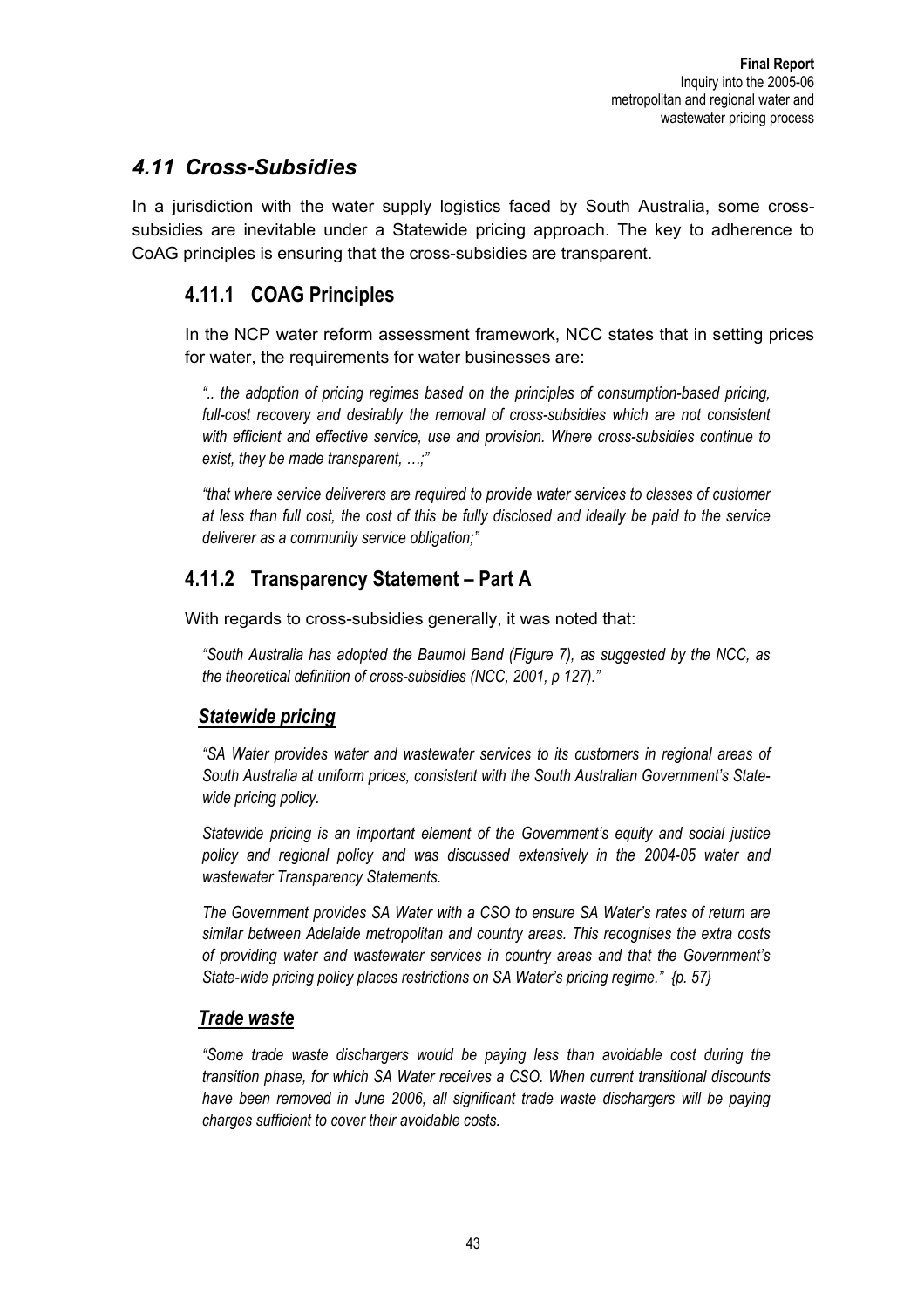

*The only exception is a company that has an agreement with the Government exempting it from the full charge until 2008. SA Water receives a CSO in compensation for the loss in revenue." {p. 57}* 

## *CSOs*

Transparency Statement – Part A also lays out key elements of the Government's new CSO policy:

*"The Government, as part of its review of ownership structure for PNFCs, has reviewed and approved a new CSO policy. The new CSO policy has adopted the following principles:* 

- *a CSO arises when a government specifically requires a public enterprise to carry out activities relating to outputs or inputs which it would not elect to do on a commercial basis, and which the government does not require other businesses in the public or private sectors to generally undertake or which it would only do commercially at higher prices (Industry Commission, 1994, p xi)*
- *CSOs are to provide incentives for the business to provide CSOs efficiently*
- *CSOs are to have a minimum impact on incentives on other parts of the business*
- *CSOs are to fund only best practice costs*
- *CSO payments are to be transparent and clearly reported*
- *performance management of the delivery of CSOs will be undertaken*
- *CSOs will be subject to an annual review*
- *CSOs will be valued on a 'cost per unit of output' approach."{p. 68}*

The new policy has been adopted, and SA Water's CSOs are now being reviewed against the policy. The effects of any changes are likely to be seen in 2006-07.

## **4.11.3 The Commission's assessment**

#### *Statewide pricing*

At the suggestion of the NCC, the SA Government has assessed the possible existence of cross-subsidies in water supply, using the "Baumol Band" approach (Transparency Statement – Part A, pp. 53-54). The Commission notes that the Baumol band is generally broad and may not reveal sufficient information about the major cost differences of serving different customers.

While the Government commitment to Statewide pricing may not merit a more indepth understanding of the extent of customers paying less than avoidable cost, such an understanding is important in the context of recognising the recipients of any cross-subsidies and the impact on CSO requirements. Under the new CSO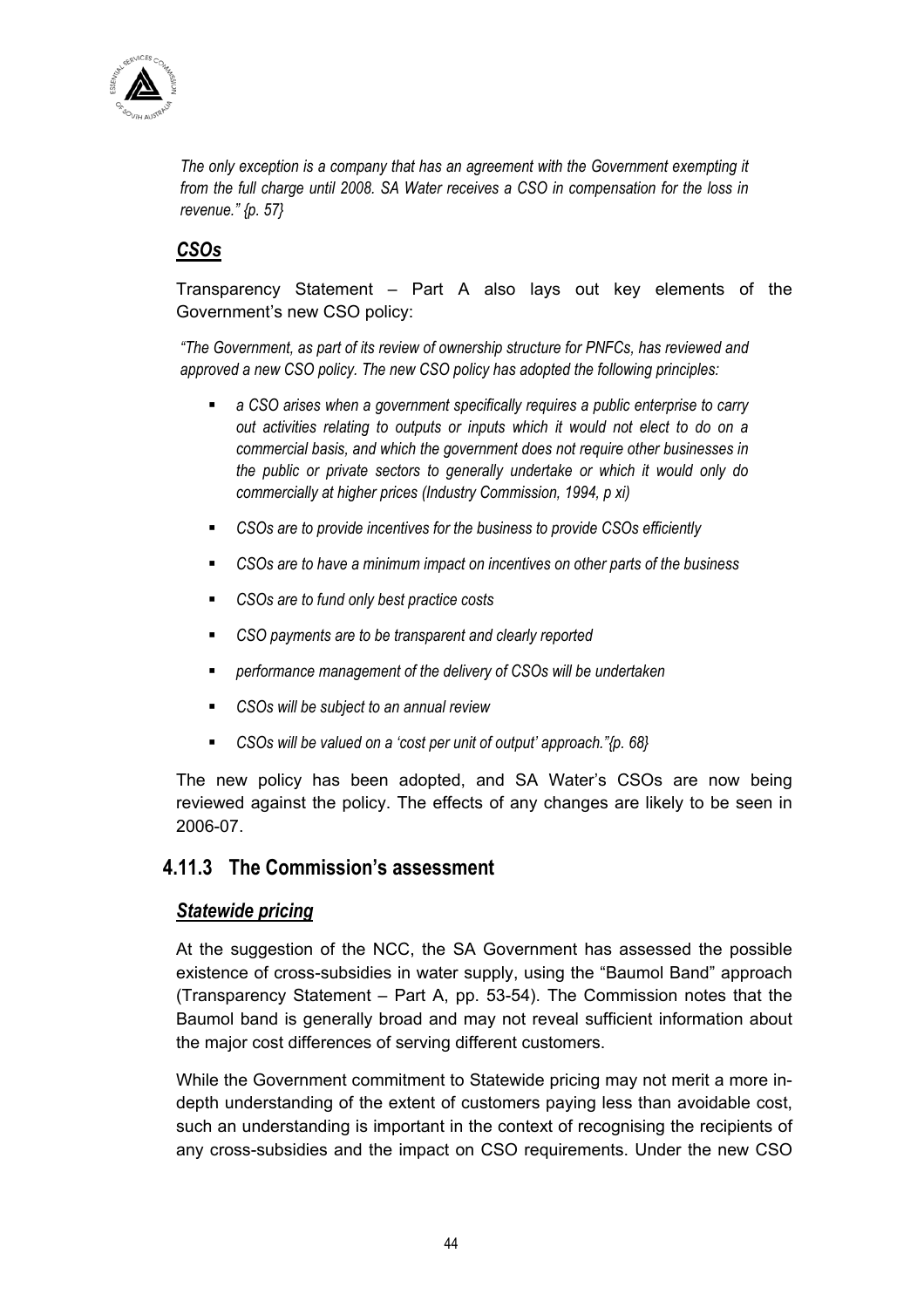policy this may assist to focus the attention of existing service providers and potential competitors<sup>7</sup> on those areas where innovation may achieve the greatest cost savings. This should then reduce CSOs.

## *Trade waste*

The Commission recognises a very minor potential for the continued existence of cross-subsidies among trade waste. However, there appears to be no obvious cause for additional action and notes that the nature of these customers suggests that they should be better placed to seek redress than small customers.

## **4.11.4 The Commission's view on compliance with the COAG principles**

## *Adequacy of information: Does the information contained in the Transparency Statement comply with CoAG principles?*

The Transparency Statement addresses the issue of cross subsidies using the "Baumol Band" to define cross subsidy.

Although this complies with the CoAG Principles, the Commission believes that the Government will be better served if the major cost differences of serving different customers are examined further. The new CSO policy should assist in this regard.

## *Provision of information: Did Cabinet receive this information?*

Cabinet received information leading to the conclusion that cross-subsidies do not exist or, in the case of wastewater, are addressed through CSOs.

## *Sufficiency of information: Was the information provided sufficient to comply with the CoAG principles?*

All relevant material was available to Cabinet to make an informed compliant decision on this issue.

The Commission believes that although compliant with the CoAG principles, the Transparency Statement should provide detailed analysis of cost differences between customer categories, the calculation of CSOs and assessment of CSO alternatives.

<sup>7</sup> The submission received by the Commission noted the emergence of alternative water suppliers to SA Water, and the potential emergence of competition for wastewater services.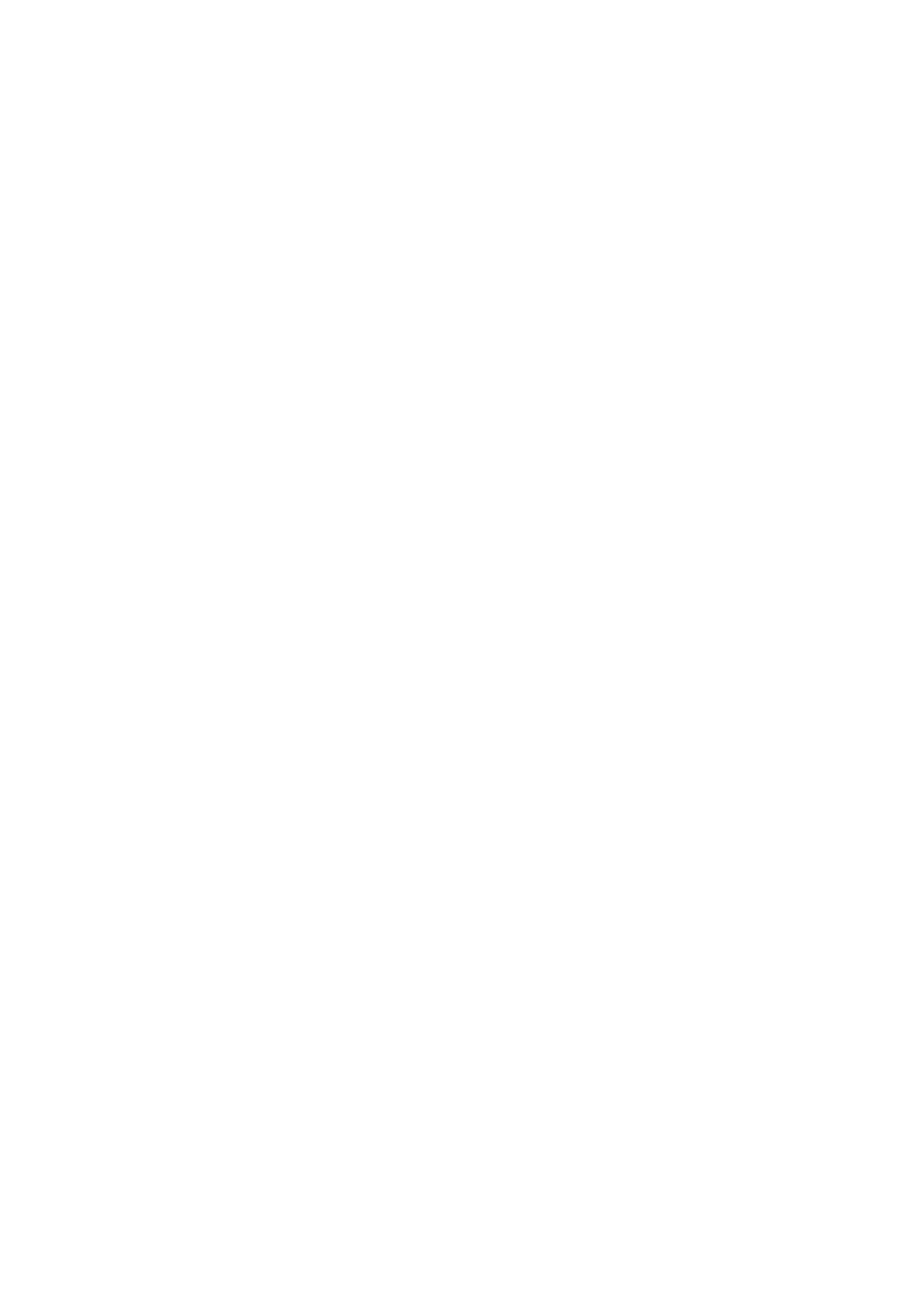# **5 CONCLUSION**

This is the first time that the SA Government has introduced and published a combined Transparency Statement for its water and wastewater pricing decisions. The efforts made by the Government since the previous, separate statements represent major steps towards compliance with the COAG water reform strategic framework.

This report highlights a number of issues that deserve further consideration. Some of these are common issues identified in the Commission's 2004 wastewater and water inquiries. Most (by number) of the outstanding issues from those earlier inquiries have been substantially addressed for the 2005-06 water and wastewater pricing decision.

Overall, the Commission considers that Transparency Statement – Part A is a significant step forward in complying with the CoAG principles. The changes and additions proposed in this report, if implemented in future Transparency Statements, would bring water and wastewater pricing into fuller compliance with the CoAG principles.

With regard to the Terms of Reference:

- (1) The Commission has reviewed the processes undertaken in the preparation of advice to Cabinet and concludes general compliance with the CoAG principles.
- (2) The Commission notes that the Transparency Statement is a fair representation of the actual advice provided to Cabinet.

The Commission has set out in this report additional information that it believes would further demonstrate compliance with CoAG principles if adopted in future price setting processes.

## *5.1 Statement of Compliance*

The Commission has concluded compliance in the following areas:

- Efficient business costs (section 4.1);
- Asset Valuation (section 4.2);
- $\blacktriangle$  Contributed Assets (section 4.3);
- $\blacktriangle$  Depreciation (section 4.4);
- Annuity (section 4.5);
- $\blacktriangle$  Externalities (section 4.6);
- **A** Return on Assets (section 4.7);
- $\blacktriangle$  Dividends (section 4.8);